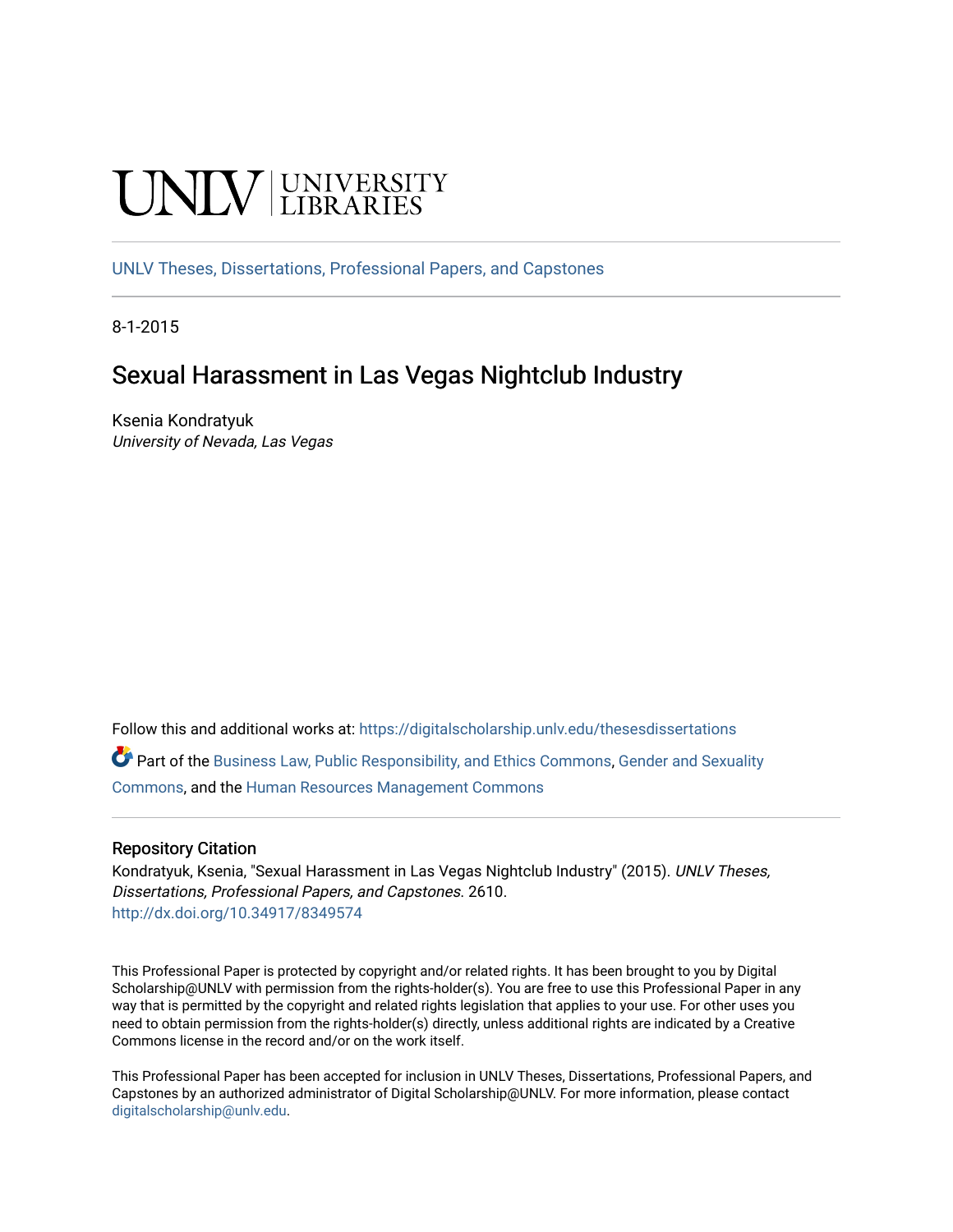## SEXUAL HARASSMENT IN LAS VEGAS NIGHTCLUB INDUSTRY

by

Ksenia Kondratyuk

Bachelor of Science Khabarovsk State Academy of Economics and Law – Khabarovsk, Russia 2010

## A professional paper submitted in partial fulfillment of the requirements for the

Master of Science Hotel Administration William F. Harrah College of Hotel Administration

> Graduate College University of Nevada, Las Vegas August 2015 Chair: Dr. Alison Green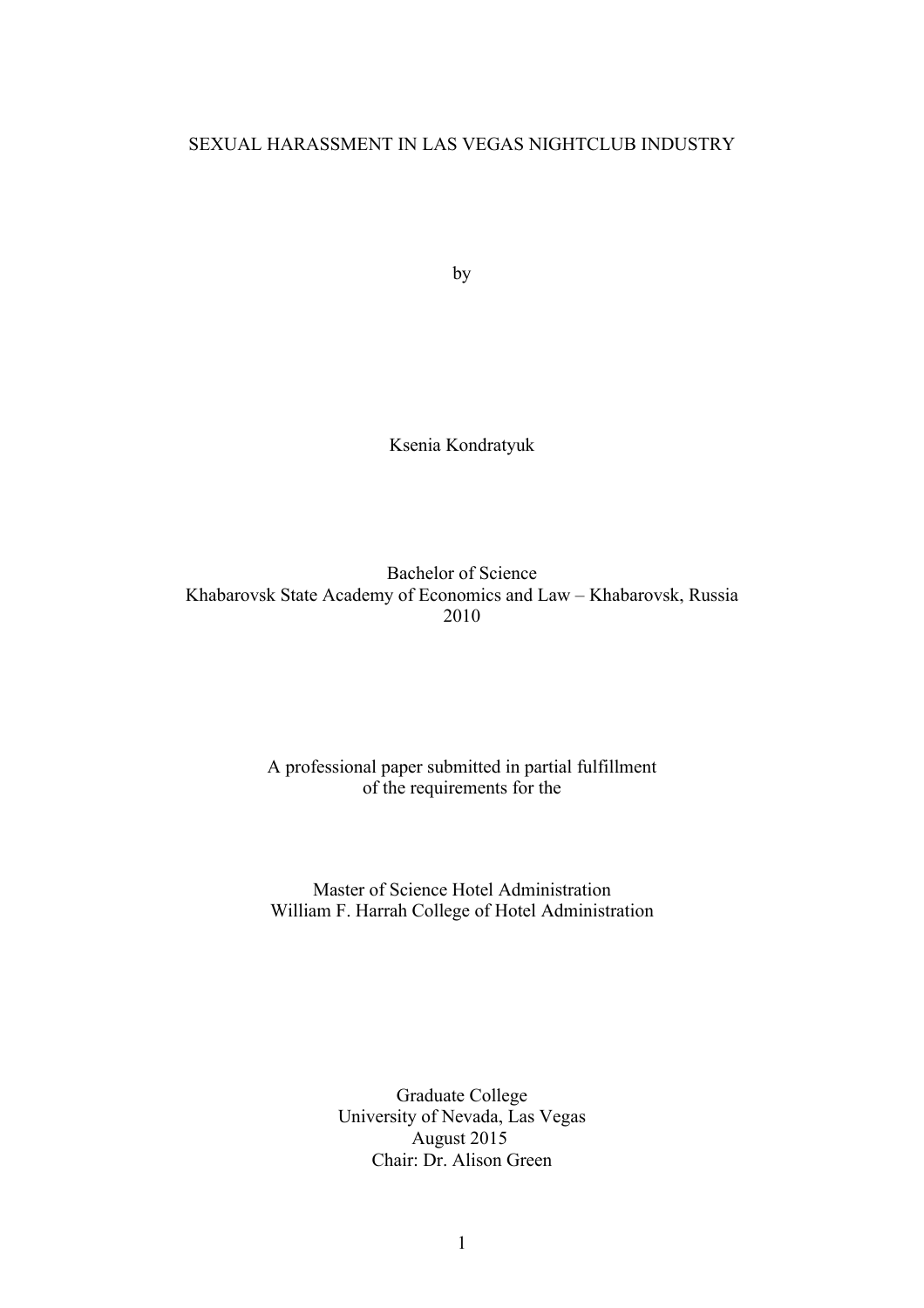## Table of Contents

| Nature of Las Vegas and the Evolution of Nightclub Industry in the City22 |  |
|---------------------------------------------------------------------------|--|
|                                                                           |  |
| Current Sexual Harassment Policies and Procedures in Las Vegas Nightclub  |  |
|                                                                           |  |
|                                                                           |  |
|                                                                           |  |
|                                                                           |  |
|                                                                           |  |
|                                                                           |  |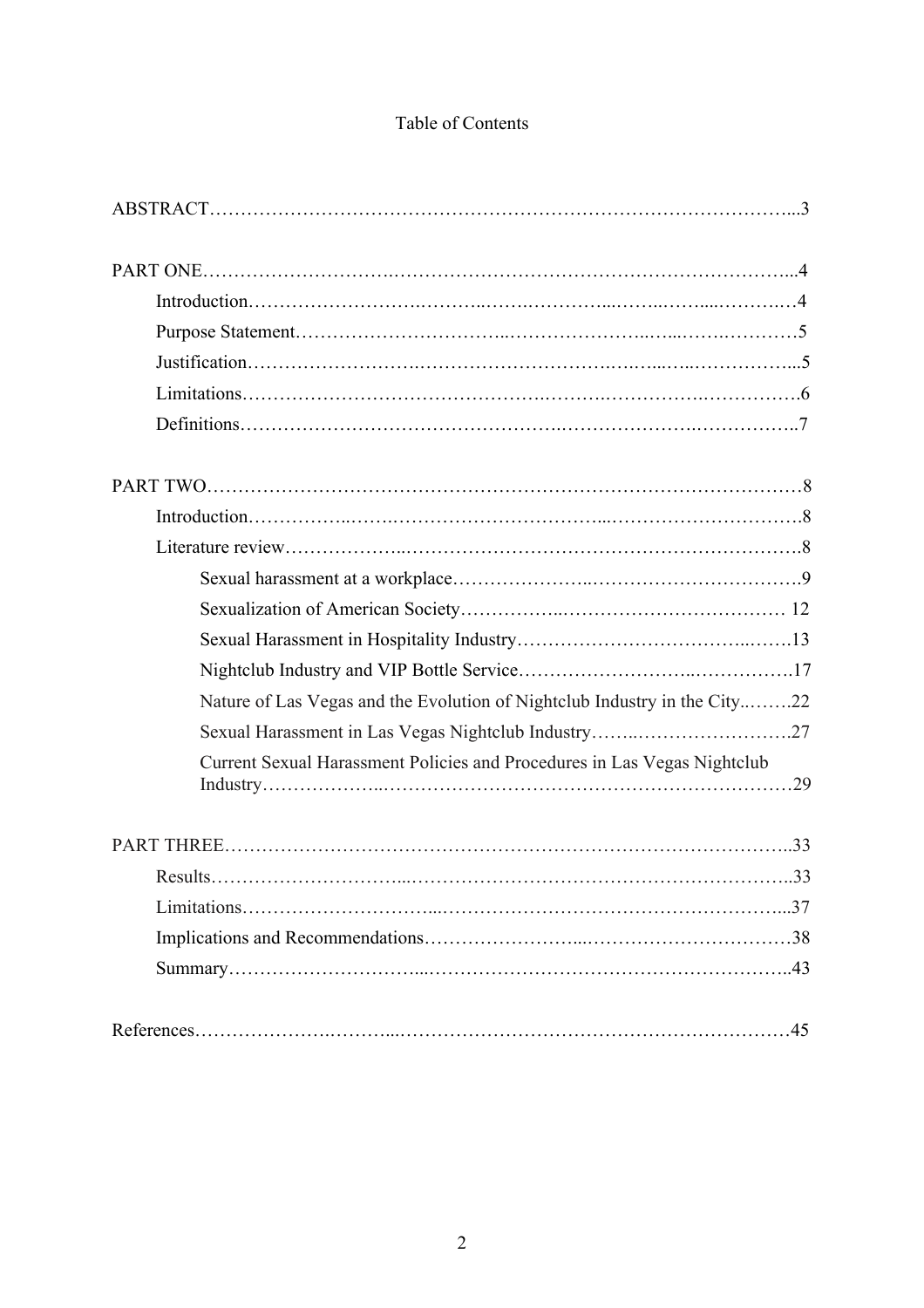#### ABSTRACT

Las Vegas nightclub industry creates awfully ideal conditions for workplace sexual harassment. Considering the history of sexual harassment cases against major Las Vegas nightclub operators, the industry is currently facing the problem of either continuing to follow the "good old days" model of using bottle service girls' sexuality to attract business or develop safer and more efficient business model to protect themselves and their employees. Analyses of secondary data including academic literature, trade publications and press, showed that similarly to the city itself, Las Vegas nightclub industry expanded and evolved from a boy's town to one of the most visited cities attracting both males' ad females from all over the world. It also exposed serious ethical issues on every step of bottle service girls' employee lifecycle. Las Vegas nightclub operators should reconsider current policies and procedures, implement sexual harassment training and conduct customer satisfaction survey to uncover the reasons that are currently drawing customers to their establishments. Finding of this study could help businesses make effective strategic decisions on how to decrease chances of sexual harassment incidents, enhance customer service and improve working conditions for bottle service girls in Las Vegas nightclub industry.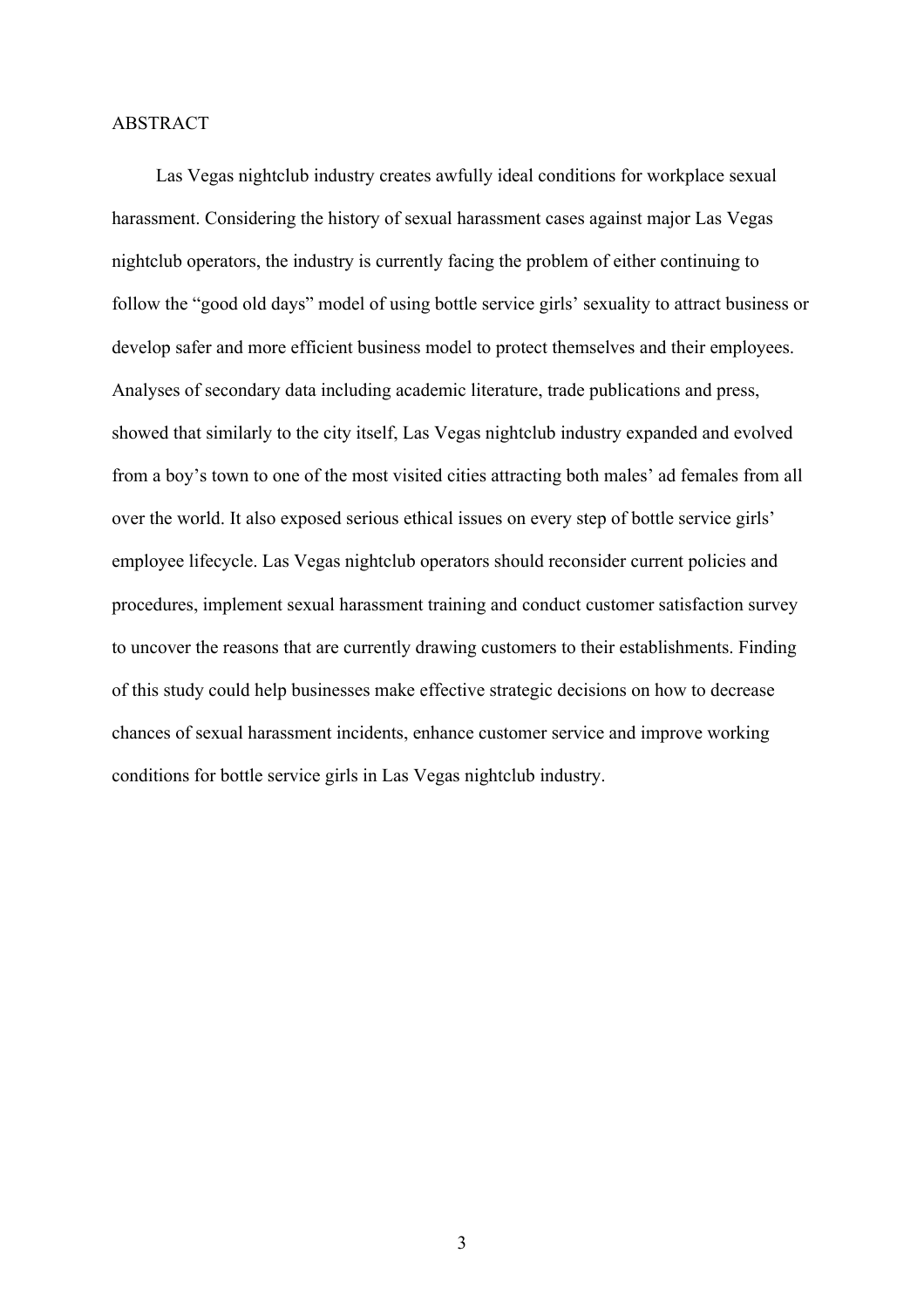## PART ONE

"*Beauty provokes harassment, the law says, but it looks through men's eyes when deciding what provokes it". Naomi Wolf, The Beauty Myth*

Women are primary objects of sexual harassment for evident reasons. This unfortunate phenomenon is much more common in hospitality than in any other industry (Poulston, 2008). Women involved in hospitality (or service industries in general) fit both of these descriptors, which means their chances to become victims of sexual harassment at a workplace are even greater (McLaughlin, Uggen & Blackstone, 2012). Adding another variable, Las Vegas, takes the issue up to an entirely different level.

Las Vegas is known for being the so-called "adult playground" of America, "sin city". Some people even refer to it as an "entertainment capital of the world" (Staudinger, 2012). Many travelers perceive Las Vegas as a place to escape reality, which often results in inappropriate and unethical behavior that often ends up affecting employees of the entertainment industries (Morrison, 2011).

Nightclubs are transforming the Las Vegas entertainment industry, attracting an entirely new type of visitor. More and more people come to Las Vegas with the sole purpose of partying in mega nightclubs, seeing famous electronic DJ's and, of course, experiencing VIP bottle service (Hollands, 2002).

VIP bottle service is a fairly new concept in nightlife, which refers to selling liquor by the bottle with a table space at a nightclub (Milzoff, 2006). Bottles are usually sold for the price dramatically exceeding their real value, though customers do not only pay for the liquor itself but for the service they receive (Le Draoulec, 2007).

Bottle-service girls are those attractive young females who provide VIP bottle service service to nightclub guests (Schuster, 2013). Informal work environment and close contact with customers often results in sexual harassment incidents involving both customers and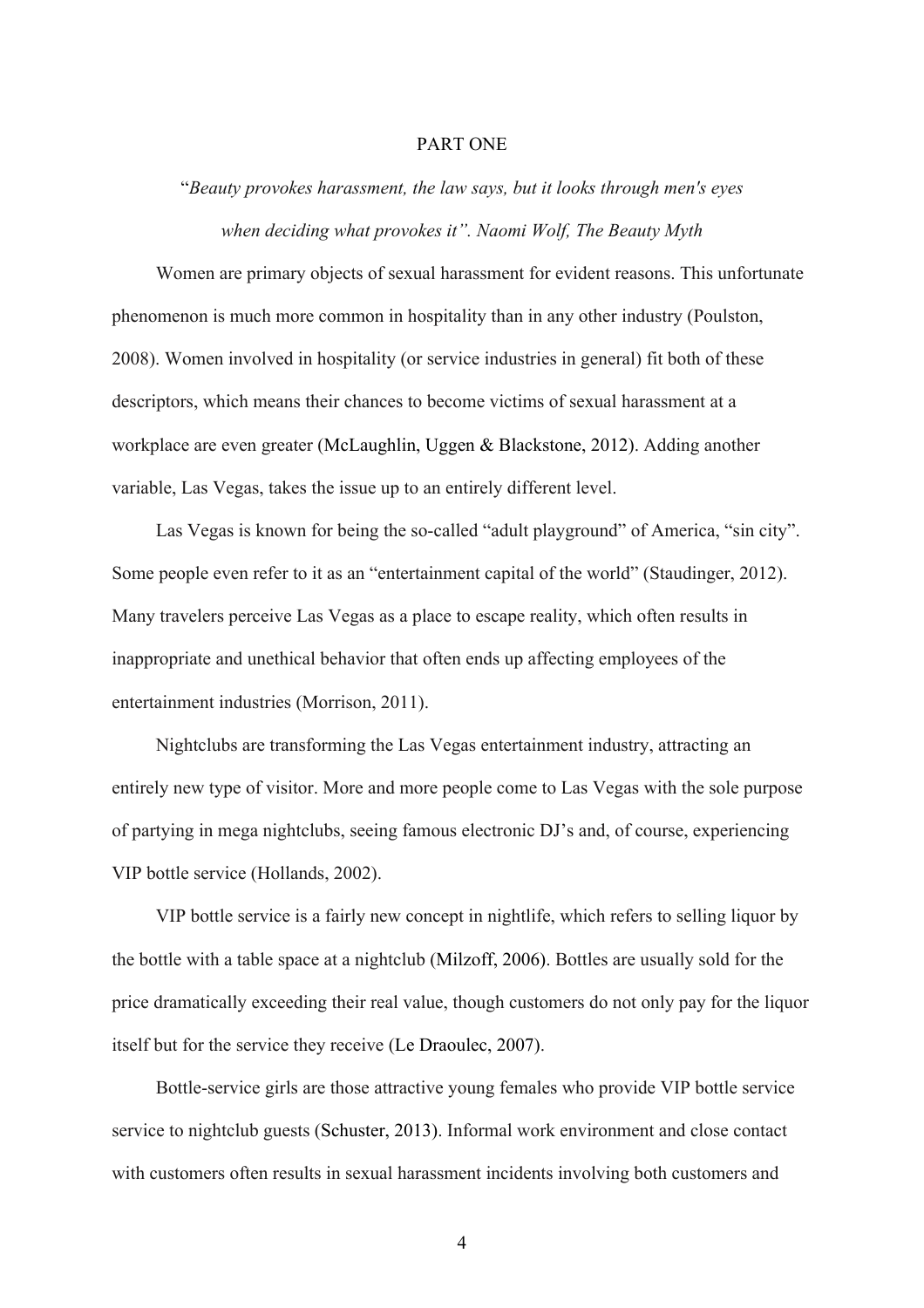managers. Some of these cases have already become scandalously famous and went far beyond the borders of Las Vegas (McGinley, 2012).

Las Vegas nightclub industry is expanding with new mega nightclubs opening almost every year, which means employing more women as bottle-service girls (Dominick, 2015). Nightclub operators are continuously involved in the process of hiring, training and managing VIP bottle service girls, which is often based on the practices that were developed and incorporated decades ago (McGinley, 2012).

#### *Purpose Statement*

The purpose of this paper is to explore the issue of sexual harassment among bottleservice girls in Las Vegas nightclub industry. Based on these findings the paper intends to develop recommendations for nightclub operators in Las Vegas on how to better train and manage bottle-service girls in order to protect them and develop policies and procedures essential to prevent future cases of sexual harassment.

#### *Justification*

Bottle-service girl position proposes an entirely new approach to service and roles of females in entertainment/service industry (Shuster, 2013). It has been provoking countless rumors and gossip, revealing shocking stories, most of which have sexual context. A new scandal comes out almost every year with one or another major nightclub operator being accused of "creating hostile work environment" and sexually harassing female bottle service employees (McGinley, 2012).

This position almost assumes such conditions. At least that's what media is suggesting when featuring stories about those scandalous law suites. Sexual harassment is undoubtedly "complex, subtle and highly subjective" (Gifford, 1998), though it is vital for nightlife operators in Las Vegas to have as much knowledge about the issue as possible in order to be able to control it.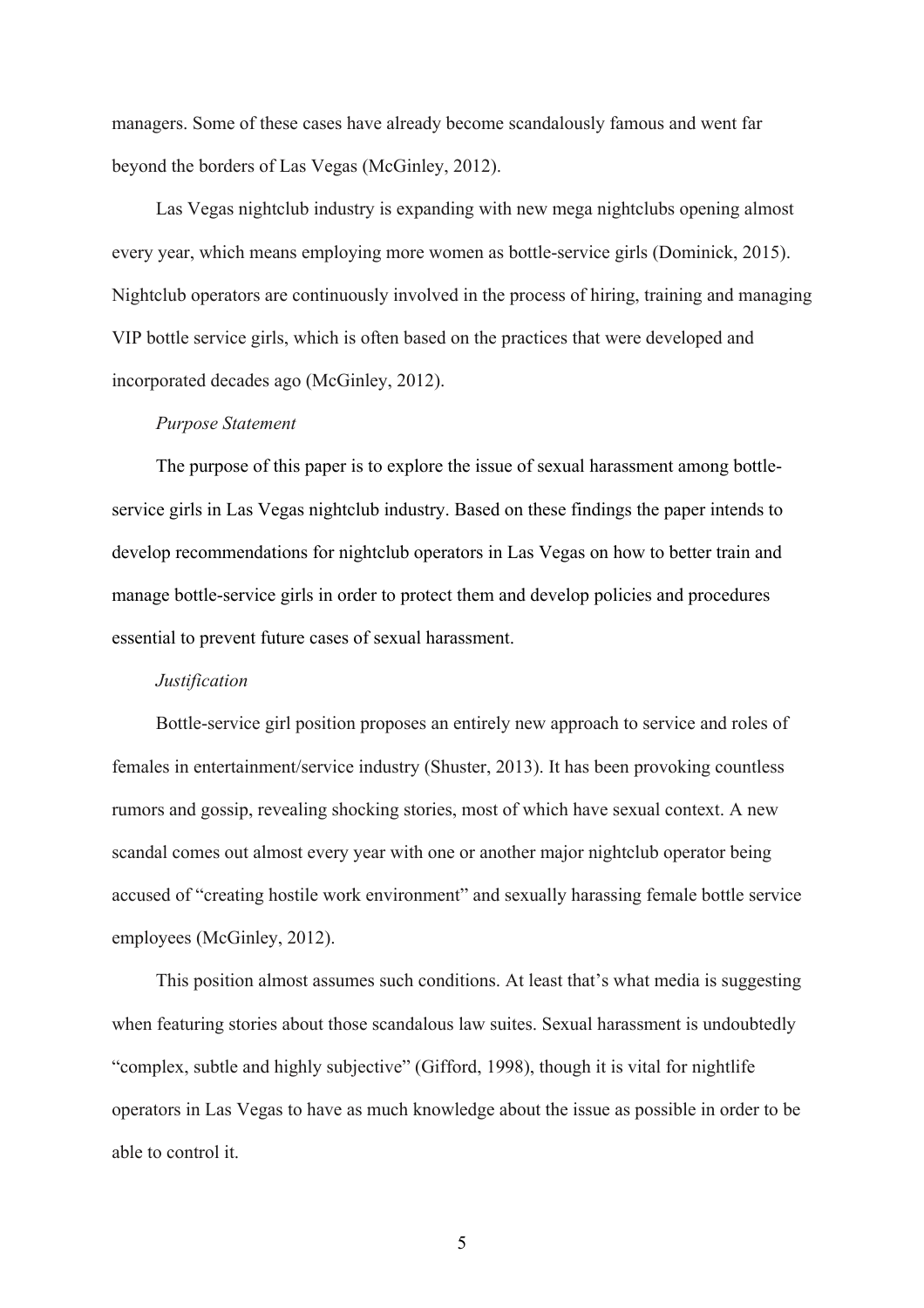Considering the history of sexual harassment in the Las Vegas nightclub industry and the evolution of the business itself, nightclub operators are currently facing the question weather they should continue following the practices of the industry's "good old days" or consider altering bottle-bottle girls' employee lifecycle in order to protect themselves and their employees. Research and the data retrieved from it will help nightclub operators reduce uncertainty when making this complex strategic business decision.

#### *Limitations*

Due to the lack of primary data this study can only suggest certain assumptions based on previous research in hospitality, which should be analyzed thoroughly since not everything that applies to hospitality industry in general may be used to judge the nightclub industry in particular. Due to the nightclub industry being fairly new, particularly in its modern state with the VIP bottle service and the bottle-service girls who deliver it, there is not enough academic literature that can be examined. Therefore, a significant part of information will come from mainstream and commercial publications. Such literature should be used with caution due to media being highly subjective and often exaggerating facts in order to "make the story". Legal documentation will be used as a source of information about sexual harassment cases, which should also be analyzed considerately due to the simple fact that most law suites are either extreme cases or exaggerated interpretation of the facts.

## *Definitions*

**Sexual Harassment**: any kind of sexual behavior including physical, verbal or visual actions that are unwelcomed by the person they are being addressed to and negatively affect him or her (Woods & Kavanaugh, 1994)

**Nightclub**: an entertainment venue, which operates late at night and differs from bars and lounges by the presence of DJ booth, dance floor and life performance of a DJ or an Artist (Hollands, 2002).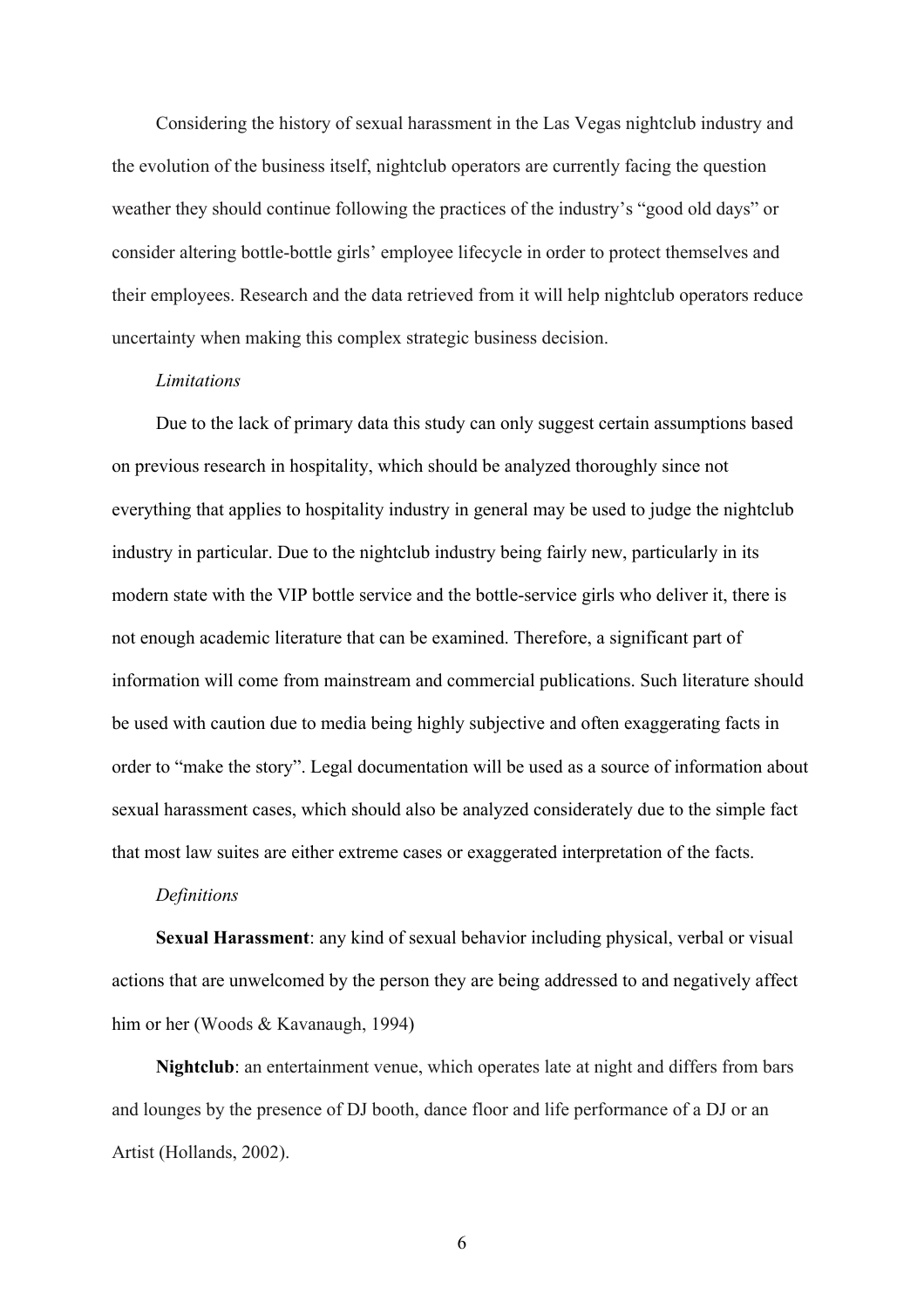**VIP Bottle Service**: "selling liquor by the bottles in nightclubs and lounges" (Milzoff, 2006), which was born in Europe and developed in the US in the early nineties (Taddeo, 2010).

**Bottle-Service Girl**: a female employee who is providing bottle service experience to the guests of a nightclub establishment (Schuster, 2013).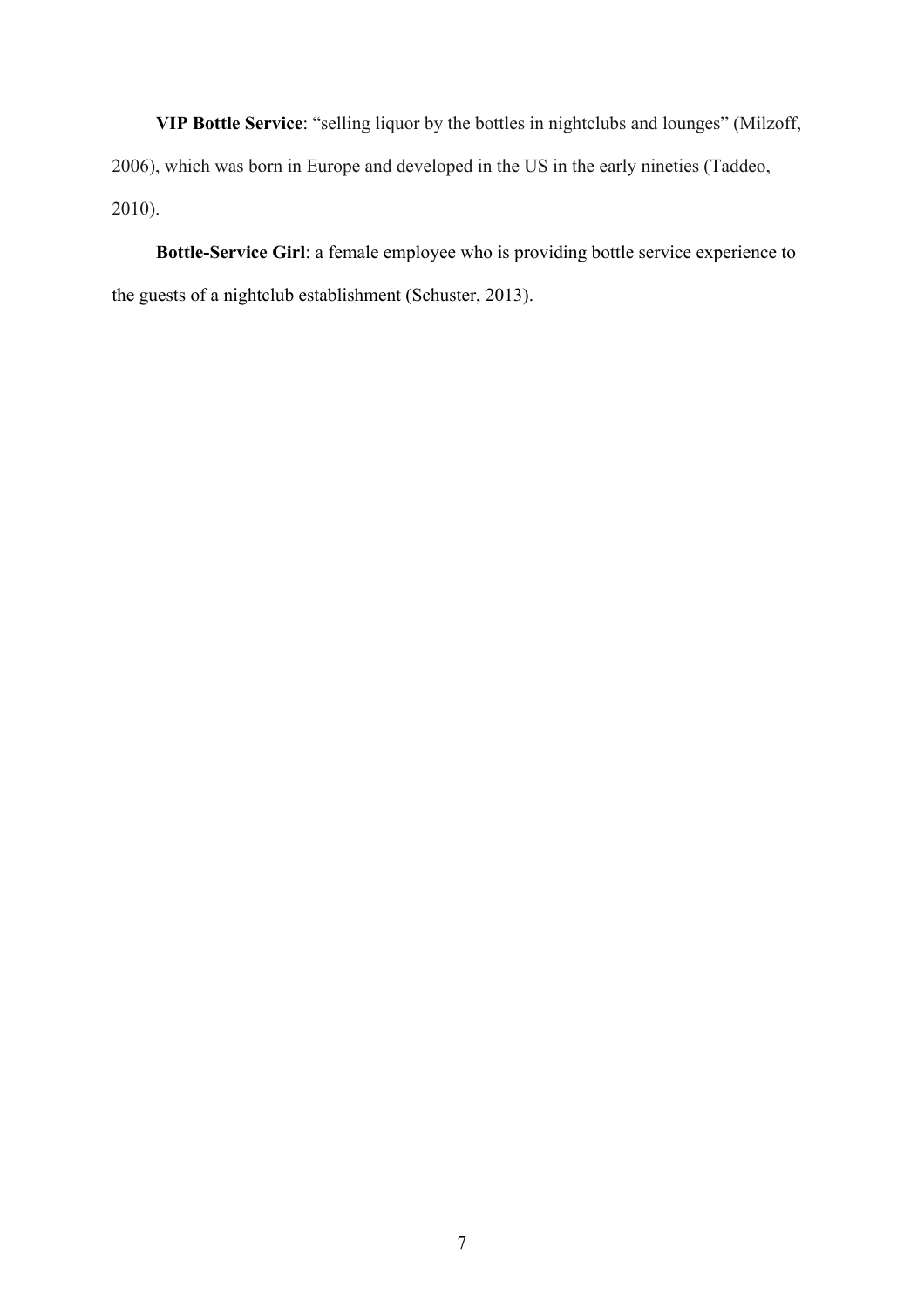#### PART TWO

## *Introduction*

Literature review will begin with the examination of sexual harassment at a workplace, followed by an analysis of the issue through the lens of so-called "sexualization" of American society. Sexual harassment in hospitality industry will also be thoroughly investigated. Furthermore, the review will explore the nature of nightclub industry and the position of a "bottle-service girl". It will overview an evolution of Las Vegas nightclub industry to its present state and the history of sexual harassment cases in the industry. The review of literature will conclude with an analysis of bottle-service girls' lifecycle as well as current sexual harassment policies and procedures among major Las Vegas nightclub operators.

## *Literature Review*

Sexual harassment has been an issue in Las Vegas nightclub industry since the earliest stages of its existence (Morrison, 2009). However, during the past several years it evolved from an issue to a serious problem for major nightlife operators in Las Vegas and the industry in general (Smith, 2014). Several big law suites were filed against major nightlife operators accusing them of not only "creating hostile work environment", but also directly sexually harassing their employees. All of these cases were actively covered in media and involved female VIP bottle servers as primary plaintiffs (Knapp & Adams, 2014).

Major nightclub operators were affected severely by the cases that were made public by the press (Knapp & Adams, 2014). The issue went far beyond the industry and even Las Vegas itself. Was there anything that could have been done to prevent this from happening? What measures (if any) were taken after the incidents took place? Such questions can hardly be answered with any degree of certainty without thorough analyzes of both Las Vegas nightclub industry and sexual harassment cases in the industry throughout the years of its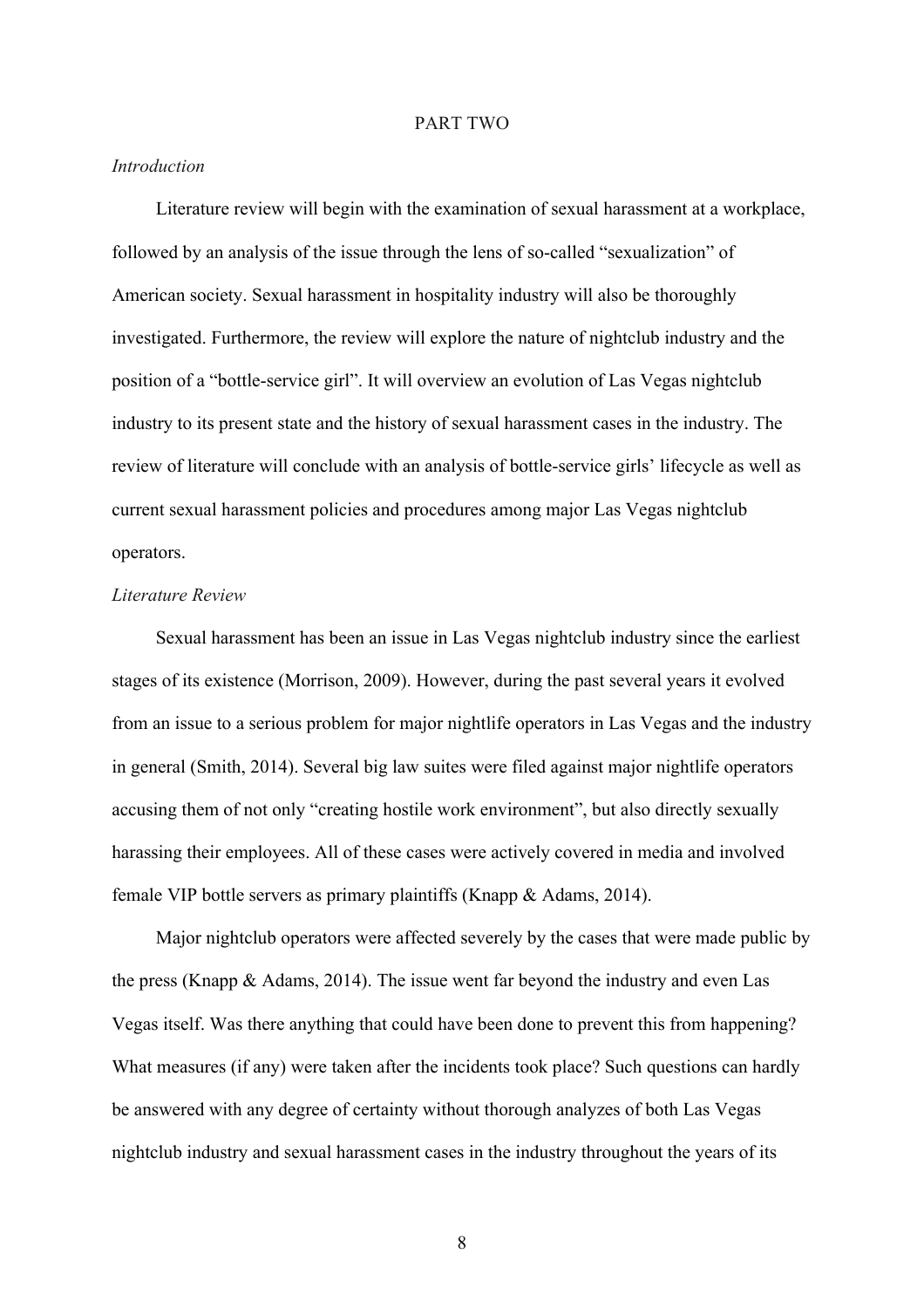existence. First, however, it is vital to thoroughly examine the issue of sexual harassment at a workplace itself.

#### *Sexual Harassment at a Workplace*

Sexual Harassment is identified as any kind of sexual behavior including physical, verbal or visual actions unwelcomed by the person they are being addressed to and negatively affecting him or her (Woods & Kavanaugh, 1994). Sexual harassment violates Title VII of the 1964 Civil Rights Act, under which harassment is a conduct of sexual nature that interferes with the employee's work performance (Dessler, 2010).

Sexual harassment also includes any "unwelcome sexual advances, requests for sexual favors, and other verbal or physical conduct of a sexual nature" (US Equal Employment Opportunity Commission), including anything that creates "intimidating, hostile, or offensive work environment" (Cortina & Berdahl, 2008). Sexual harassment at a workplace harms both individual who is being harassed and the establishment itself, contributing to high employee turnover, while fostering psychological (depression, drug and alcohol abuse) and, sometimes even physical harm to the employees (Gilbert, Guerrier & Guy, 1998).

There are three main types of sexual harassment at a workplace:

- Quid Pro Quo, which is identified as a hostile work environment created by supervisors. It also applies to a hostile work environment created by coworkers or nonemployees (Kath et al., 2014). Under Quid Pro Quo an employee looses or is denied particular working benefits when she refuses to sexually cooperate to the desires of the supervisor. It usually involves two people – an aggressor (supervisor) and a victim (employee).
- Creating hostile work environment may also involve numerous people and include any kind of sexual or demanding behavior from the supervisor (Cortina & Berdahl, 2008).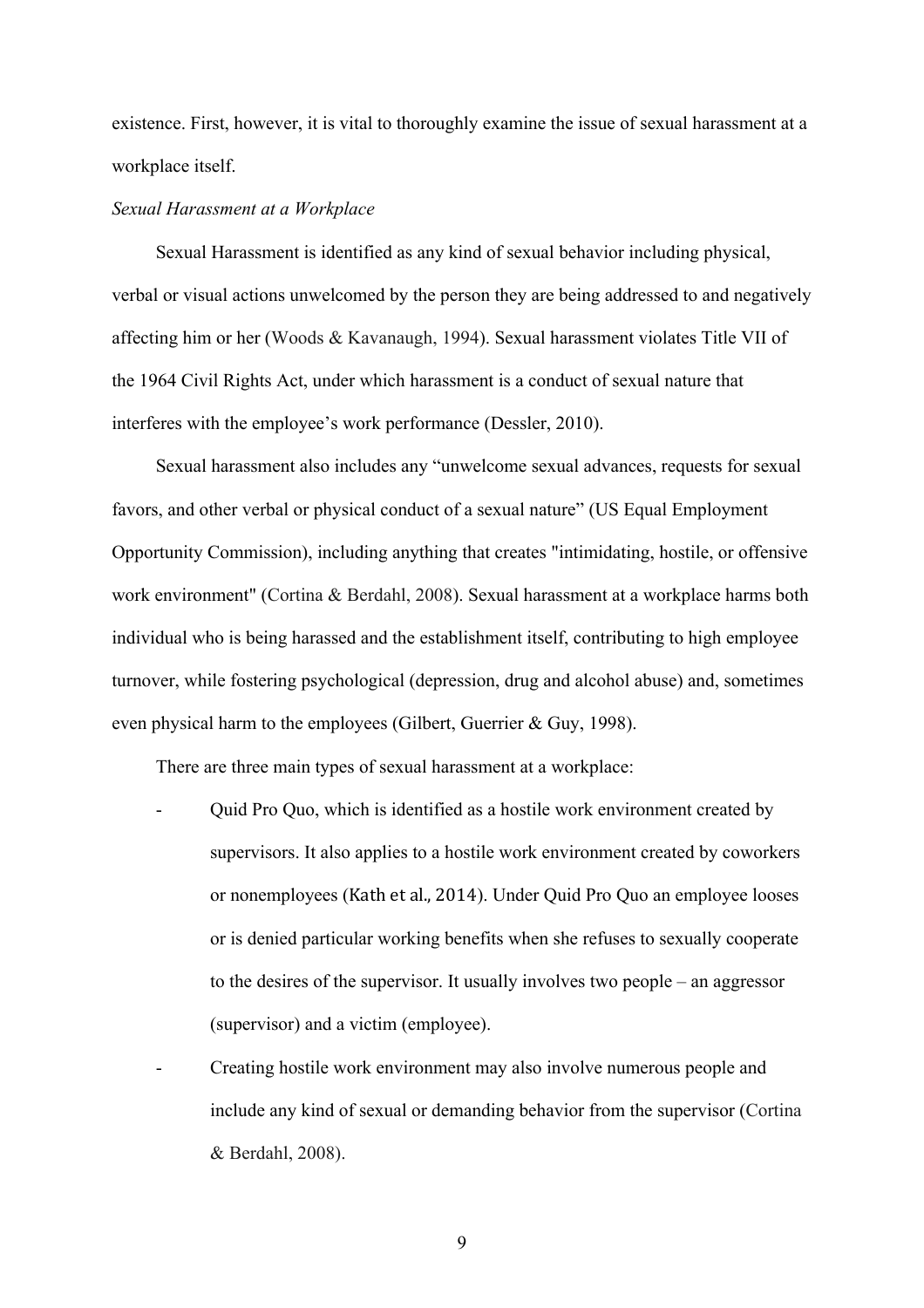- Coworkers and nonemployees (customers in service industries, for example) may be the source of sexual harassment at a workplace. A case of an employee wearing mandatory provocative uniform which aggravates sexual behavior from customers could be an example, if there is no so-called "job-related necessity" to wear such uniform and the employee has no choice but to wear it in order to maintain the employment.

Federal Violence Against Women Act (1994) implies that "a person who commits a crime of violence motivated by gender and thus deprives another of her rights shall be liable to the party injured" (Dessler, 2010).

The issue of sexual harassment is going back centuries ago, though it has only been officially carrying its name since the 1970s. Being less than 50 years old, the term "sexual harassment" has already managed to become very well recognized among most cultures around the globe (Hunt et al., 2007). The fact that sexual harassment is recognized, however, doesn't always mean that it is known and understood. Even though most modern organizations, particularly the ones in the western world, have sexual harassment policies in place, many employees (and often managers) fail to understand how to cope with it and find it very shocking if and when it happens at the place of their employment (McLaughlin, Uggen & Blackstone, 2012).

The one thing that most scholars agree on is that sexual harassment occurs at a workplace due to gender inequalities and other types of discrimination at work. Power (and abusing it, particularly) was discovered to be one of the major trigging points of sexual harassment at a workplace (McLaughlin, Uggen & Blackstone, 2012).

Sexual harassment may take place in a variety of forms from seemingly innocent sexual remarks, jokes or comments to actual physical sexual assault. Individuals are found to perceive certain behaviors differently, particularly women view some events as offensive and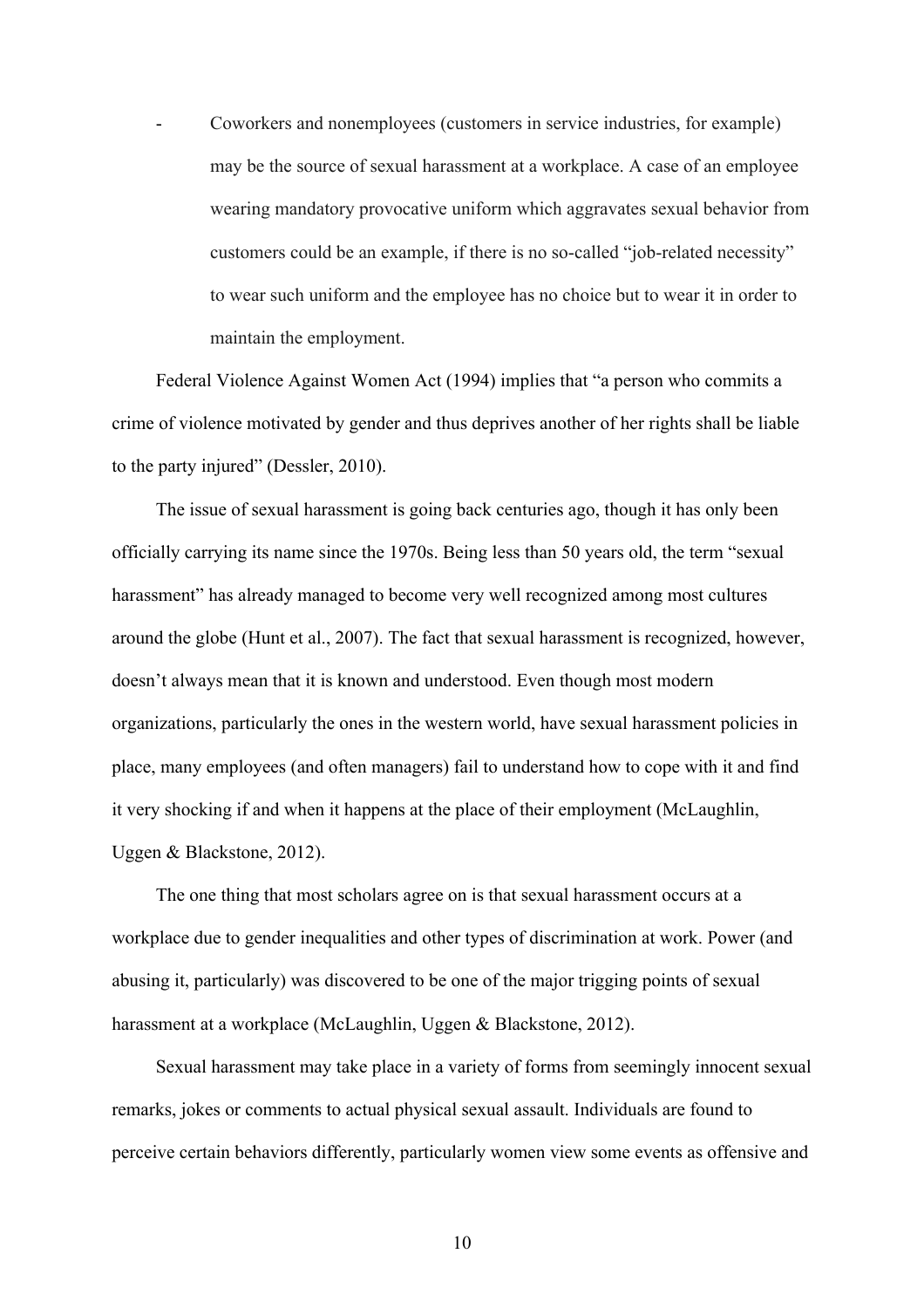having sexual context compared to men not feeling uncomfortable at all when being exposed to the same kind of situations at work (Hunt et al., 2007). Personal sexual harassment experience is highly subjective, though it is always unwelcomed by the recipient (Hunt et al., 2007).

Understanding the issue of sexual harassment at a workplace is problematic for many employers due victims often being embarrassed by the sexual behaviors they have experienced from their co-worker, managers or customers. It often forces employees to quietly leave their positions without even providing the reason for leaving (Gilbert, Guerrier & Guy, 1998). This may result in maintaining the employment of sexually aggressive employees who affect other workers' wellbeing at work while leaving management uninformed about what really goes on at the establishment (McLaughlin, Uggen  $\&$ Blackstone, 2012).

Due to the issue being highly subjective, it may be challenging to identify what exactly caused particular events. What appears to be sexual harassment for one person might be perfectly acceptable for another. Research has also shown that many people fail to understand what sexual harassment is, and when asked directly about sexual harassment experience, people tend to give answers that don't generate as good of a data compared to the answers given to more broad questions offering a list of possible sexualized behaviors (Hunt, et al., 2007). This leads to an important question – do people realize what sexual harassment is, and what behavior is not acceptable at a workplace in particular? And how do social changes that have been happening throughout the resent years affect the way most people perceive sexual harassment?

## *Sexualization of American Society*

During the past several decades' society, western world in particular, has been going through a transformation of the way people perceive sexuality. What was inappropriate or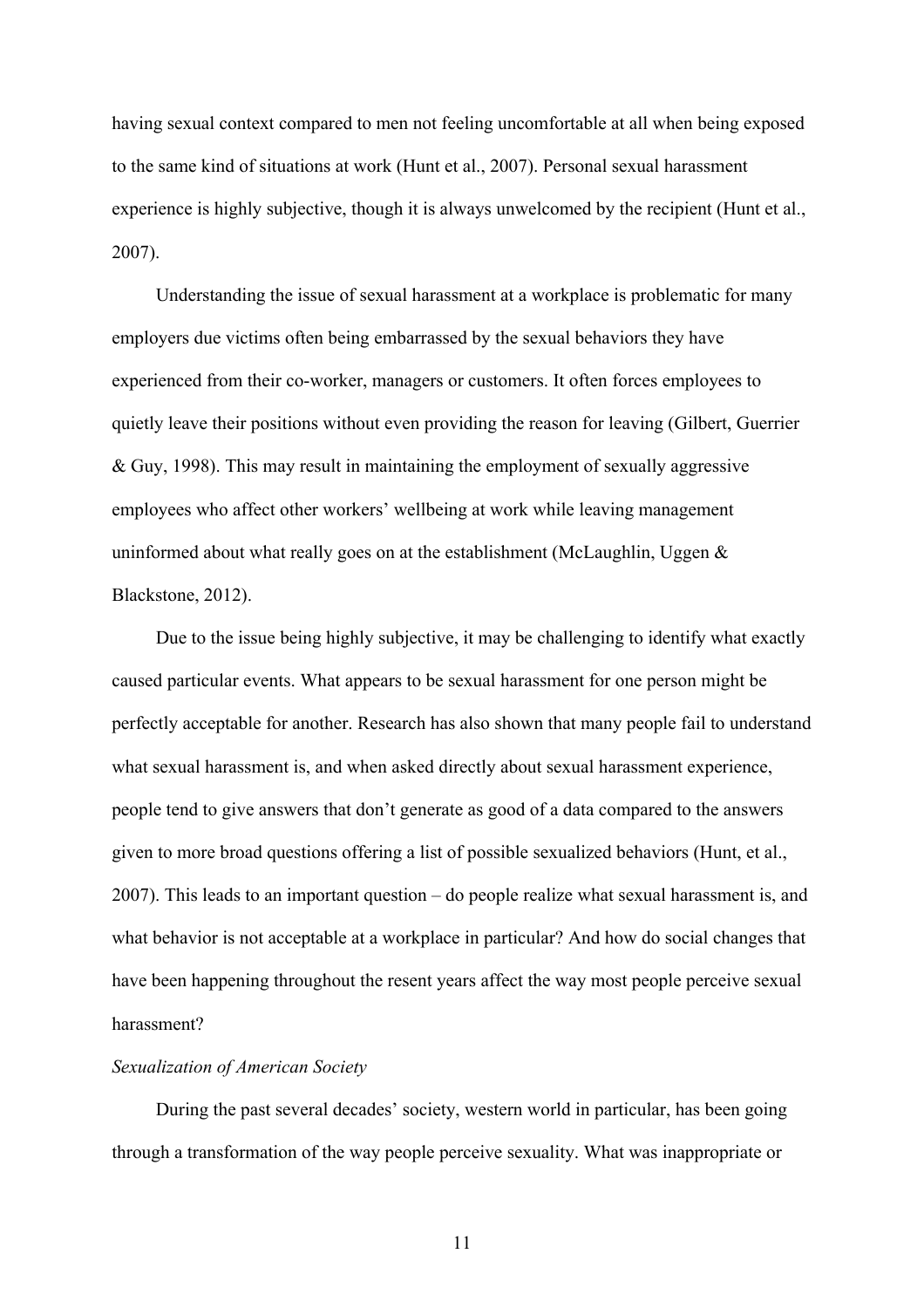even unacceptable 20 years ago, now is not only allowed, but also openly discussed, shown all over the media, and, often even encouraged and used as a marketing tool (Wouters, 2010). The term "sexualization" was introduced in the nineteenth century, though it only became fairly common in American journalism and academia in the early nineteen seventies (Duschinsky, 2012).

Sexualization is a part of a much broader process of the so-called "informalization" (making everything less formal), which applies to men and women, adults and children, developing more "egalitarian and open" relationships (Attwood, 2010). These processes affected social morals and values triggering the "manners shift", which resulted in "the decline of innocence, courtesy, and romance" (Wouters, 2010, p. 729).

Woulters (2010) even refers to American Psychological Association (APA) having found the evidence of widely spread sexualization of girls in the United States, which was also discovered to have damaging affects on the morals of American society.

APA proposes the following four conditions under which sexualization typically occurs (Wouters, 2010):

- Individuals base their value system on sexual behaviors, often excluding other characteristics.
- Physical attractiveness is defined associated solely with being sexy.
- "A person is sexually objectified that is, made into a thing for others' sexual use" instead of being treated as a person capable of decision making and taking action (Wouters, 2010, p. 724).
- Inappropriately forcing sexuality upon an individual.

The social changes described above affect the way individuals perceive themselves and those around them, and, of course, the way they interact with others in both formal and informal settings. If we believe that movie industry, for example, represents a part of our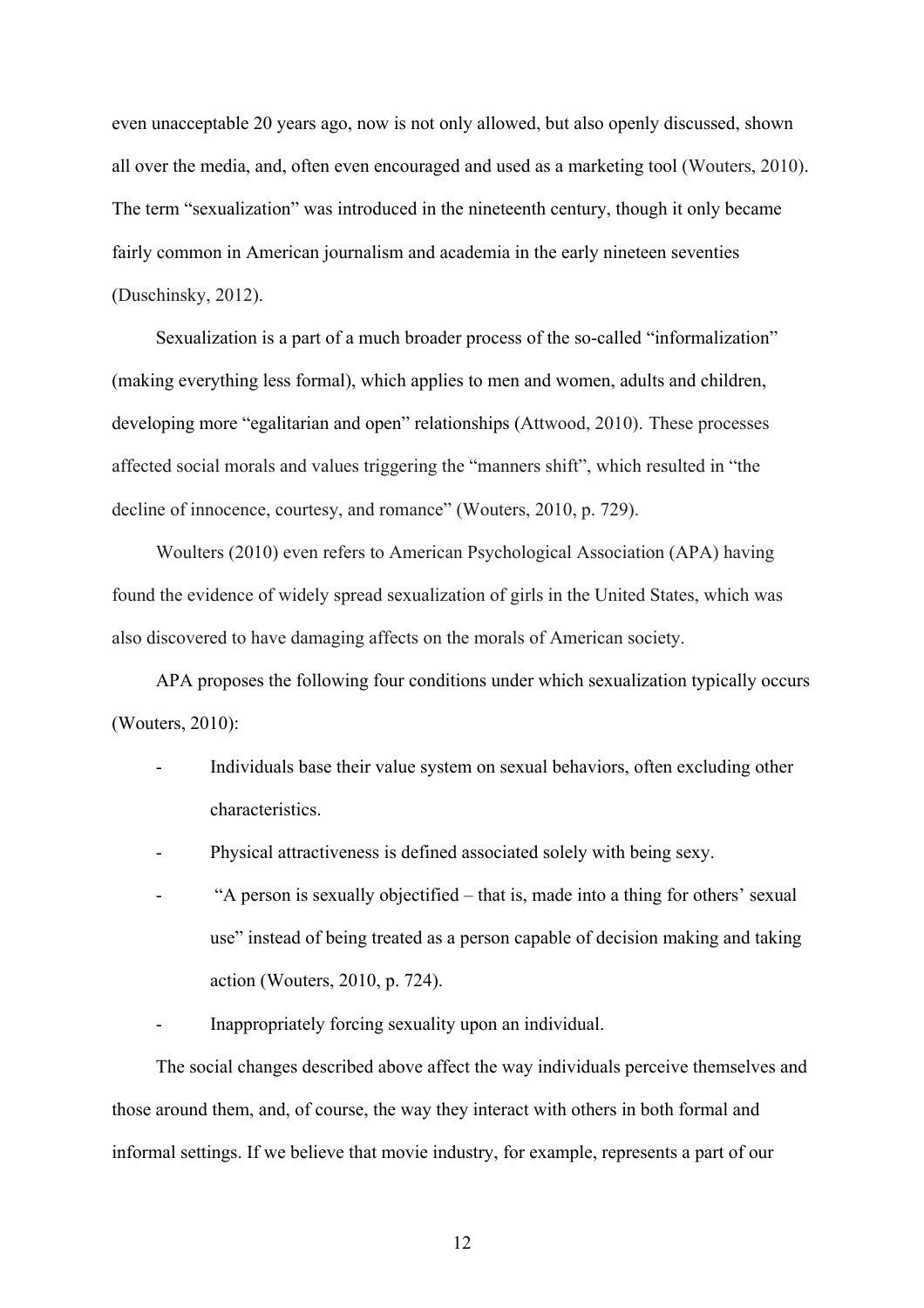culture, how does the Hollywood making 400 movies a year vs. the porn industry producing over 10,000 movies every year, characterizes us as a society (Wouters, 2010)? Since modern culture proposes such sexual freedom, people tend to get involved in sexual behaviors without even realizing or even noticing it. It simply becomes a new social norm, which undoubtedly finds its way into the work environments (Attwood, 2010).

If the issue of sexual harassment is relatively common in the business world that assumes professional setting and certain boundaries, how does it appear in hospitality industry, which often implies informal and relaxing atmosphere?

## *Sexual Harassment in Hospitality Industry*

Paulson (2008) discovered that sexual harassment occurs much more often in hospitality than in any other industry. Managers in the industry also recognize the issue as a widespread problem among hospitality workers (Woods & Kavanaugh, 1994). There are numerous factors that help explain commonality of sexual harassment in service industry. Some of them are connected to the nature of the job itself, while others relate to the people the industry employs (Folgerø & Fjeldstad, 1995). It may be unclear what exactly affects the frequency of sexual harassment incidents in hospitality. The harm it brings to both employees and the workplace, however, is inevitable (Cortina & Berdahl, 2008). In order to analyze sexual harassment in hospitality, it is important to understand the nature of the industry itself.

Results of the study among American hospitality graduates show that 39% of male respondents and 65% of female respondents believed that females working in hospitality industry were sexually harassed regularly (Woods & Kavanaugh, 1994). According to Poulston (2008) hotels and catering departments to be affected by sexual harassment more than any other sector of hospitality industry.

New Zealand Human Right Commission during its 2000 study discovered that 54 out of 284 (19%) sexual harassment cases that were filed between 1995 and 2000, came from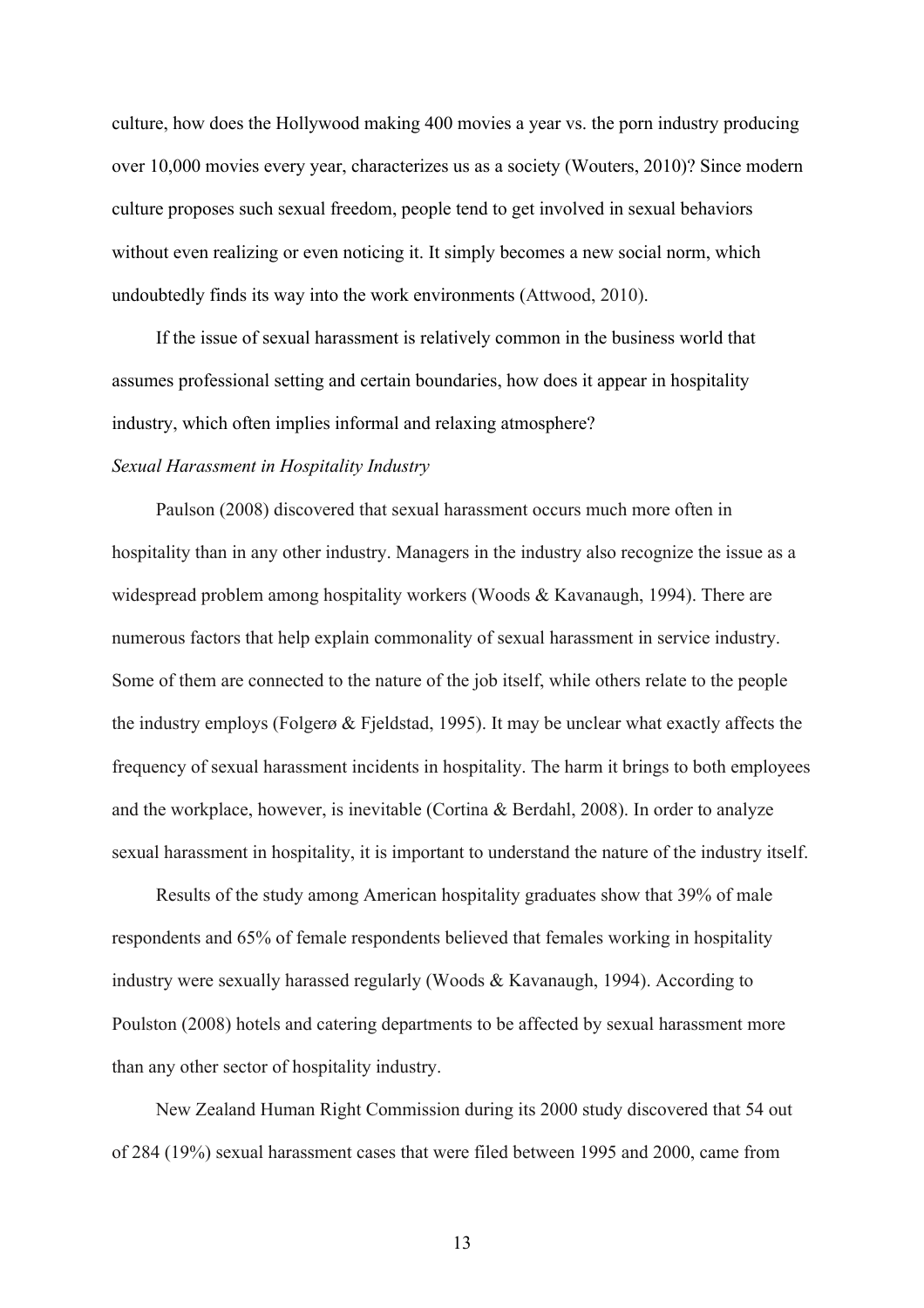hospitality industry. This number appears to be even more significant when considering the fact that hospitality industry on average employed less than 5% of the country's workforce during those five years (Poulston, 2008, p. 233).

Gilbert et al. (1998) outline the following major effects of sexual harassment: high turnover, poor working relationships, economic costs, and psychological impacts on the victims. As mentioned earlier, some employees choose to quietly leave their workplace in order to avoid sexual harassment, while others report it and leave anyways after finding working for the same employer surrounded by the same environment where the incident(s) occurred unbearable (Gilbert, Guerrier & Guy, 1998). This results in labor shortage, time consuming hiring and training activities.

Sexual harassment may also create hostile, unpleasant work environment that affects most employees in the organization from front line and back of the house to senior and upper management (Kath et al., 2014). Decreased job satisfaction among employees results in absenteeism and high turnover, which inevitably affects the quality of customer service and often draws substantial economic costs (Yagil, 2008). Not to mention legal outcomes if the sexual harassment case is filed against the company (Smith, 2014). Finally, sexual harassment often has an absolutely damaging psychological affect on its victims, including but not limited to anger, anxiety, fear, sleep problems, depression, and even complete nervous breakdown (Gilbert, Guerrier & Guy, 1998).

Where does sexual harassment come from? Unlike in most other industries, the issue may appear both internally and externally in hospitality. On top of dealing with their coworkers and managers on a regular basis, most hospitality workers due to nature of their job have to constantly communicate with the customers. This increases the chances of sexual harassment incidents, which are hard or even impossible for the employer to control, particularly when it is coming from the outside, the customers (Cortina & Berdahl, 2008).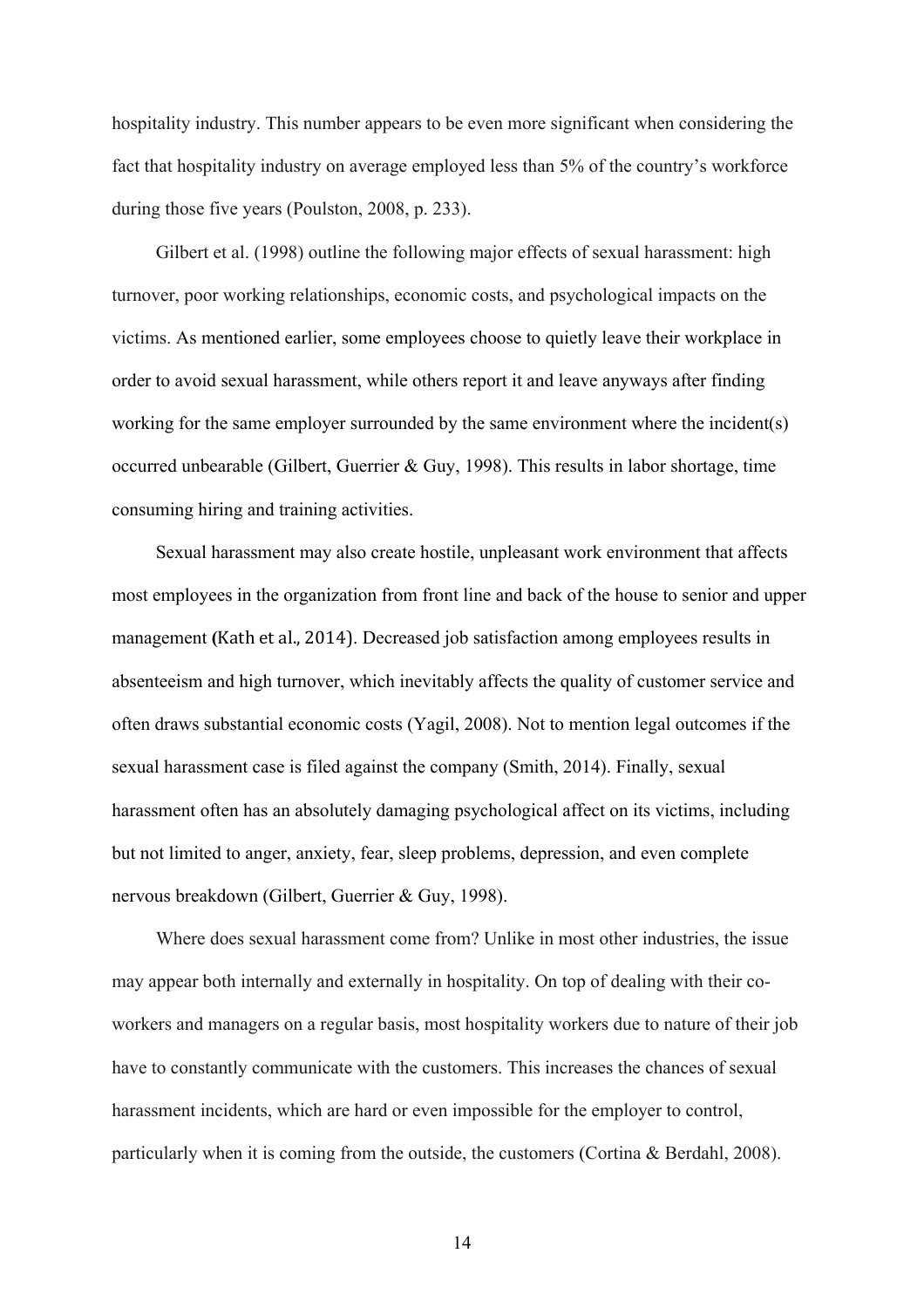It is rational to start evaluating the aspect that could be entirely or at least partially controlled by the organization.

As mentioned earlier, harassment could be an outcome of abusing power in order to control others (McLaughlin, Uggen & Blackstone, 2012). Due to being strongly hierarchical most hospitality organizations develop the structure in which low-skilled workers (mostly females) are in subordination to their management (Poulston, 2008). It often puts service industry employees in unfavorable positions, which may not only make them feel uncomfortable if being treated unfavorably, but also prevent them from standing up for themselves (Gilbert, Guerrier & Guy, 1998). This develops conditions for vertical harassment in hospitality – managers harassing employees (Poulston, 2008).

When discussing horizontal level of sexual harassment, among employees that occupy identical or similar positions, Poulston (2008) brings up seniority, which is very common in hospitality organizations and refers to awarding better shifts or sections (e.g. restaurants) to the employees who have been working in the company longest periods of time.

Another reason for sexual harassment being so common in hospitality is that the industry mostly employs "young, low skilled female workers in positions subordinate to those of men" (Gilbert et al., 1998). On top of being being poorly educated, many of these women don't know how to defend themselves when sexual harassment occurs on the workplace. Poulston (2008) believes that not only do many hospitality workers widely accept sexual harassment, they might also even welcome and enjoy it to a certain extend.

It seems fairly obvious that thorough training of both management and employees is vital in order to lower the possibility of sexual harassment in hospitality organizations (Cortina & Berdahl, 2008). However, many service establishments consider sexual harassment prevention programs too expensive, therefore hospitality managers often choose to ignore the issue (Poulston, 2008).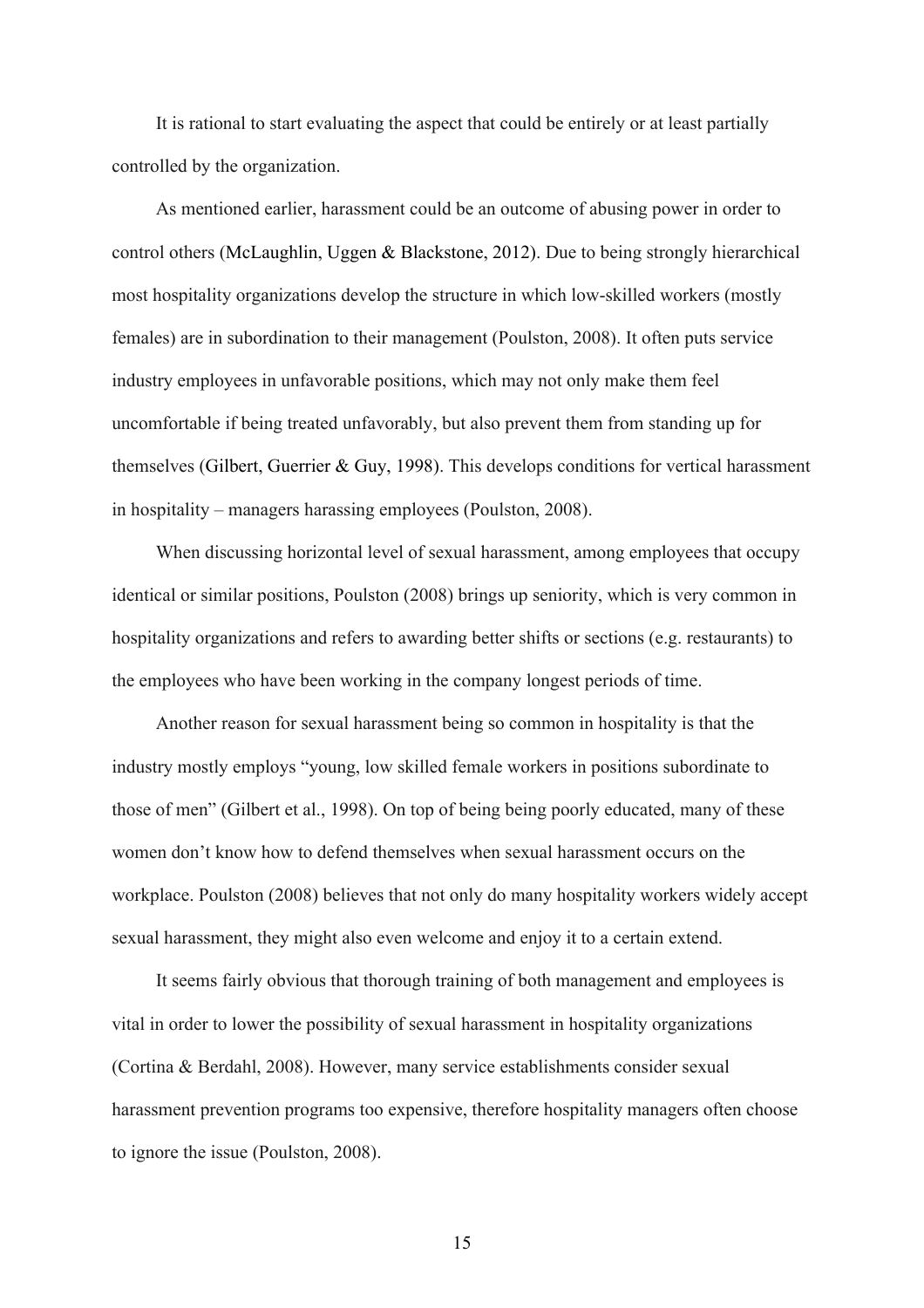As mentioned above the incidents of sexual harassment in hospitality may also be triggered externally – by customers or guests of the establishment (Cortina & Berdahl, 2008). Service industries in general cultivate "the customer is always right" concept, trying to satisfy the needs of even most demanding customers (Poulston, 2008). Hospitality workers generally come in close contact with customers, and often they are even encouraged to not only satisfy customers' needs but also exceed their expectations (Gilbert, Guerrier & Guy, 1998).

Due to the industry being highly competitive, restaurants, hotels, as well as bars and nightclubs are going out of their ways to keep their business. Management often chooses to misinterpret offensive or harassing customers' behavior, or simply deny the incident when it happens (Yagil, 2008). Studies among hospitality personnel directors show that as many as almost 30% of them don't consider sexual jokes an issue, while 7% of them even consider flirting to be a part of the service job (Poulston, 2008, p. 233). Moreover, Poulston (2008) argues that common in hospitality commission based compensation leads to establishing unequal relationships between customers and employees. Finally, many service establishments, particularly bars and nightclubs serve alcohol, which is one of the main triggering factors of harassing and abusing customers' behavior (Yagil, 2008).

Before analyzing the issue of sexual harassment in Las Vegas nightclub industry, it is critical to understand the nature of the business itself and follow the evolution of Las Vegas nightclub scene.

## *Nightclub Industry and VIP Bottle Service*

Nightclub is an establishment that delivers drinking, dancing, socializing and entertainment to its customers after dark (Bianchini, 1995). It is an entertainment venue that offers dancing and socializing for young people worldwide. Modern nightclub scene can be viewed as a mix of mainstream, residual and alternative spaces with mainstream nightlife establishments dominating in the urban nightlife scene (Miyakubo, 2009). The main feature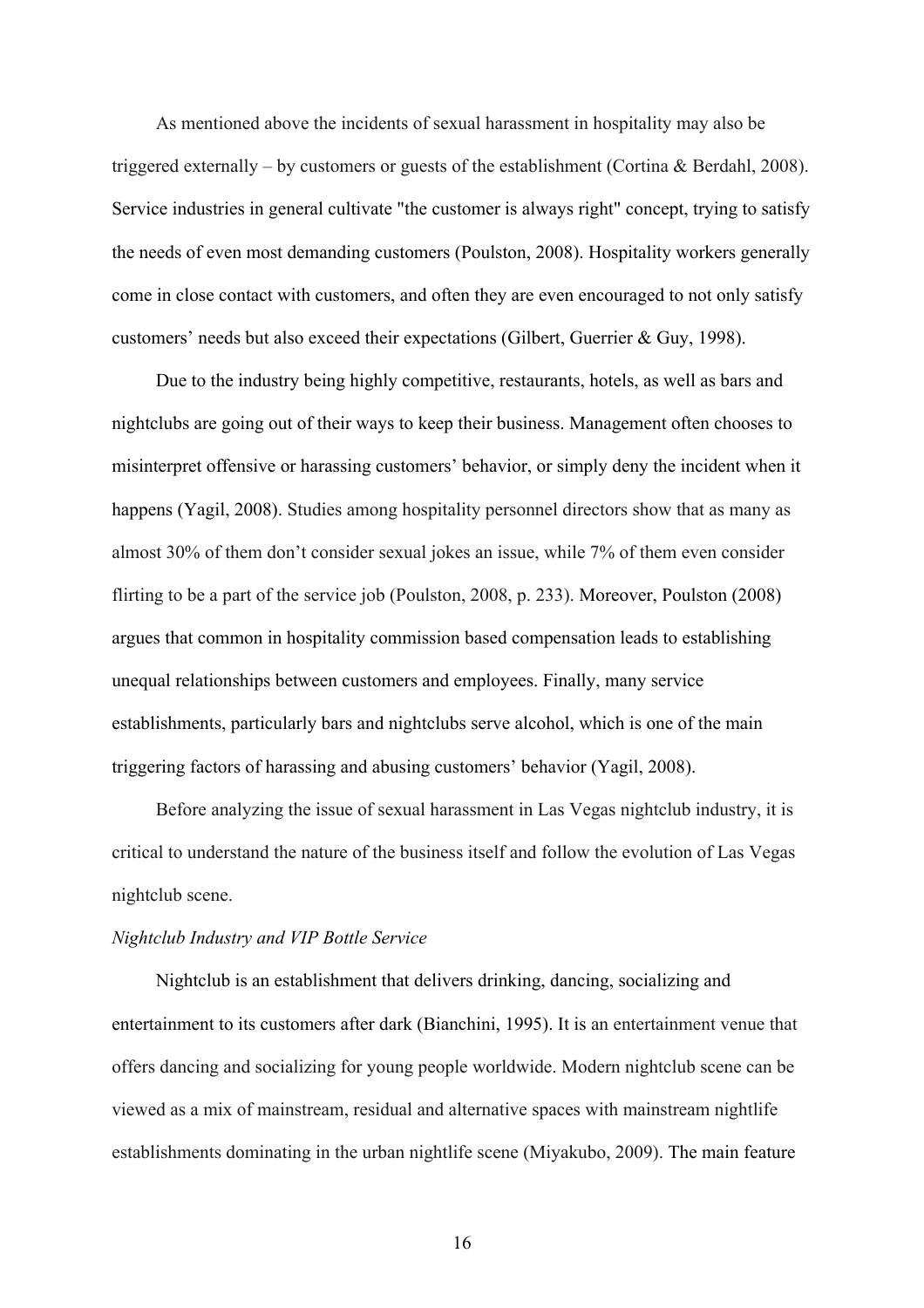that distinguishes nightclubs from bars and pubs is a dance floor and a DJ booth, where a DJ or an artist performs live or recorded music (Hollands, 2002).

Nighttime entertainment started gaining popularity among general public in 1970- 1980s in major cities around the globe (Bianchini, 1995). Both Bianchini (1995) and Northcote (2006) agree that demand for nightlife increased drastically due to the expansion of higher education, which developed a new audience attracted to nightlife – students. According to Northcote (22006) nightlife plays a significant role in transitioning from childhood to adulthood in Western societies. Nightclubbing, which means going to nightclubs regularly (several times a week), is viewed as an important leisure based activity allowing young people go through essential social interactions and experiences (Northcote, 2006).

Hendrie, Mannion and Godfrey (2009), tried to explain human behavior during nightclubbing from a biological standpoint, focusing on sexuality and mating of mature humans. Similarly to other biologists they compared human behavior to animal behavior and suggested that nightclubs serve the same purpose for humans as the mating areas do for animals.

Careful observation helped the researchers collect data proving 50% increase in the number of couples leaving the nightclub at the end of the night compared to the amount entering the club. 80% of dances inside the nightclub were discovered to be initiated by males, which put females in competition to attract attention. Females who dressed and behaved "in a sexually suggestive manner" were found to attract most attention. As a result this research concluded that nightclubs promote female sexuality and treating females strictly as sexual objects (Hendrie, Mannion & Godfrey, 2009).

Nightlife industry went through major transition during the past 20-30 years. Dance music and electronic DJ's entered nightlife scene, which transformed the old-school bars and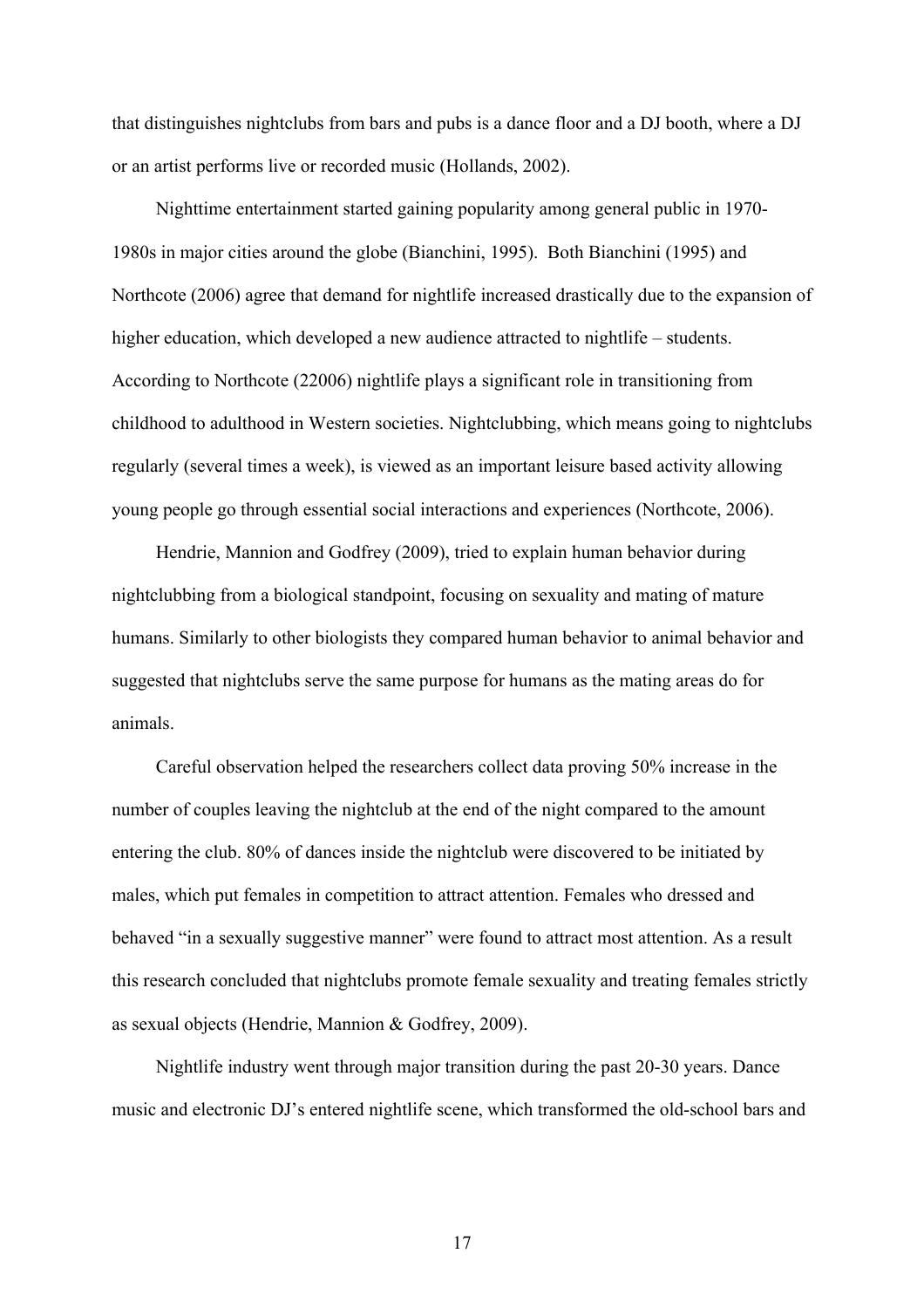pubs into the so-called "mega-clubs" with massive spaces, dance floors and table service (Hollands, 2002).

Less than several decades ago the whole new experience, VIP bottle service, was introduced to nightclub guests. This fairly new concept in nightlife is identified as "selling liquor by the bottles in nightclubs and lounges" (Milzoff, 2006). It was born in Europe and was brought to the US in the early nineties (Taddeo, 2010).

In nightclubs liquor bottles are sold at a price in times exceeding their value, varying anywhere from \$350 to \$600 per bottle of premium liquor (e.g. Grey Goose vodka). Bottle prices vary greatly and can go up tens of thousands of dollars per bottle of elite champagne. 18%-20% service charge is usually included on top of the price of the bottle as well as tax. So a \$600 bottle will end up costing \$768 in Vegas, for example, where sales tax is 8.1% (Le Draoulec, 2007). However, the customer is not only paying for the liquor, but for the table, club/lounge space and an experience, of course (Le Draoulec, 2007).

In cities like Las Vegas and Los Angeles nightclubs attract high-rolling clientele including professional athletes and celebrities, who can easily spend \$15,000-20,000 per, table and often go much higher than that (Hahn, 2015). Nightclubs in Las Vegas, Miami, Los Angeles and abroad also had customers spending hundreds of dollars on bottle service. A 23 year old financier, for example, spent over £200,000 (\$300,000) at a nightclub Manchester City in April 2012. 10% percent service charge (almost \$28,000) was included in the final bill (Young, 2013). Charging 18% auto-gratuity is standard in the US, therefore, in Las Vegas the service charge would be almost double that amount, most of which goes to bottleservice girls.

A big spender in a nightclub is the one who gets that special treatment and true VIP experience. Bottle-service girls dress up, "get on the guys' shoulders" (Hahn, 2015), and bring sparklers to put on a big show if the customer spends \$5000 or more. This often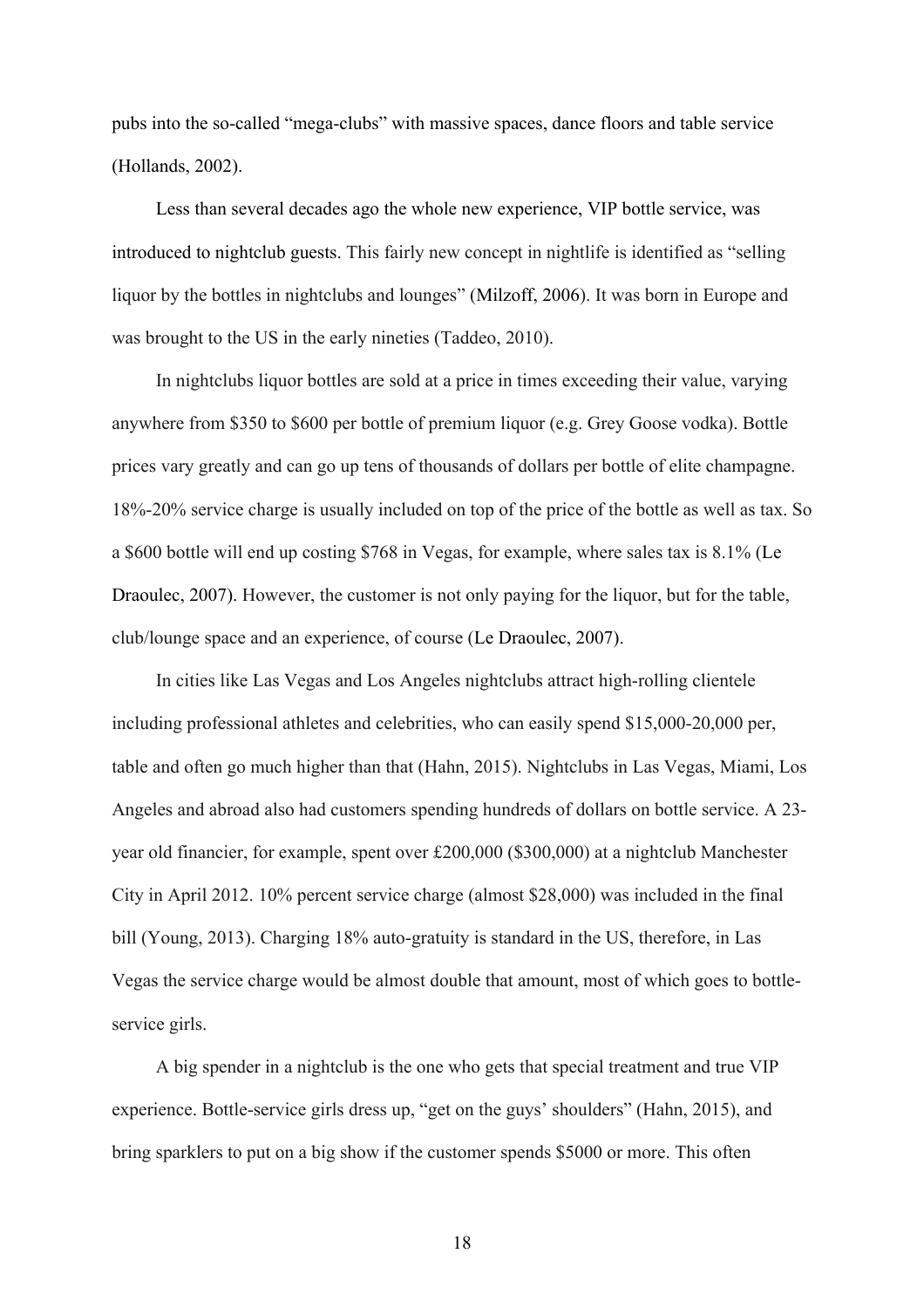provokes other customers in a club to spend more money. They even ask what they have to buy in order to recieve a show in their honor. People seem to be obsessed over feeling VIP, getting special treatment and drawing attention, especially in the cities like Los Angeles, Las Vegas, Mew York or Miami (Hahn, 2015).

Bottle service is becoming more popular than ever, comprising over 70 % of Las Vegas nightclubs' revenue (Palmeri & Brandt, 2015). Le Draoulec (2007) explains popularity of this service by the fact that it allows guests to feel important. Nightclub operators call it VIP experience for a reason, after all. Besides, the whole concept of serving alcohol by the bottle often leads to overconsumption and customers losing control. Some nightclub operators argue against bottle service even despite of its high profit margin. Bordello lounge in Los Angeles, for example, discontinued bottle service in order to keep the atmosphere at the establishment more civil and protect employees from violent behavior of some customers (Le Draoulec, 2007).

Bottle-service girls are females, employed by nightclubs to provide VIP bottle service to the guests. Officially this position is called "VIP table hostess" or "cocktail server model", depending on the company (Schuster, 2013). However, both press and nightclub industry professionals refer to these females as "bottle-service girls" (Hahn, 2015). These employees are usually very young (age 21 to 28) and very attractive females who serve customers when they purchase bottles. Their responsibility is to sell bottles, bring them to the table, make drinks, but most importantly make sure their clients are having a good time (Woodman, 2012).

Even though the job requires an ability to deal with drunk customers and work late hours, young women are ready to cope with it in order "to make what lawyers make" while only working 10 hours a week (Hahn, 2015). Most nightclubs use tip pull-systems, where gratuity is divided among all the bottle-service girls, so they all end up making the same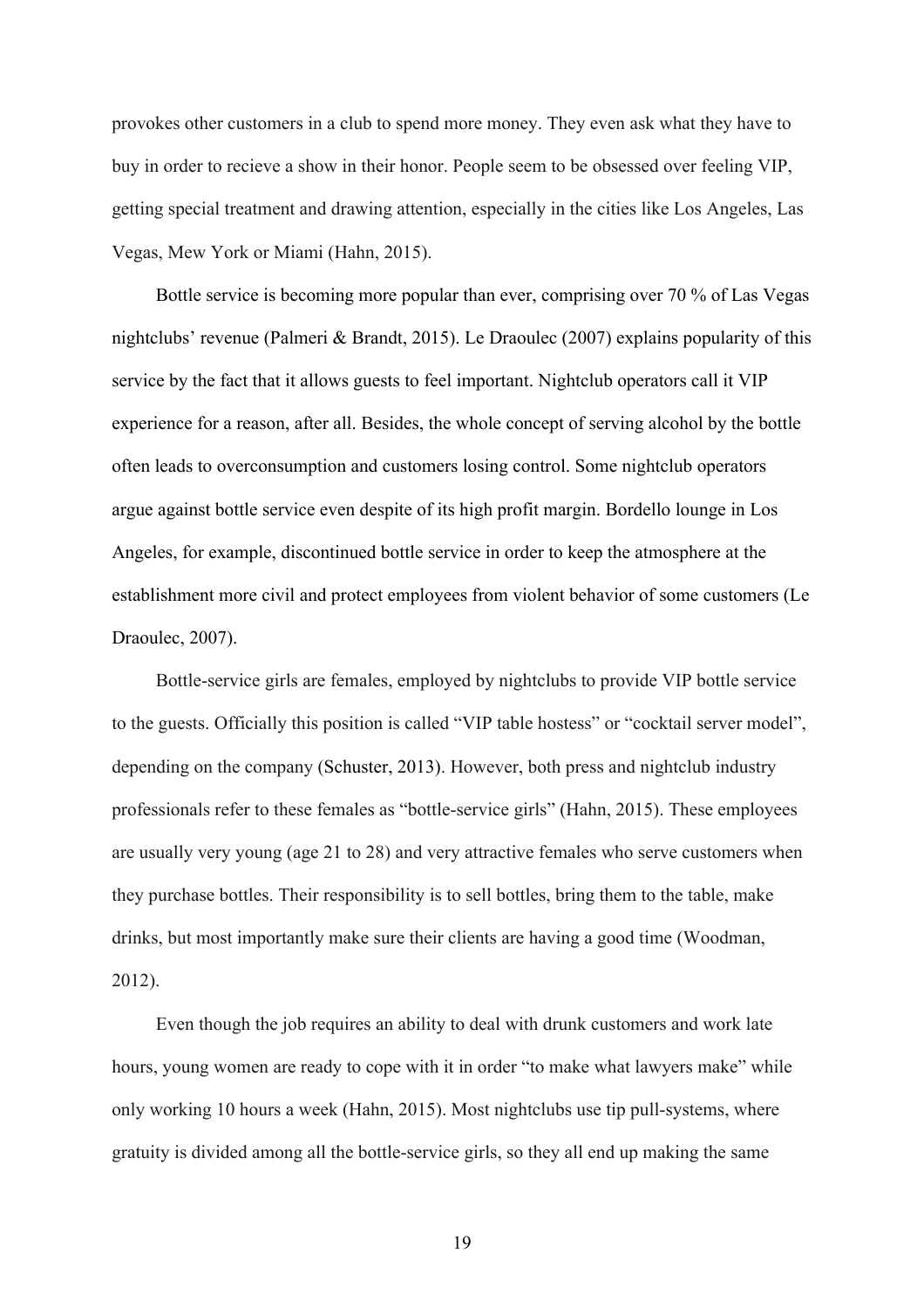money. This helps provide equal and fair compensation system, avoiding employees fighting over sections, tables and customers, (Hahn, 2015).

In an extensive interview to one of the popular online publications several bottleservice girls shared their experiences and thought in regards to working in nightclub industry (Hahn, 2015). All of the four young women interviewed by Hahn (2015) were under 25 years old, started working in Los Angeles nightclub industry right after turning 21 and were attracted by the money and the connection they could make. They mentioned dealing with customers who have "zero respect for women", some of whom in response to the girl asking not to touch her would say "Well, you are a bottle girl". Girls explain that many people perceive bottle-service girls as "trashy", though they all argue against this common opinion.

The interview clearly shows that these women consider themselves lucky to be working as bottle-service girls, are proud of what they do, calling it "being independent". They also seem to enjoy looking "hot and sexy" in their uniforms, which look nothing more than a lingerie on the pictures posted in the article (Hahn, 2015).

"Bottle-service girl" is a very well paid position that allows making hundreds and, sometimes, even thousands of dollars a night (Taddeo, 2010). However, the job is very easyto-replace since it doesn't require any particular experience or special skills. Among the qualities that are appreciated to succeed as this job are good looks, young age and so-called "bubbly, fun personality" (Hahn, 2015). VIP bottle servers are usually wearing revealing outfits, are expected to up-sell their tables (make them spend more money) and, often, even have their own client lists (Taddeo, 2010).

Women involved in nightclub industry are surrounded by toxic environment on a weekly basis, which results in manners shift and behavior changes. Seeing people losing control and doing unethical and inappropriate things, to say the list, being triggered by alcohol and nightclub environment, changes personalities and values. Bottle-service girls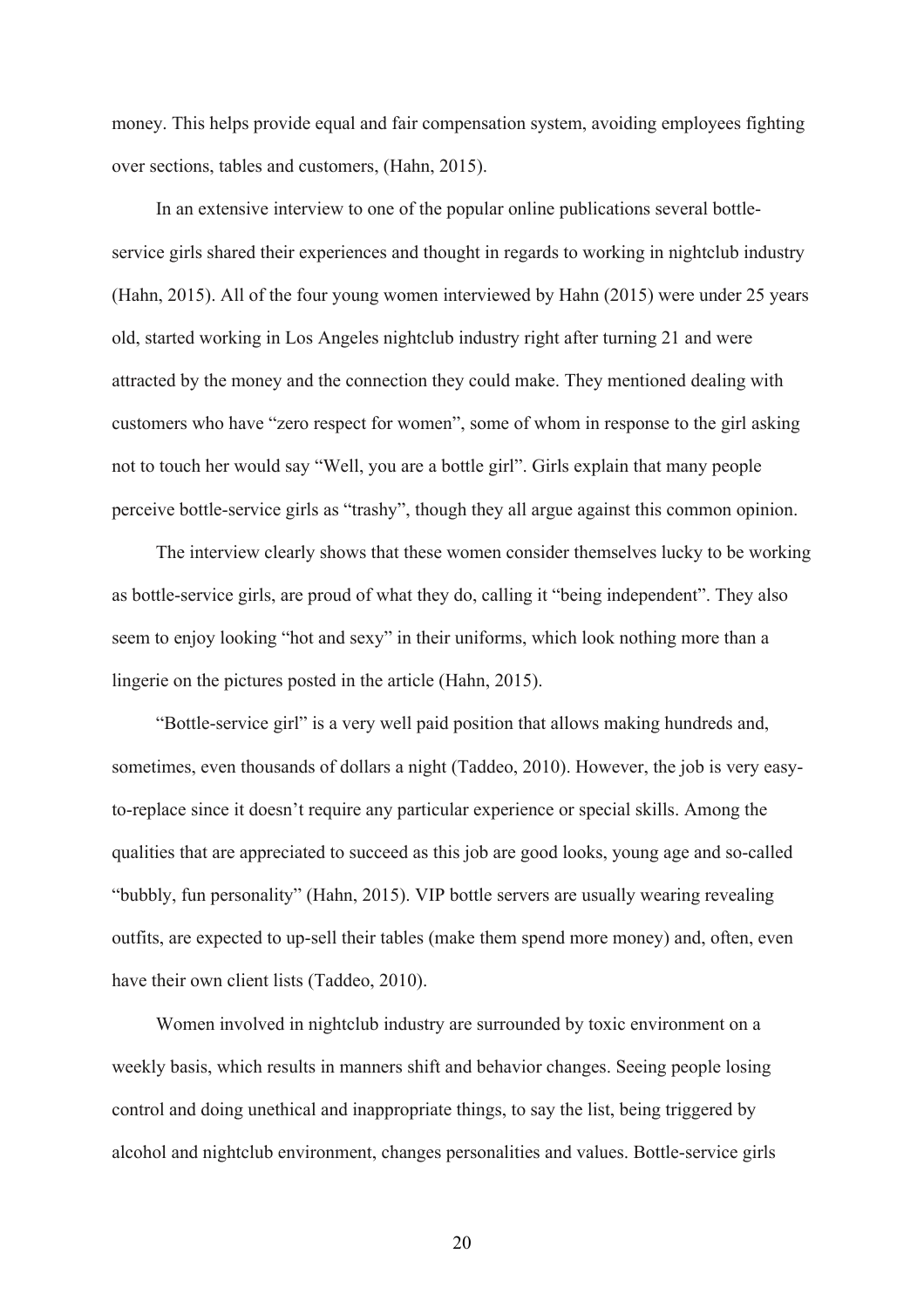share how they are hardly surprised to see married or engaged people cheating, for example. They also don't seem to believe in relationships or values whatsoever, though many of them not only fail to realize how the environment affects them, but even find it entertaining. Some of them even proudly admit that they "have no shame anymore" (Hahn, 2015).

In an interview to NY Post in 2013, a former VIP bottle server shared her experience working as a VIP bottle service girl, suggesting that "when people are spending a certain amount of money, they think they can have anything they want…" (Schister, 2013). Scandalously famous bottle service girl Rachel Uchitel in her interview with NY Magazine even called this job a form of "social prostitution", meaning the girls didn't necessarily have to sleep with the customers but were expected to "flirt with them, booty dance with them, call them, hang out with them, occasionally procure girls and 'party favors' for them, all while wearing teeny tiny outfits" (Taddeo, 2010). She also mentioned gifts and trips with customers the girls would occasionally agree to in order to "maintain relationships" with them. Another former VIP bottle service girl shared how she was fired when she slapped a customer for touching her (Schister, 2013).

The opinions of women with the experience of working as VIP bottle servers, suggest this position itself almost assumes revealing and sexual behavior, which could be misleading to customers and even managers (Taddeo, 2010). The industry analysis has also shown connection to the argument Poulston (2008) made when studying sexual harassment in hospitality. Employing particular kinds of people may result in higher chances of sexual harassment incidents at a workplace. Incidents of sexual harassment are very common in nightclub industry and usually involve female employees (McGinley, 2012).

Applying the findings of the research in hospitality industry to nightclub industry shows that it creates an environment that triggers sexual harassment, including the following factors: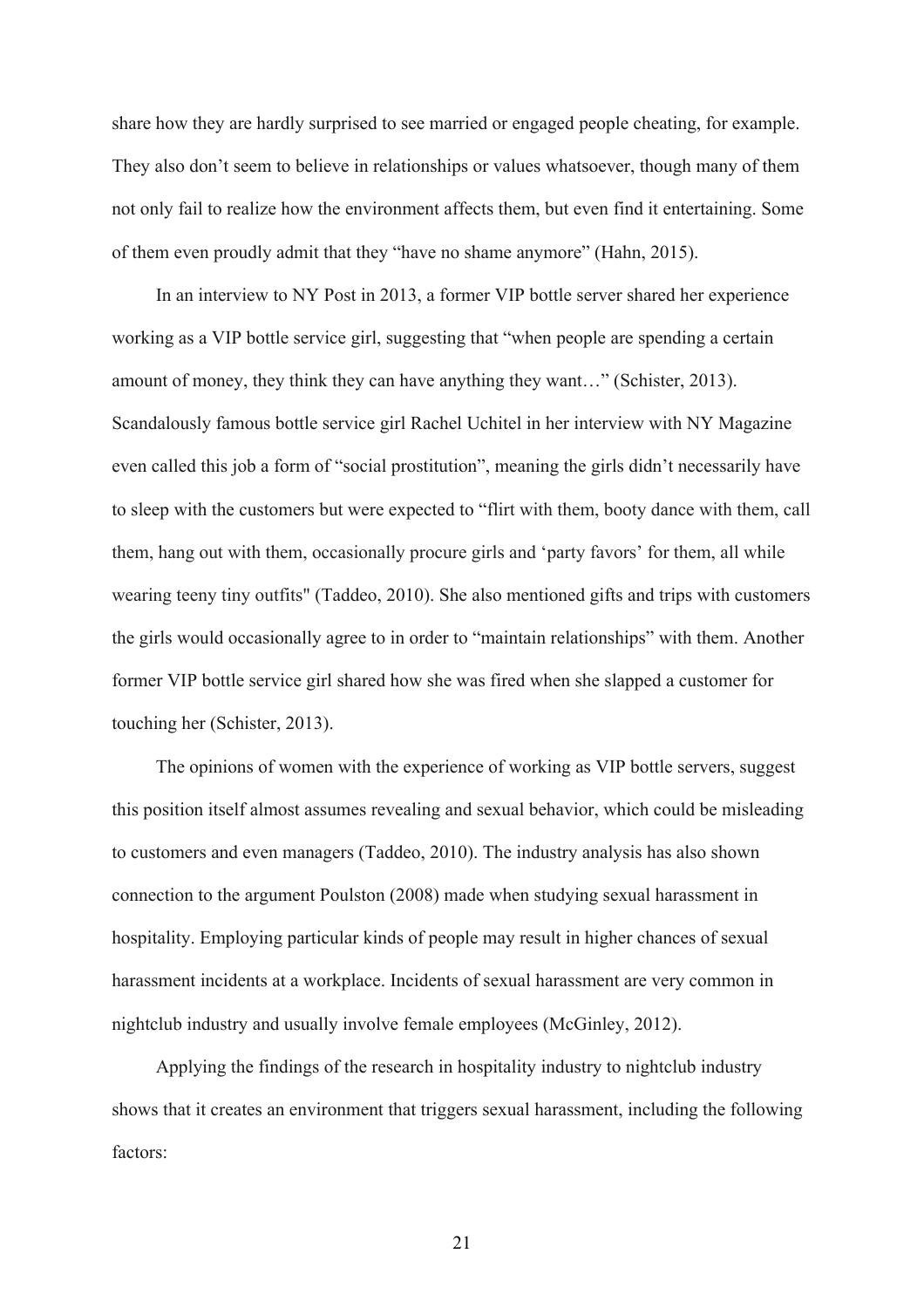- Employing young inexperienced females (Poulston, 2008).
- Females working under direct male supervision, which arises the issue of power (Gilbert et al., 1998).
- Servicing nature of the job with the "customer is always right" approach (Yagil, 2008).
- Extensive alcohol consumption (Yagil, 2008).
- Relaxing entertainment environment (Poulston, 2008).

In order to achieve the purpose of this paper and develop recommendations particularly for Las Vegas nightclub operators, it is critical to not only examine the evolution of Las Vegas nightclub industry and the history of sexual harassment cases, but to also consider how the nature of Las Vegas affects bottle-service girls' jobs and nightclubs that operating on the strip.

## *Nature of Las Vegas and the Evolution of Nightclub Industry in the City*

Generally speaking, when people travel they feel reduced sense of responsibility, even anonymity, which may affect their decisions and provoke inappropriate behavior (Morrison, 2011). Unlike many other travel destinations, Las Vegas is also viewed by many travellers as the place where they can escape the reality and act however they want, which will not only be accepted, but also emphasized in many cases. Las Vegas is famous for being an "adult playground of America", "sin city", where whatever happens stays and never leaves its boarders. Moreover, trips to Las Vegas often involve extensive alcohol or even drug consumption and hard-core partying at a nightclub (Staudinger, 2012).

Sexualization of American society was discussed earlier as one of the suggested factors triggering sexual harassment at a workplace. Las Vegas also recently went through the process of sexualization. Casinos, bars and nightclubs have been contributing to sexualizing entertainment industry in Las Vegas during the past several decades.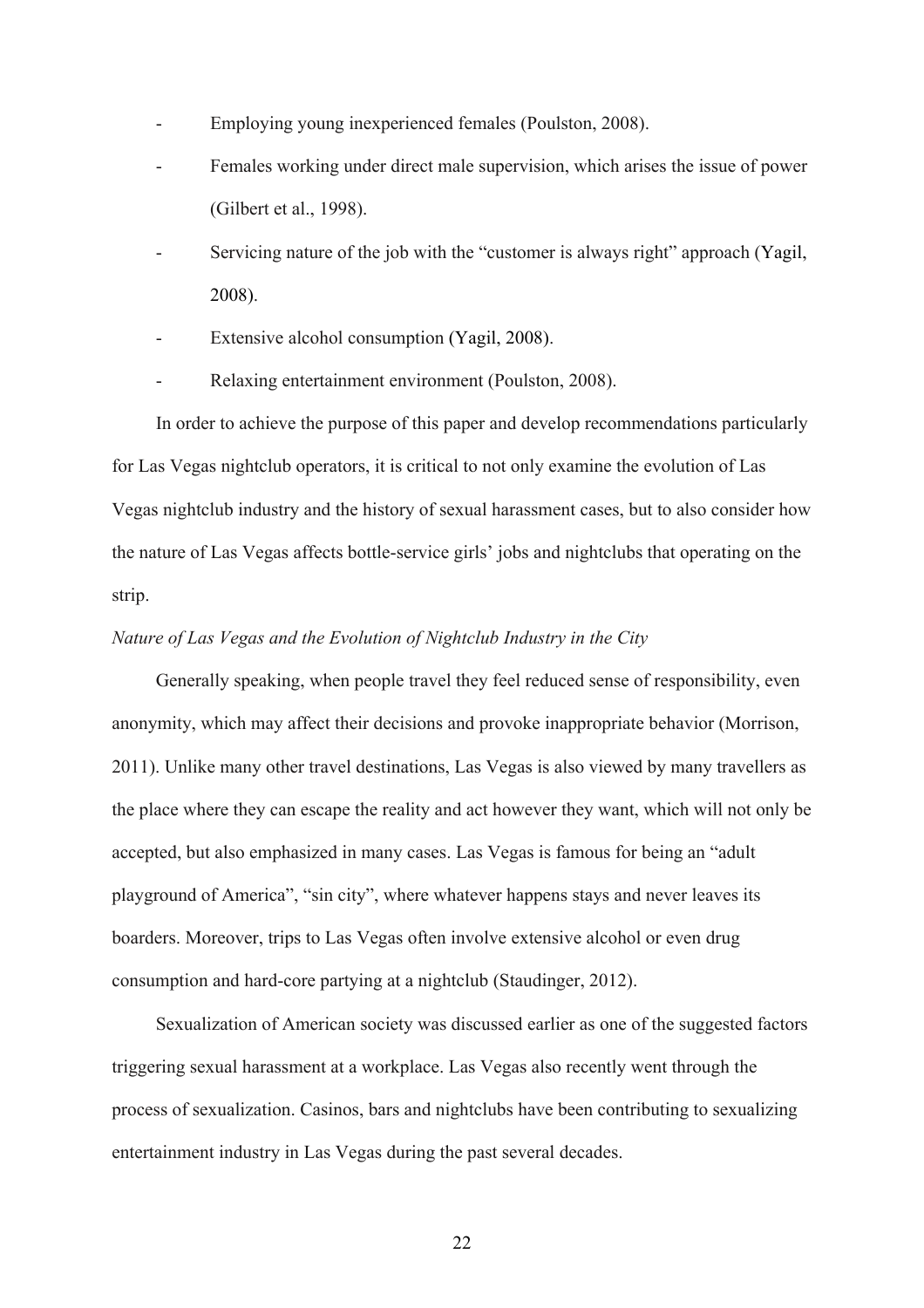McGinley (2012) believes, for example, that it was one of the reasons for the Strip becoming the number one adult entertainment destination in the country and casinos (particularly nightclubs) collecting fortunate profits. According to Las Vegas Convention and Visitors Authority the number of annual visitors increased from 6,787,650 people in 1970 to 41,126,512 people in 2014 (more than 500% increase in a little over 40 years). In 2014 Las Vegas was number 23 in the list of 25 world's most visited cities (CNN, 2015).

Las Vegas entertainment scene is changing. Unlike ten-fifteen years ago, when primary reason for coming to Las Vegas was gambling, most people nowadays come to the city for other types of entertainment. MGM, for example generates only 30% of revenue from gambling with the remaining 70% coming from hotel rooms, spas, shows, restaurants and, of course, nightclubs (Palmeri & Brandt, 2014).

Famous electronic DJ's and Hollywood celebrities serve as one of the major attractions in Las Vegas nightclubs. These entertainers are paid thousands (in case of some famous DJ's millions) of dollars for simply showing up the club (Morrison, 2011). Las Vegas nightclub industry has a lot to offer, with all major nightclubs being conveniently located inside the mega hotels and casinos along the strip (Staudinger, 2012).

Las Vegas nightclub industry has been showing a steady growth during the past several years (Leach, 2015). The concept of mega-nightclub in Las Vegas began in the mid 1990's when the first big club, Club Rio, was open inside the hotel and offered bottle service to its guests. Studio 54 was open several years later in 1998. In the year 2001 The Light Group opened its first exclusive nightclub Light at the Bellagio with highest bottle prices in the city. Light had been one of the most popular nightclubs in Las Vegas for years. In less than 10 years the company itself managed to become one of the major nightlife operators in the city (Stein, 2011).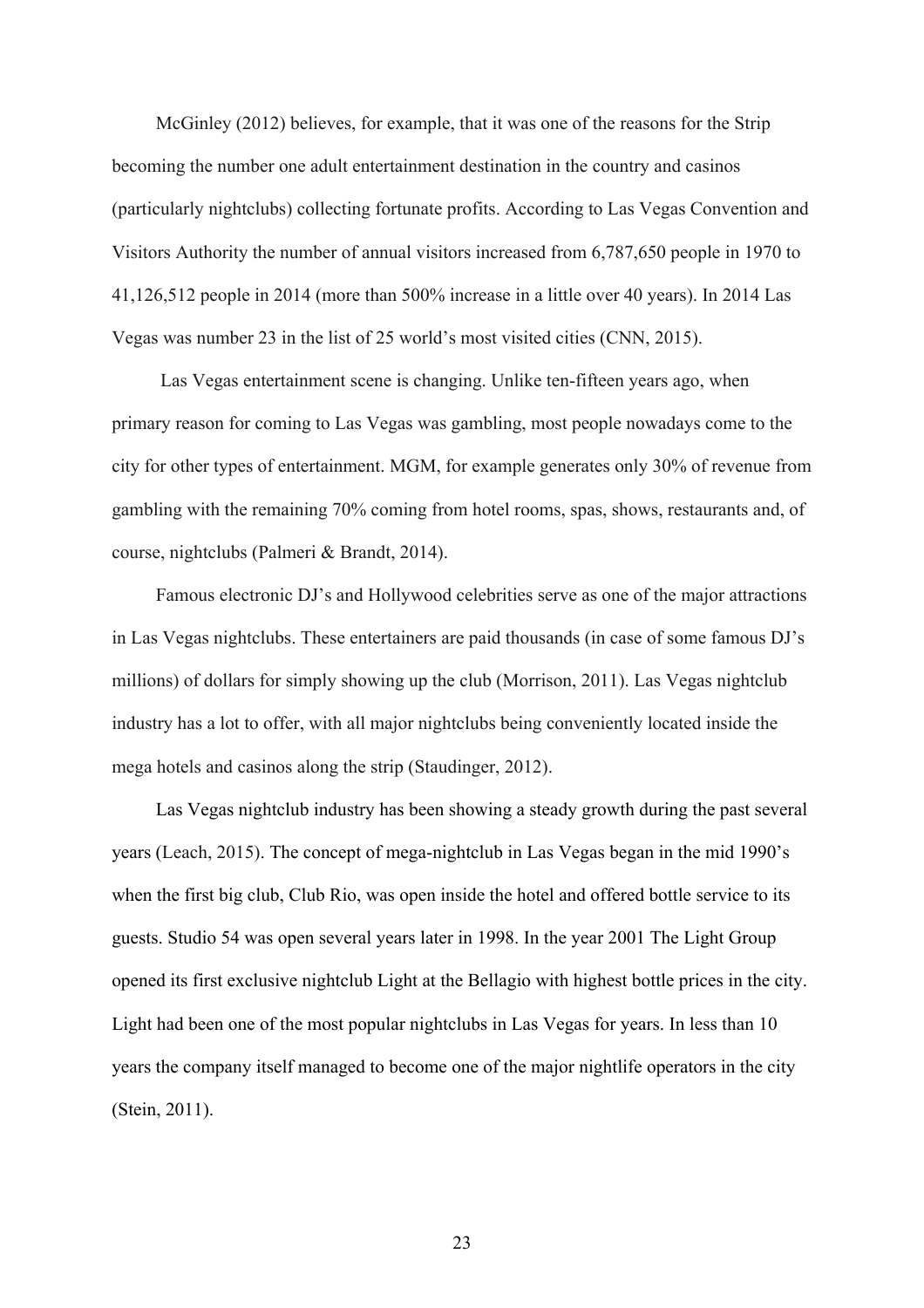It took less than two decades for Las Vegas to develop one of the most competitive nightclub industries in the world (Staudinger, 2012). According to Nightclub & Bar Association in the year 2014 Las Vegas was "the hottest nightclub destination in the country" for the third consecutive year. In 2014 XS Nightclub at Encore Hotel was the highest grossing nightclub in the US, and six more Las Vegas nightclubs made it to top 10 of onehundred list (Nightclub & Bar, 2015).

The list doesn't include, however, another mega nightclub, Omnia, that opened its doors on March 12, 2015. \$107 million investment resulted in creating 75,000-square-foot indoor-outdoor nightclub establishment, one of the largest ones in Las Vegas. It is managed by fairly new nevertheless particularly successful nightlife operator, The Hakkasan Group (Leach, 2015).

The company entered Las Vegas market in 2013 with the opening of Hakkasan nightclub. Table 1 shows that in 2014, during its first year of operation, Hakassan was second most profitable nightclub in the country. XS nightclub, a veteran of Las Vegas nightclub industry that has been open for over seven years, was the only one to outperform Hakassan (Nightclub & Bar, 2015). Famous electronic celebrity DJ's like Tiesto and Calvin Harris are residents at Hakkasan, which alone attract millions of visitors from all over the world. The club is also famous for being the most expensive nightclub in the history of the industry, costing \$130 million to build (Palmeri & Brandt, 2014).

Hakassan Group is growing fast, aggressively outperforming and even acquiring its main competitors. At the beginning of 2015 The Hakkasan Group acquired previously one of the most successful Las Vegas nightclub operators, The Light Group (Mac, 2014). This made Hakkasan the largest entertainment and hospitality company that is currently operating in Las Vegas market (Katsilometes, 2014).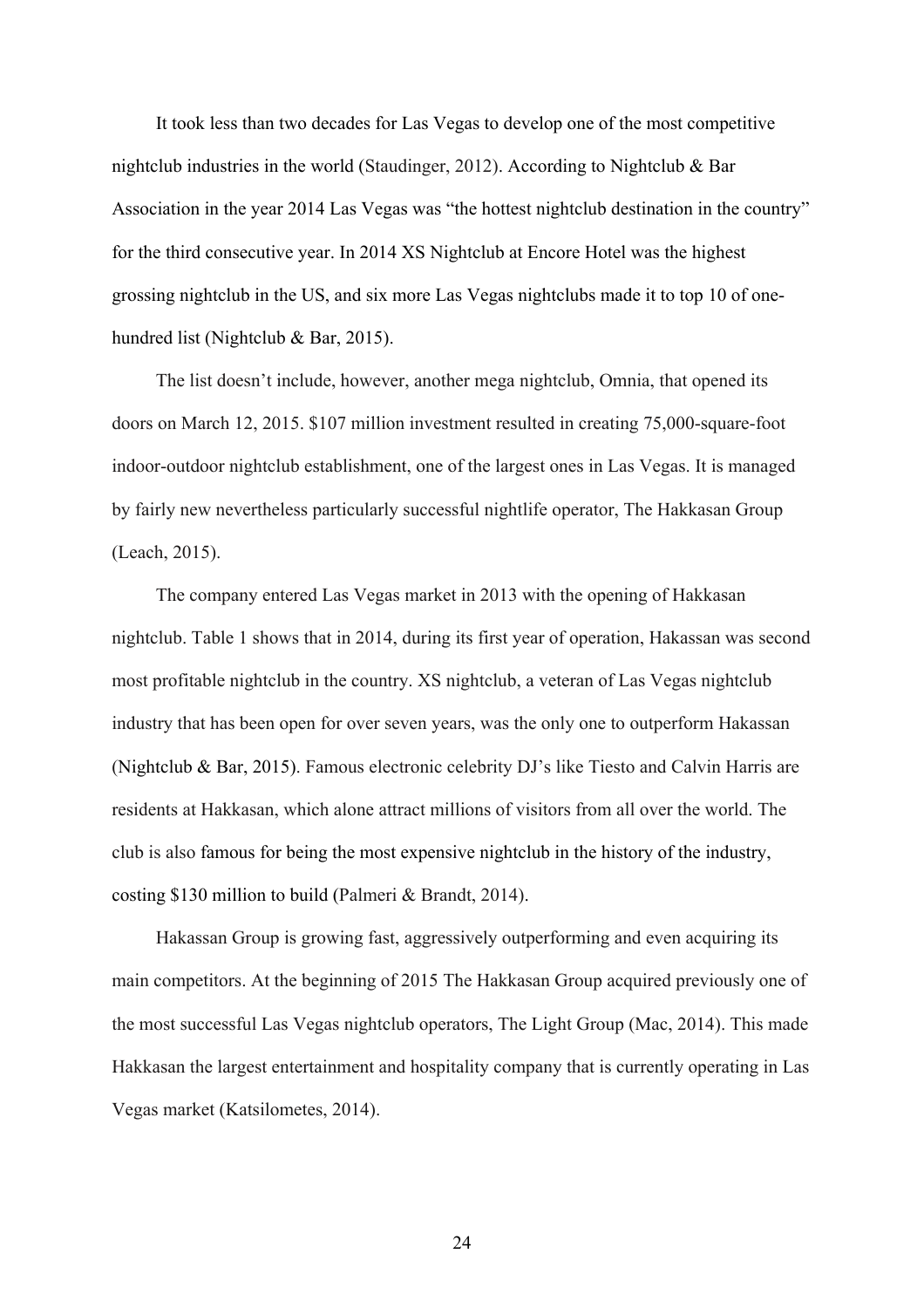## 2014 TOP 100 REVENUE GENERATING NIGHTCLUBS IN THE U.S

## Table 1

## *Nightclub Characteristics*

| Nightclub <mark>&amp;Bar</mark><br>2015<br>TOP 100 REVENUE GENERATING NIGHTCLUBS, BARS & LOUNGES IN THE U.S. |                          |                           |                   |                              |  |  |
|--------------------------------------------------------------------------------------------------------------|--------------------------|---------------------------|-------------------|------------------------------|--|--|
| Rank                                                                                                         | Concept Name             | Website                   | Location          | 2014 Total Revenue<br>(\$MM) |  |  |
|                                                                                                              | 1 XS Nightclub           | xslasvegas.com            | Las Vegas, NV     | \$103 - 105 MM               |  |  |
|                                                                                                              | 2 Hakkasan               | hakkasanly.com            | Las Vegas, NV     | \$100 - 103 MM               |  |  |
|                                                                                                              | 3 Marquee Nightclub      | marqueelasvegas.com       | Las Vegas, NV     | \$80 - 85 MM                 |  |  |
|                                                                                                              | 4 TAO Las Vegas          | taolasvegas.com           | Las Vegas, NV     | \$50 - 55 MM                 |  |  |
|                                                                                                              | 5 LIV                    | livnightclub.com          | Miami Beach, FL   | \$40 - 45 MM                 |  |  |
|                                                                                                              | 6 Surrender Nightclub    | surrendernightclub.com    | Las Vegas, NV     | \$40 - 45 MM                 |  |  |
|                                                                                                              | 7 LAVO New York          | lavony.com                | New York, NY      | \$30 - 35 MM                 |  |  |
|                                                                                                              | 8 Story                  | storymiami.com            | Miami Beach, FL   | \$25 - 30 MM                 |  |  |
|                                                                                                              | 9 Hyde Bellagio          | hydebellagio.com          | Las Vegas, NV     | \$25 - 30 MM                 |  |  |
|                                                                                                              | 10 LAVO Las Vegas        | lavolv.com                | Las Vegas, NV     | \$20 - 25 MM                 |  |  |
| Honorable<br><b>Mention</b>                                                                                  | E11EVEN                  | 11miami.com               | Miami, FL         |                              |  |  |
|                                                                                                              | 11 Seacrets              | seacrets.com              | Ocean City, MD    | \$20 - 25 MM                 |  |  |
|                                                                                                              | 12 Mango's Tropical Café | mangostropicalcafe.com    | Miami Beach, FL   | \$20 - 25 MM                 |  |  |
|                                                                                                              | 13 LEVU Dallas           | levudallas.com            | Dallas, TX        | \$20 - 25 MM                 |  |  |
|                                                                                                              | 14 The Pool After Dark   | caesars.com/poolafterdark | Atlantic City, NJ | \$20 - 25 MM                 |  |  |
|                                                                                                              | 15 Marquee NY            | marqueeny.com             | New York, NY      | \$15 - 20 MM                 |  |  |
|                                                                                                              | 16 PHD at Dream Downtown | phdlounge.com             | New York, NY      | \$15 - 20 MM                 |  |  |
|                                                                                                              | 17 Chandelier Bar        | cosmopolitanlasvegas.com  | Las Vegas, NV     | \$15 - 20 MM                 |  |  |
|                                                                                                              | 18 Tryst Las Vegas       | trystlasvegas.com         | Las Vegas, NV     | \$15 - 20 MM                 |  |  |
|                                                                                                              | 19 Create Nightclub      | createnightclub.com       | Los Angeles, CA   | \$15 - 20 MM                 |  |  |
|                                                                                                              | 20 Avenu Lounge          | avenulounge.com           | Dallas, TX        | \$15 - 20 MM                 |  |  |

*Note:* The table was prepared by Nightclub and Bar Convention and Tradeshow (2015).

Another important part of Las Vegas entertainment scene is party pools that are often referred to as "dayclubs" and described as "must-visit Las Vegas pool parties" and "everything you know to be true about a Las Vegas nightclub, but during the day" (Colton, 2013).

In her 2012 article about Las Vegas party pools, Domanick described the nature of the daytime partying, including history, customer expectations and dress codes. Some party pools in Las Vegas "require women to wear swimsuits with a sundress" and "encourage them to do their hair, makeup and wear hills". The pools can refuse access to people that are dressed "inappropriately" or not considered good looking "enough". Guests are offered "a five-star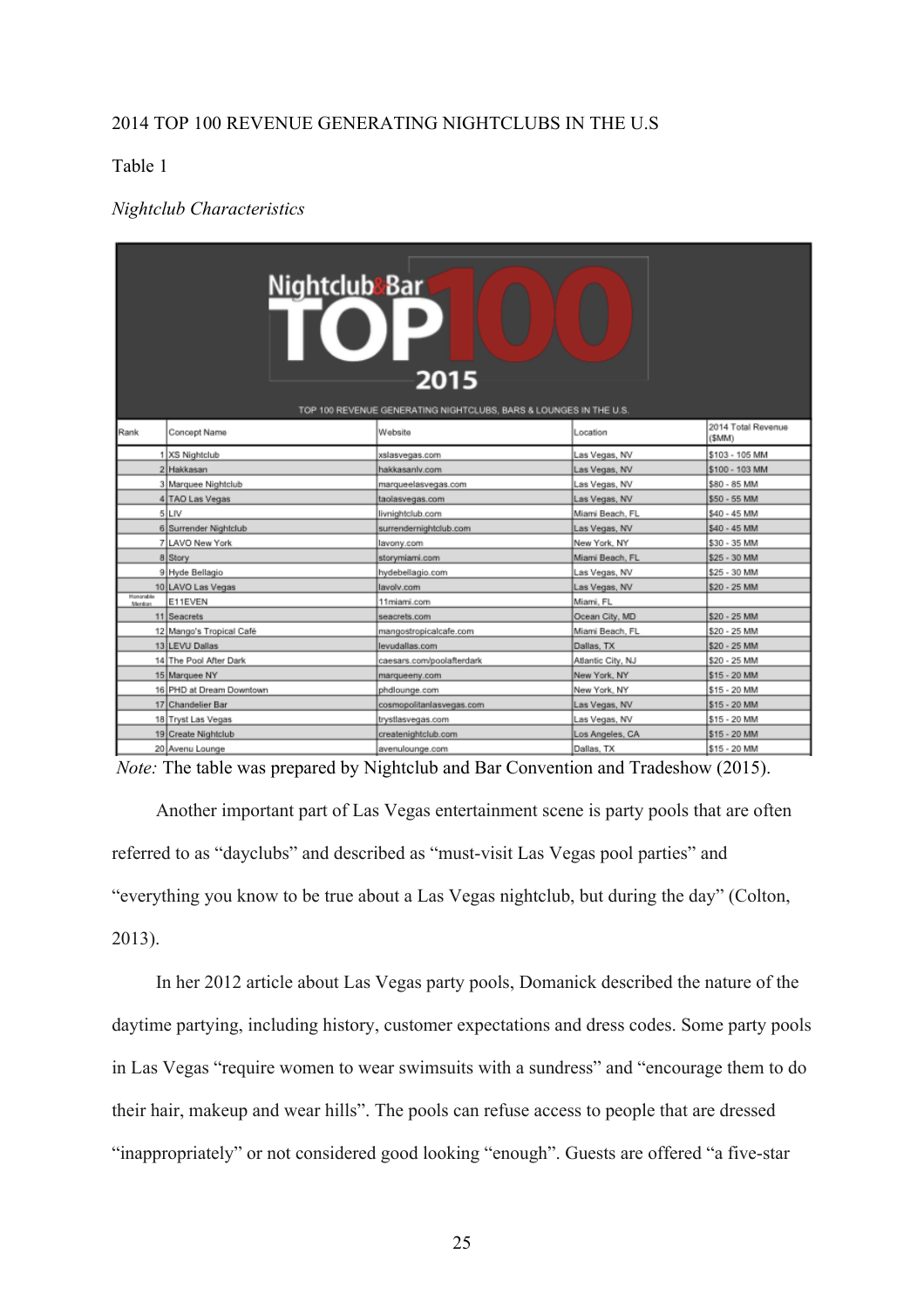experience". Looks, personal style, sexuality are endorsed in Las Vegas day clubs (Domanick, 2012).

Each major hotel and casino has a full functioning day club operated by one of the major nightlife operators in town. Most party pools open in the mid March and till the end of October (Colton, 2013). Even though such establishments operate during the daytime hours, they are considered as a part of nightlife/entertainment industry in Las Vegas (Yansley, 2013).

Las Vegas is expanding rapidly, with nightclubs contributing greatly to its recent growth. Several decades ago, right around the time when first nightclubs entered Las Vegas entertainment scene, the city was a travel destination primarily for men (Staudinger, 2012). This resulted in using female sexuality in nightclub industry as well as other other Las Vegas industries in order to attract more business. Some scholars, like McGinley (2012), for example, believe that this active sexualization of Las Vegas contributed to such rapid growth of the city.

Not only did Las Vegas grow, however. It also went through a major transformation. Unlike fifteen years ago significant part of visitors are currently females who come to Las Vegas to celebrate bachelorette parties and enjoy girls-only trips (Morrison, 2011). According to 2014 Las Vegas visitor profile study, conducted by LVCVA in 2014, during the past five years from 2010 to 2014 half of the people visiting Las Vegas were female (LVCVA, 2014).

## *Sexual Harassment in Las Vegas Nightclub Industry*

Las Vegas nightclub industry is focused on providing entertainment to adults in an informal environment away from home, which affects their behavior encouraging them act in an unusual and often inappropriate manner (Morrison, 2011). The examples of studies proving nightclubs promoting female sexuality, were discussed in earlier chapters and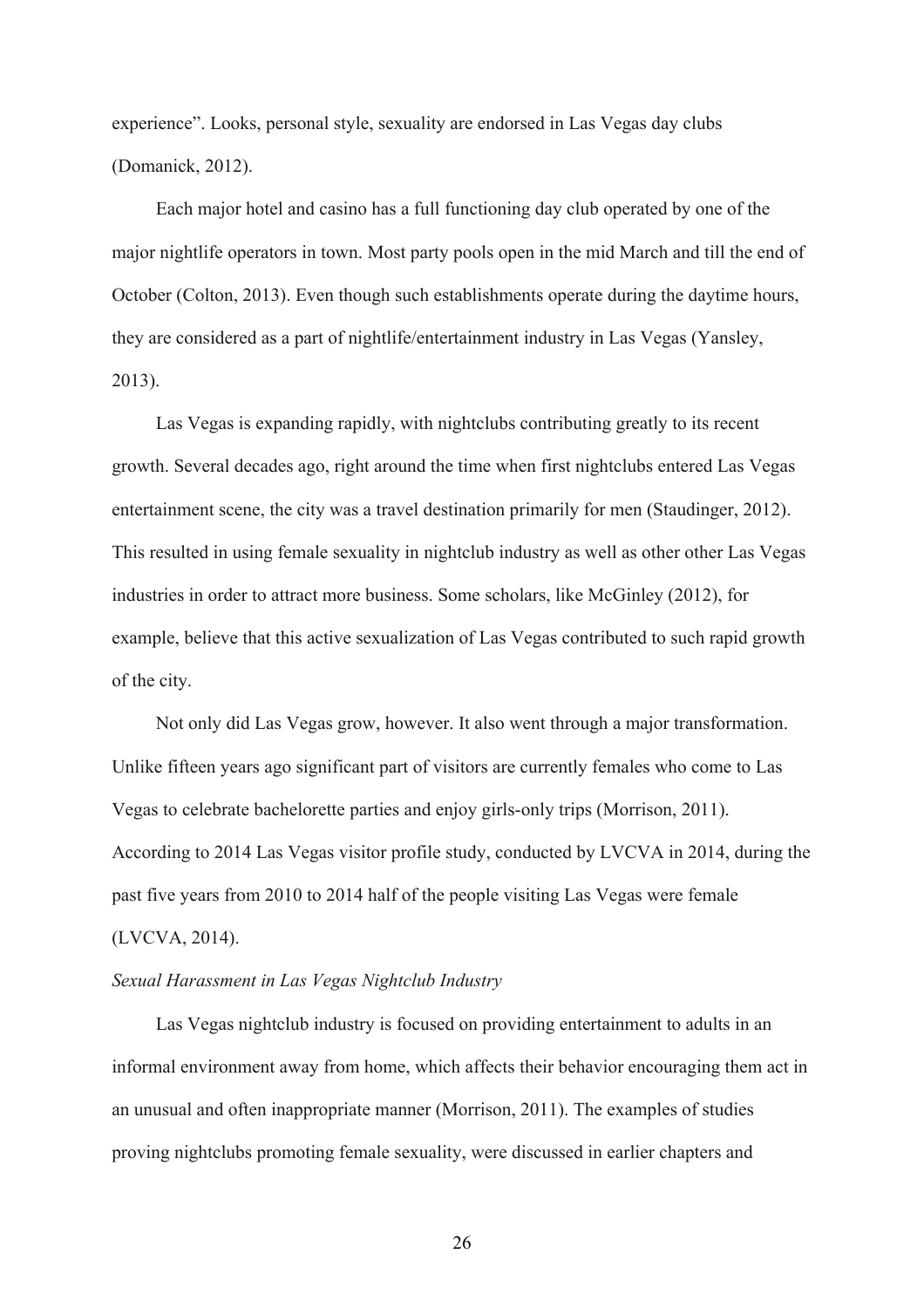showed that females at a nightclub are often treated as objects, particularly if they wear sexually revealing outfits (Hendrie, Mannion & Godfrey, 2009). Women are viewed as sexual objects in an environment that promotes fun and partying while emphasizing female sexuality, complimented with the excessive intake of alcohol and, often, illegal drugs (McGinley, 2012).

McGinley (2012) believes that sexualization of Las Vegas entertainment industry and using female sexuality is believed to contribute to its extensive growth and development. When discussing nightclub industry the term "over-sexualization" is often used to describe the industry and point out that it uses female sexuality as a marketing tool to attract more business and, therefore, increase profits (McGinley, 2012).

Aside from increased revenues and rapid growth, however, using female sexuality in nightclub industry resulted in serious legal problems for major nightclub operators in Las Vegas (McGinley, 2012).

The Light Group, one of the major Las Vegas nightclub operators prior to being acquired by Hakassan Group in 2015, was involved in several scandalous sexual harassment lawsuits during the past several years. Even though all of these cases were quietly settled before going to court, they were extensively covered in press, attracted bad publicity and resulted in substantial financial losses for the company (Knapp & Adams, 2014).

During the decade of operating in Las Vegas nightclub industry, The Light Group managed all of its venues inside MGM properties. When asked to comment on the acquisition, representatives from MGM resorts stated that they "looked forward to Hakkasan's seamless transition and recognized The Light Group for its impact on Las Vegas" (The associated press NY Times, 2014).

During the analysis of the history of sexual harassment at The Light Group the following data was retrieved. In 2011 former company's employee, who worked as a VIP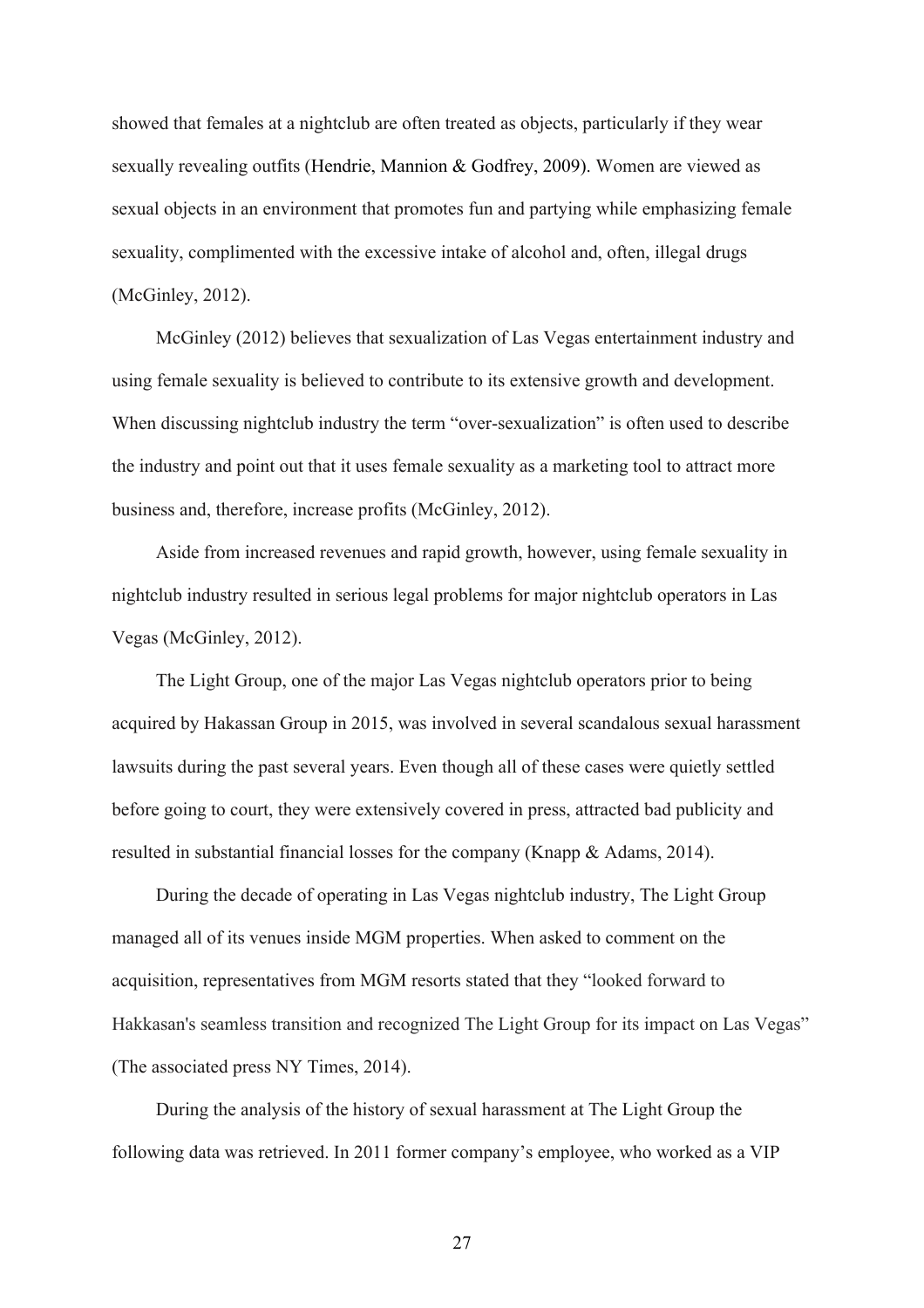bottle service girl at one at one of the major Las Vegas nightclubs for several years, filed a law suite against the company. The plaintiff stated that she was inappropriately touched by management at work, and was also "forced to sit on the laps of VIP guests, to kiss and touch them in an inappropriate manner, and to allow herself to be touched" (McGinley, 2012, p. 267). She also claimed that she was encouraged to drink "excessive amounts of alcohol" and use drugs, such as cocaine, which were provided to her by nightclub managers in order to "mingle with guests" (McGinley, 2012, p. 267).

Some Las Vegas nightclub "veterans", who currently work in the industry and chose to be interviewed anonymous, believe that The Light Group is known for being the worst employer for females (Knapp & Adams, 2014). Most recent 2014 lawsuit against the company suggests that "sex is encouraged and even expected". The attorney for the plaintiff against The Light Group in 2014 case even called the approach of using females as sexual objects company's "business plan". Another common opinion in the industry, which was shared during the anonymous interviews, is that bottle-service girls get involved in those behaviors because they are afraid to loose their jobs. They know they are "expandable", therefore they think they have to go out of their ways to keep their well-paid jobs (Knapp  $\&$ Adams, 2014).

The law suites as well as the articles in the media, fail, however, to describe the women who were interviewed, which makes their testimonials and opinions questionable, on top of being subjective on the first place. The personalities of some hospitality workers are more likely to attract sexual attention, and even passively emphasize it, which affects the way customers act towards other workers, who may be less tolerant (Poulston 2008). Bottleservice girls interviewed by Hahn (2015) clearly expressed the pleasure that "looking hot and sexy" brings to them when wearing revealing outfits at work (Hahn, 2015).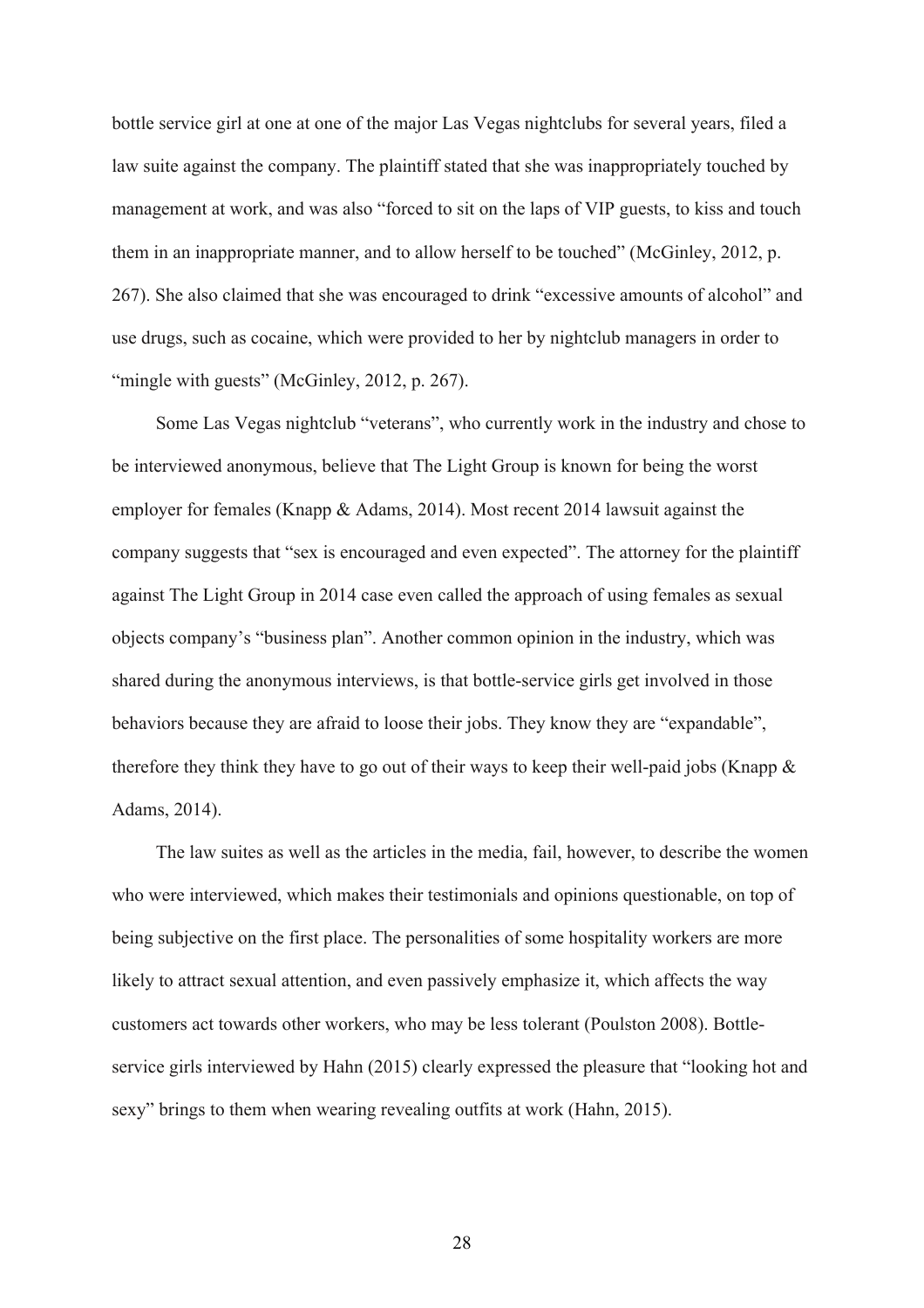The question is whether the testimonials and opinions communicated through the media could be applied to the industry in general. Considering the fact that sexual harassment experiences are highly subjective and depend on individual perception (Hunt et al., 2007), it is hard to make any kind of conclusions in regards to what actually goes on behind the scenes in the industry. Though it is inevitable that Las Vegas industry triggers behaviors that may result in sexual harassment significantly more than other industries and possibly even cities in the country (McGinley, 2012).

McGinley (2012) suggests that laws and policies of Nevada as well as other markets involved in the entertainment business should be reconsidered in order to protect the reputation of the industry and guarantee safety for its employees and consumers. Changing state and governmental policies might lower the possibility of sexual harassment cases, though nightclub operators are the ones who have to pay closer attention to their own policies and procedures in order to be able to control the situation (McGinley, 2012).

## *Current Sexual Harassment Policies and Procedures in Las Vegas Nightclub Industry*

Las Vegas casinos and other entertainment establishments exclusively hire attractive women for positions of cocktail servers. Moreover, wearing "tight-fitting, sexy outfits and high heels" is one of the job requirements (McGinley, 2007, p. 257).

Every year around January/February all the main Las Vegas nightclub operators host pool auditions in order to staff the famous party pools that were mentioned earlier. Females are required to audition in swimwear and apply for positions of "model cocktail servers", which helps employers explain hiring based on looks and the necessity of wearing bathing suites during the auditions (Dominick, 2015).

Competition to get a job at the pool or major Las Vegas nightclub is vicious. Hundreds of girls are applying for bottle service positions with only 20 to 40 being eventually hired depending on the size of the venue (Dominick, 2015). Candidates are given advice to "look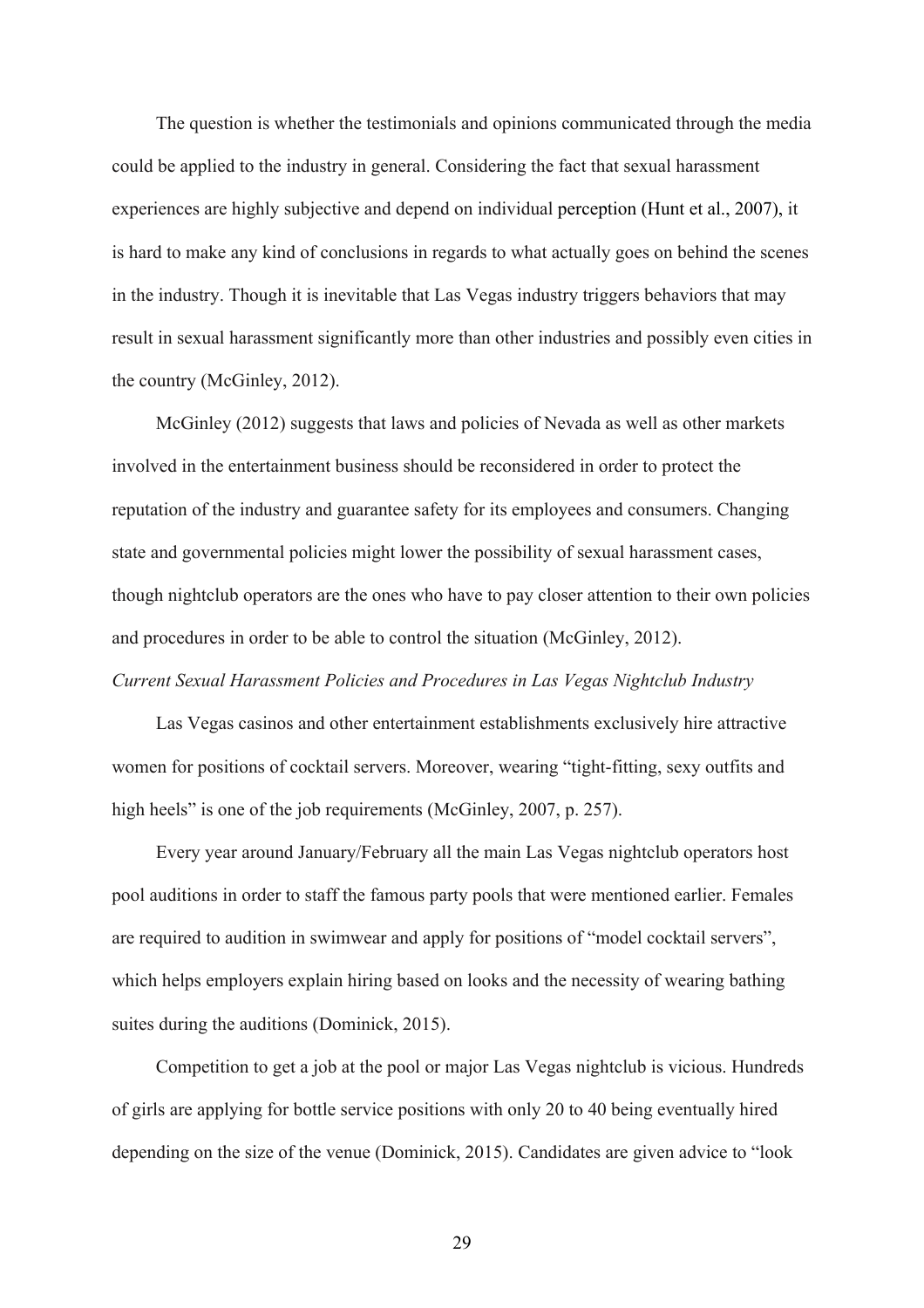their best" and show that they "can provide guests with the best time possible"(Woodman, 2012).

Day clubs are not the only ones requiring auditioning in swimwear. When The Hakassan group, discussed earlier, was holding auditions for Omnia Nightclub at Caesars, the company shared the following message with the candidates: "All applicants must audition in swimwear attire" for positions like "model cocktail server" or "model bartender" (Womack, 2014).

Females normally have to go through the first round of group interviews in bathing suites. Candidates are required to take pictures in their bikinis while being surrounded by company's stuff and other candidates (Womack, 2014). During the first interview an applicant is given several seconds to greet the hiring committee, give her resume and leave the room (Woodman, 2012).

If chosen, candidates are invited for the follow-up personal interviews with owners and managers of the nightlife operating company. The ones who make it to the second and third rounds of interviews have to be pre-approved based on their appearance (Dominick, 2015).

Nightclub operators lease the space from major Las Vegas hotel and casino establishments, and therefore, depend on the regulations those establishments have in place. Therefore, they have to comply with the rules of Game and Control Board similarly to the hotels themselves (Morrison, 2009). Most of the hotels on the strip are unionized, and therefore, union rules apply to both hotel and nightclub employees.

Union represents the rights of female VIP bottle service employees as well as other service positions in Las Vegas (www.casselpc.com). However, according to the training manual, developed specifically for female VIP bottle service employees by one of the major Las Vegas nightclub operator, new hires neither have to go through union sexual harassment training, nor they are informed that they have an option of addressing the union with any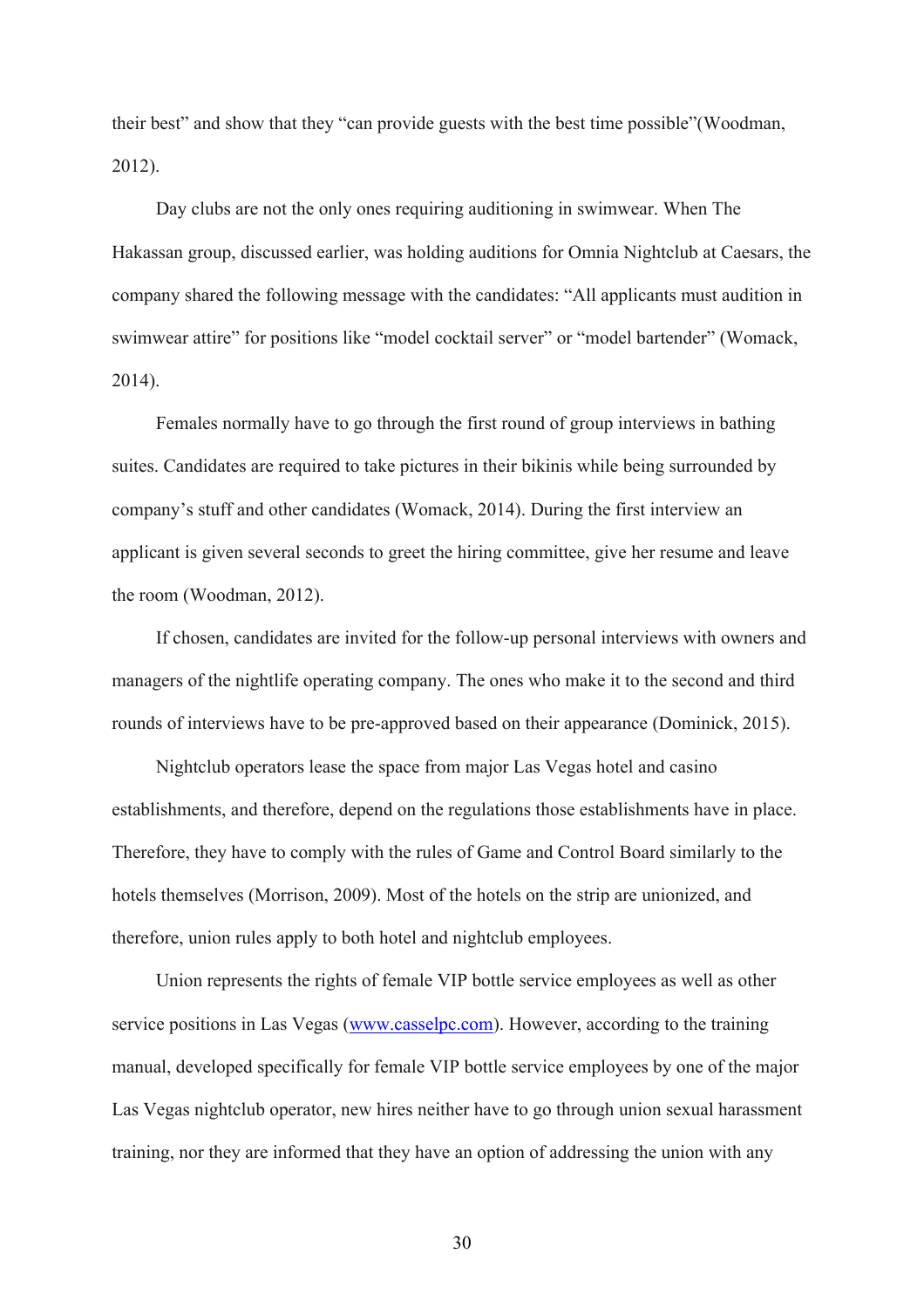issues that arise during their employment. New hires do have to register with the union, which is a formality that includes receiving union beige and flyers appealing to such topics as health insurance and immigration.

Every VIP bottle server has to go through several steps of training, including property, company and venue training. Property training means a full day of training at the particular hotel where the venue is located. VIP bottle server goes through exactly the same property training as bartenders, restaurant servers, housekeeping or engineering stuff. During the property training new hires learn the history of the venue, its rules, policies, names of executives, etc. (Hynes, 2015).

The Light Group training manual for VIP Table Hostess (or bottle-service girl) includes the following sections: job and shift responsibilities, venue orientation, basic functions and principle duties, uniform standards, etc. General principles of hospitality are communicated to the new hires during the training, such as making verbal and eye contact, smiling, being nice and greeting every guest. The importance of "zero tolerance no drug policy" is brought up and stressed during the whole training period. Sequence of service is also communicated, learned and practiced. Finally, upselling techniques are discussed, during which building personalized relationship with customers is highly emphasized. New hires are recommended to ask their clients questions like "Which hotel are you staying at?" "What do you like to do for fun?" or "Do you like to dance".

Having fun with customers is encouraged, along with dancing and partying with the guests, sitting down with them when taking the order or bringing the bill (Hahn, 2015). Finally, during the night VIP bottle server is required to get personal information, such as phone number or email, from her guests in order to keep in touch with them after they leave the venue, invite them to come back, etc. Throughout the whole 60-page training manual the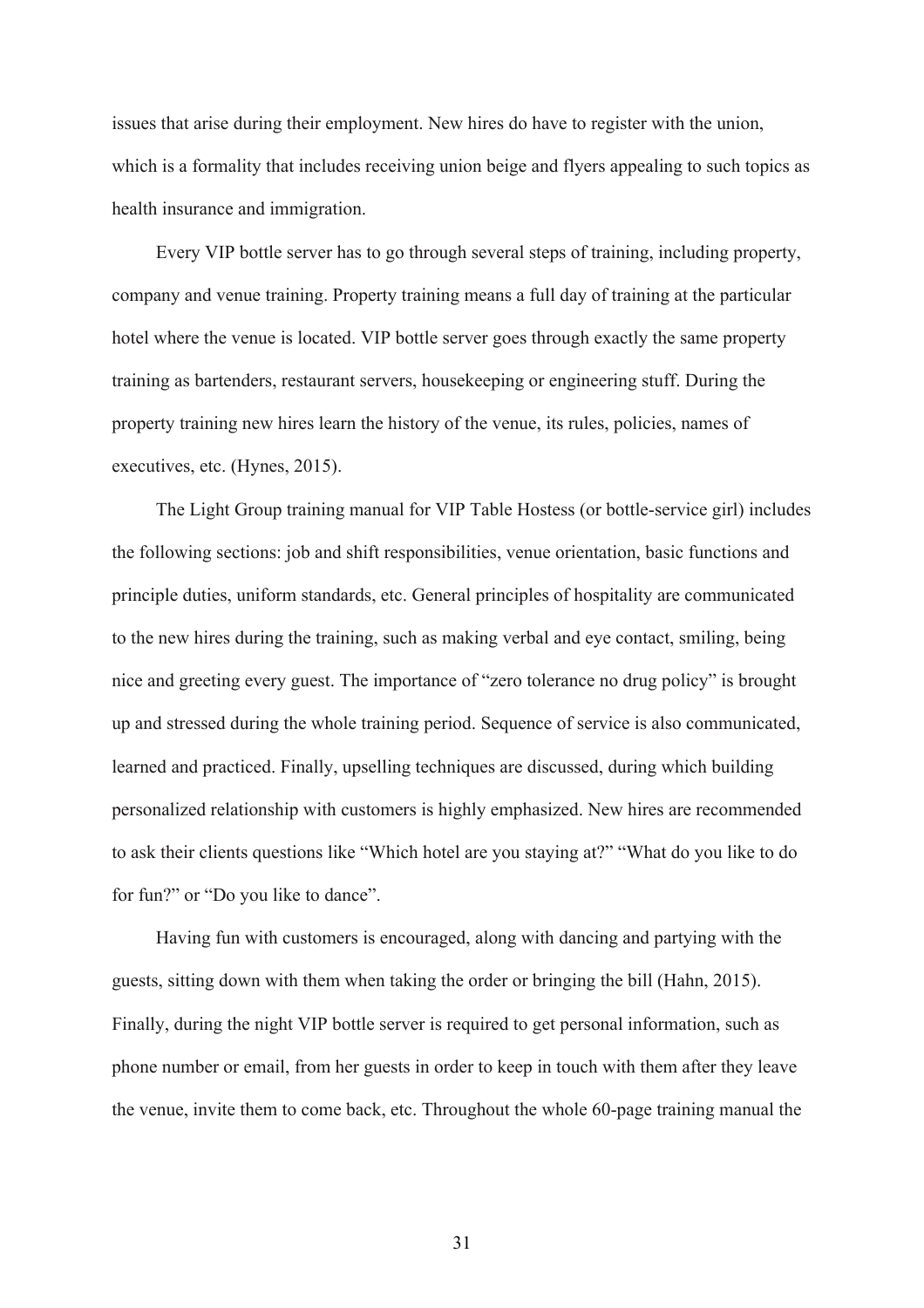issue of sexual harassment is neither brought up, nor explained and discussed with the new hire in a position of VIP bottle-service girl (The Light Group Training Manual, 2010).

The analysis of The Light Group VIP bottle-service girl training manual has shown that it focuses solely on operations, ignoring the issues of sexual harassment. Not only the new hires are not taught how to cope with sexual harassment when it appears, but also they are not even informed about the issue throughout the whole training process.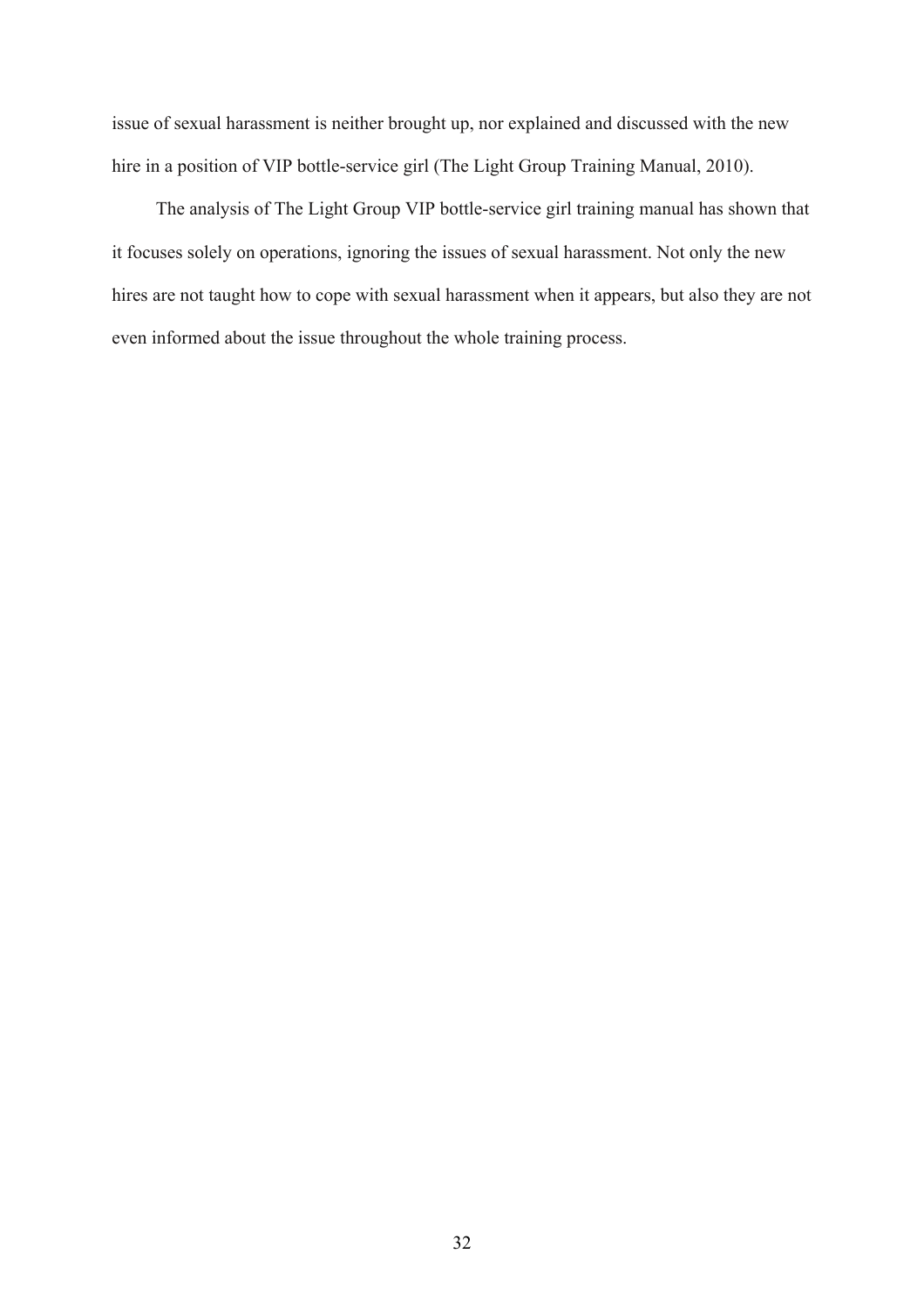#### PART THREE

## *Results*

Similarly to the city itself, Las Vegas nightclub industry expanded and transformed during the past several decades. Twenty years ago Las Vegas was a "boy's town" destination with gambling being a main source of revenue. It is now one of the most visited places in the world, where both men and women come primarily for entertainment. In fact, during the past five years half of Las Vegas visitors were females (LVCVA, 2015). Las Vegas has also developed a very competitive nightclub industry that attracts visitors from all over the world. Despite this major transformation, Las Vegas service industries, particularly nightclubs, continue following the "good old days" model of using female sexuality to attract business.

An extensive review of literature showed that Las Vegas nightclub industry creates an environment that triggers workplace sexual harassment, which primarily affects VIP bottle service girls (McGinley, 2012). Factors, triggering sexual harassment in nightclub industry, similarly to hospitality in general, arise from both the nature of the job itself and the characteristics of females that nightclubs hire as bottle-service girls (Poulston. 2008). Managing a nightclub in Las Vegas adds another aggravating factor. Operating in a travel destination where people feel a reduced sense of responsibility and often look for an escape from reality (Morrison, 2011), puts Las Vegas nightclub operators and their employees at serious risk of experiencing inappropriate and even aggressive customers' behavior.

A position of nightclub bottle-service girl assumes females working under direct supervision of men and also being in an unfavorable position to customers in a service environment with "customer is always right" approach (Yagil, 2008). Bottle-service girls are usually very attractive, young, inexperienced females, required to engage in close contact with customers, create fun environment that often involves dancing and flirting with them (Taddeo, 2010). The job is performed in a relaxing atmosphere and accompanied by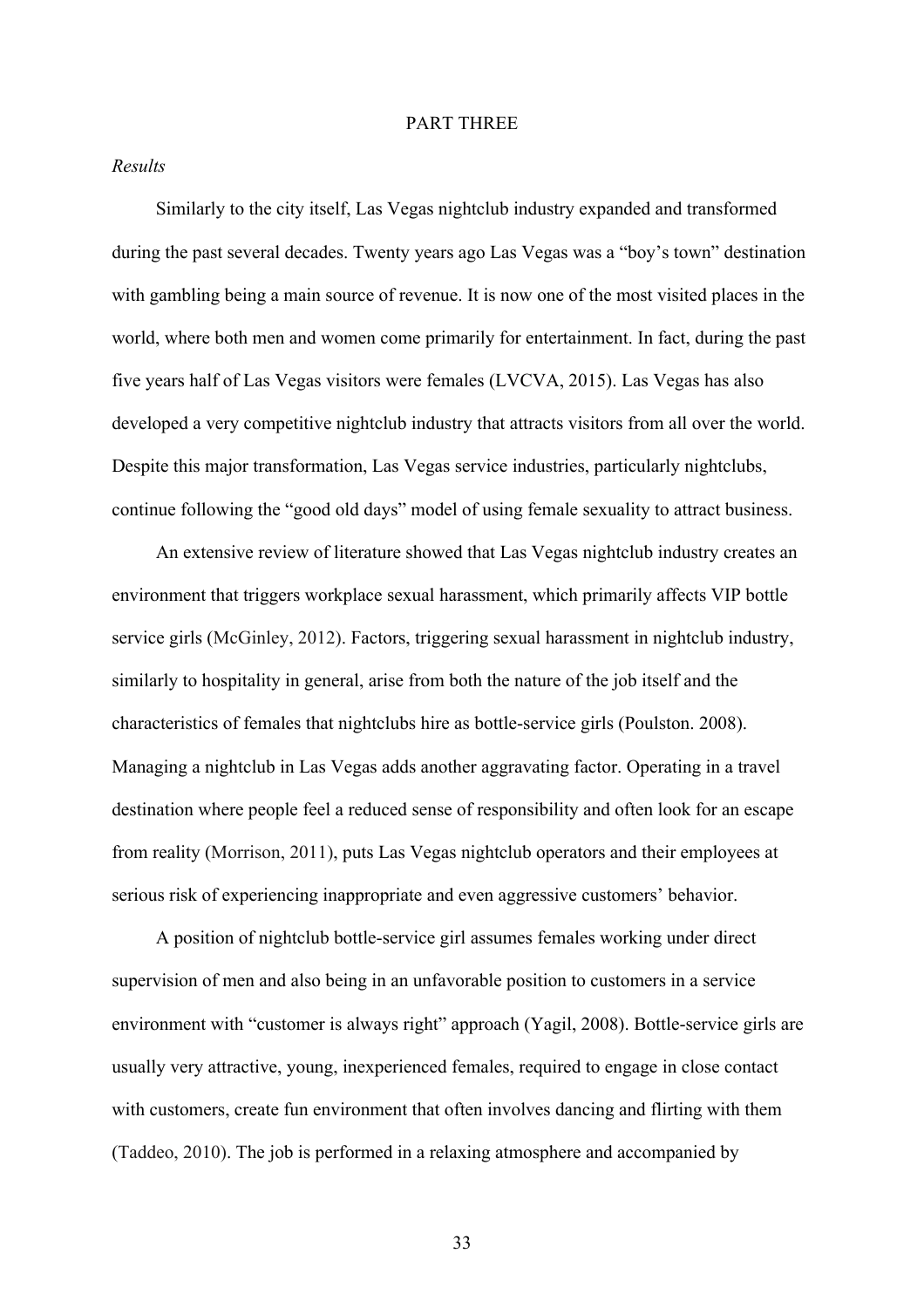excessive alcohol consumption. In fact, the main goal of bottle-service girls is to sell more liquor and provide "good customer service" (Hahn, 2015).

Male customers in Las Vegas nightclubs are paying thousands of dollars for bottles of alcohol served by attractive young females who are not only wearing revealing outfits but also often flirt with them in an attempt to make a sale. What kind of service is considered "good" in such an environment can vary greatly from one customer to another (Schister, 2013). The idea of females provoking sexual harassment is widely criticized, however, some bottle-service girls admit that customers often perceive them as "trashy", "escorts" or even prostitutes, which they argue against even though many of them wear uniforms not much different from lingerie and "have no shame" when dealing with customers (Hahn, 2015).

Poulston (2008) argues that hospitality attracts individuals that are likely to not only become objects of sexual harassment, but also enjoy it to a certain extend. The analysis of several interviews of bottle-service girls has shown that Poulston's theory could potentially be applied to females employed in nightclub industry. In the recent interview to one popular online publication (Hahn, 2015), several bottle-service girls stated that they were proud of their jobs and enjoyed "looking hot and sexy" while wearing very provocative uniforms.

Also, working in an environment, in which people lose control, publicly engage in unethical and inappropriate behaviors, results in manners shift and even personality changes. Some bottle-service girls admit that they are so used to seeing people engaging in demoralizing behavior, that they are not surprised by it anymore, and even expect it from customers (Hahn, 2015).

Such manners shifts often result in people accepting certain behavior and even engaging in it without realizing that it might be inappropriate or even immoral. This brings up the issue of sexualization, which appeared in Las Vegas and the nightclub industry similarly to the way it did in society in general. Sexualization refers to active use of female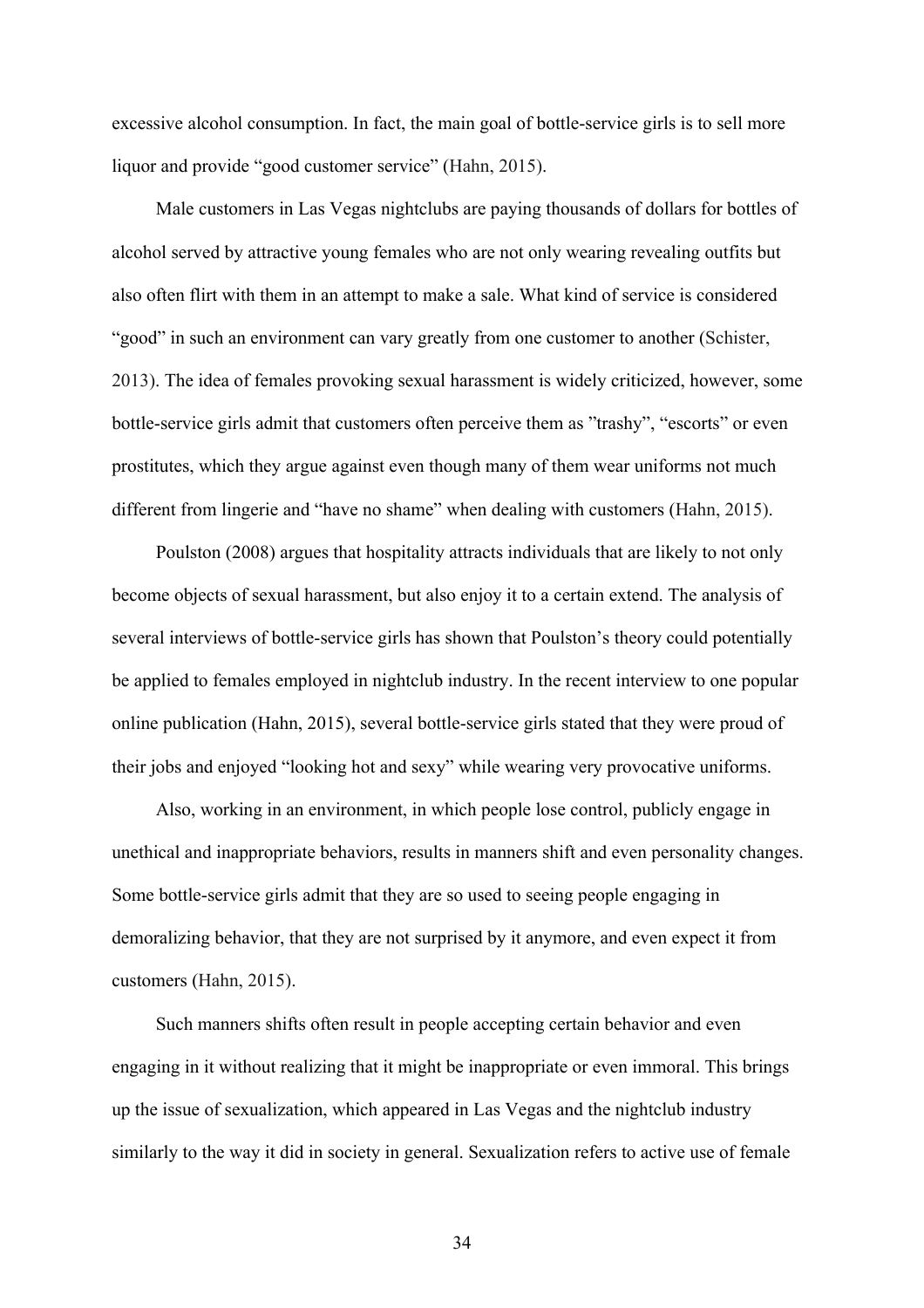sexuality across all points of social contact from media to businesses. Wouters (2010) believes that using sexuality not only damages the morals of American society, but also puts individuals and businesses at risk of regularly experiencing unwelcomed sexual behaviors (Wouters, 2010).

Las Vegas has been using female sexuality to attract business for decades before nightclubs and bottle service appeared on the strip (Staudinger, 2012). Twenty years ago when nightclubs and the concept of bottle service entered Las Vegas entertainment scene, men were primary visitors of nightclubs and the city in general. Following the practice of Las Vegas hotels and casinos, nightclubs also began using female sexuality to attract more business. Nightclubs had to justify charging hundreds of dollars for 10 dollars bottles of liquor. Attractive young females serving those bottles in revealing sexual outfits became one of the main reasons for men to come to a nightclub in Las Vegas.

According to Las Vegas Convention and Visitors Authority the number of annual visitors increased from 6,787,650 people in 1970 to 41,126,512 people in 2014 (more than 500% increase in a little over 40 years). In 2014 Las Vegas was number 23 in the list of 25 world's most visited cities (CNN, 2015). McGinley (2012) believes that active sexualization of Las Vegas contributed to such rapid growth of the city.

Not only did Las Vegas grow, however. It also went through a major transformation. Unlike several decades ago visitors are not attracted by gambling anymore. MGM, for example generates only 30% of revenue from gambling with the remaining 70% coming from hotel rooms, spas, shows, restaurants and, of course, nightclubs (Palmeri & Brandt). Las Vegas also developed one of the most competitive nightclub industries in the world with celebrity DJ's performing almost every weekend and highest revenue generating nightclubs in the country (Staudinger, 2012). The concept of using female sexuality lasted in nightclub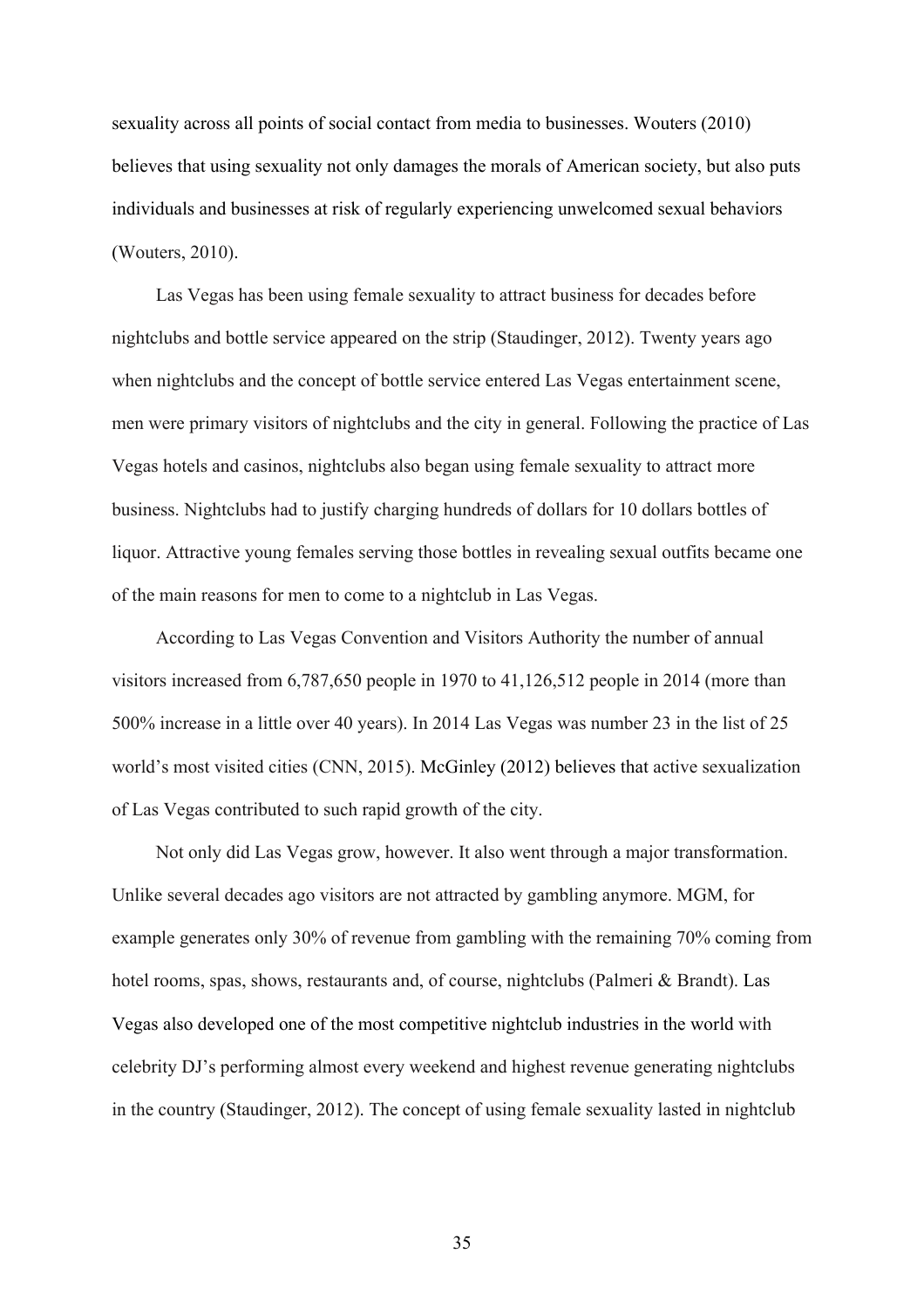industry throughout all those years and seems to be still prevailing in most Las Vegas nightclubs.

Visitors' profile has also evolved. Unlike fifteen years ago, when Las Vegas was mostly attracting male visitors, a significant part of visitors nowadays are now females who come to Las Vegas to celebrate bachelorette parties and enjoy girls-only trips (Morrison, 2011). This should have helped to solve the original problem, lack of females traveling to Las Vegas, nightclubs had.

Even if McGinley (2012) is right and using female sexuality did contribute to the rapid growth of Las Vegas and its nightclub industry in the recent past, is it still reasonable to continue using employee sexuality, considering the change the industry went through? During the past five years 50 percent of Las Vegas visitors were females, meaning the original problem of not having enough women to attract men is solved. Is it necessary at all to continue using female sexuality and does it even contribute to the growth of nightclub industry anymore? And is it possible that using "the good old days" model of using sexuality is now hurting the nightclub businesses in Las Vegas?

There is another side of using sexuality in business. Several scandalously famous sexual harassment lawsuits against major Las Vegas nightclub operators have significantly hurt the businesses in recent past, resulting in bad publicity, impaired reputation and substantial costs (McGinley, 2012). Bottle-service girls were primary plaintiffs in every case that was filed against nightclub operators in Las Vegas. Even though neither of the cases went public, shocking details about bottle-service girls' work conditions were revealed through the press (Morrison, 2011).

An analysis of current policies and procedures related to managing bottle-service girls in nightclub industry raised numerous ethical issues. Throughout their employee lifecycle bottle-service girls are exposed to sexual and unethical behavior on every point of contact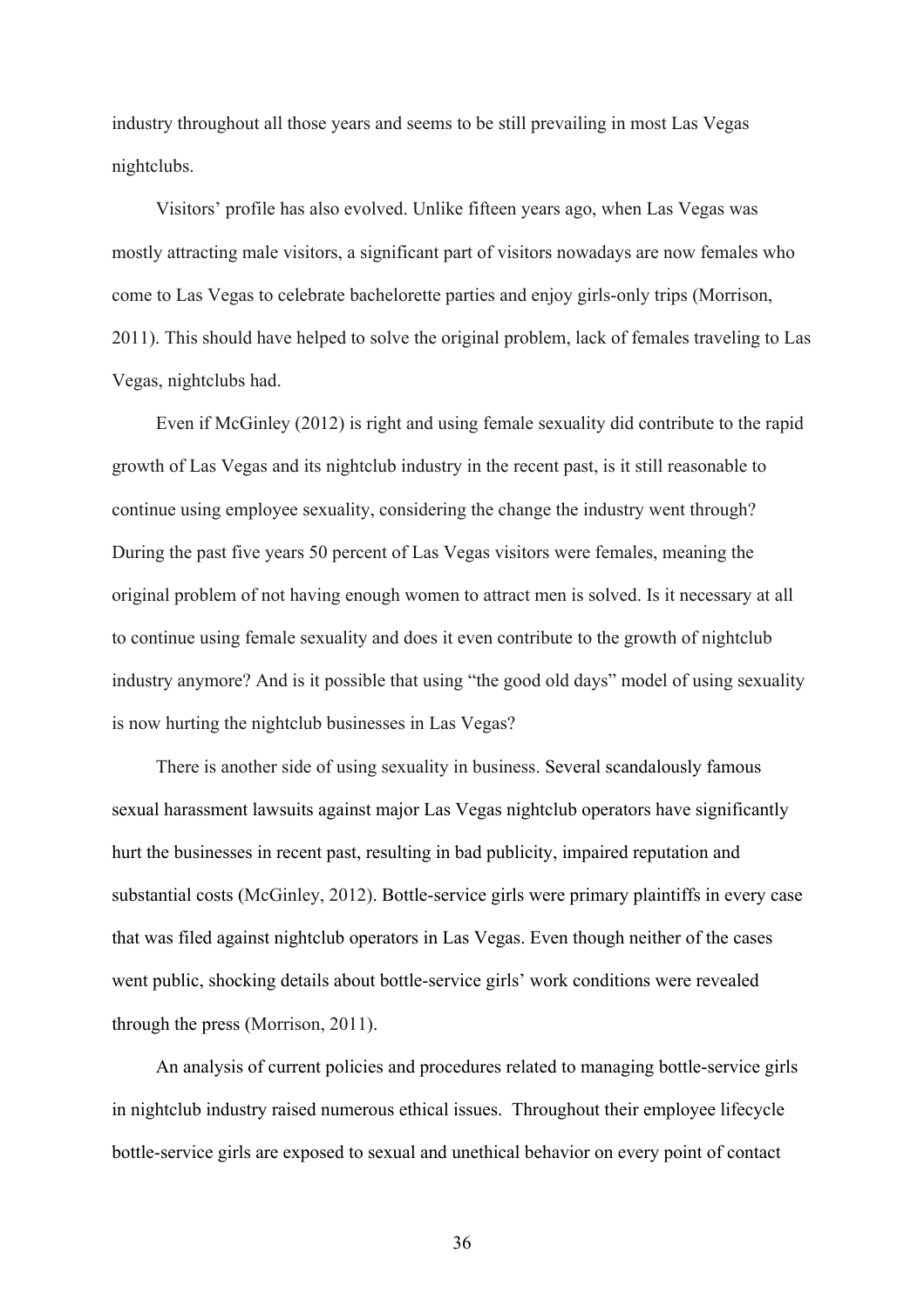with the employer from interview and hiring to training and managing. Not only the hiring is strictly based on appearance, but the whole interview process is also handled in a very stressful and uncomfortable for potential employees environment (Dominick, 2015). Provoking uniforms are required to work in most Las Vegas nightclubs in order to maintain employment. According to the training manual developed by one of the major Las Vegas nightclub operators throughout the whole 2-week training period the employees, whose position implied an exposure to sexual harassment on a regular basis, were neither informed about the issue itself, nor taught how to cope with it (The Light Group Training Manual, 2010).

Las Vegas nightclub industry keeps expanding. A new mega nightclub is entering the scene almost every year (Nightclub & Bar, 2015). This means nightclub operators are employing more females in positions of VIP bottle servers, which puts businesses as well as their employees in danger of experiencing the damaging affects of workplace sexual harassment incidents uncovered and discussed in this research paper.

McGinley (2012) suggests that laws and policies of Nevada as well as other markets involved in the entertainment business should be reconsidered in order to protect the reputation of the industry and guarantee safety for its employees and consumers. Changing state and governmental policies might reduce the possibility of sexual harassment incidents, though nightclub operators are the ones who have to reconsider their own policies and procedures in order to be able to control the situation.

## *Limitations*

Nightclub industry is fairly new, therefore there is a very limited amount of academic literature on the topic. Most of the sources used to analyze the industry were retrieved from trade publications. This rises up validity and reliability issues.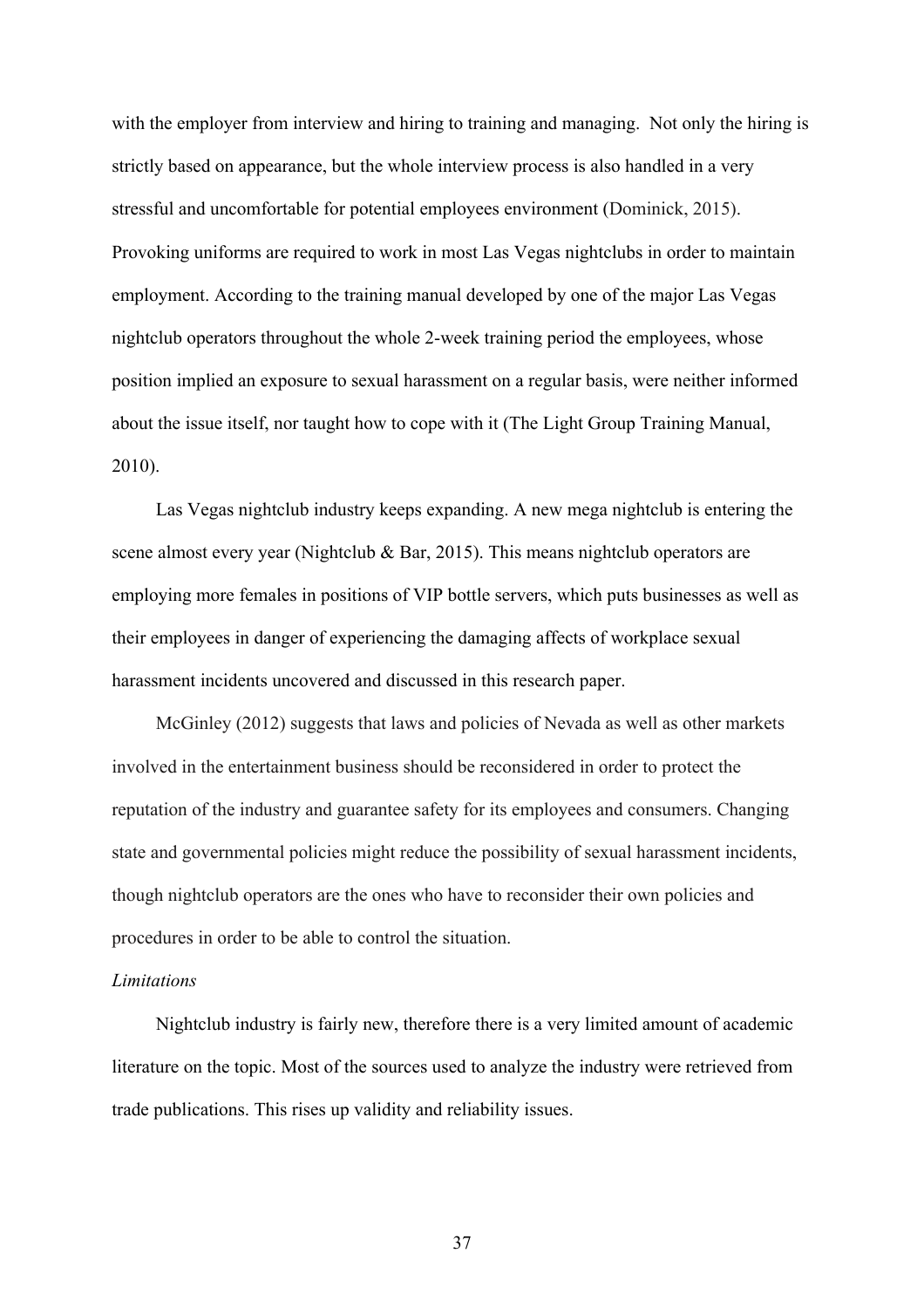Sexual harassment is a very complex and highly subjective topic. Interviews and opinions of the employees, who experienced workplace sexual harassment in Las Vegas nightclub industry, establish significant part of the foundation for assumptions proposed in this paper. Sexual harassment lawsuits discussed during the review of literature represent subjective opinions and extreme cases, which means this data cannot be generalized to the whole Las Vegas nightclub industry.

Due to the fact that nightclub industry is considerably different from hospitality industry in general, findings regarding sexual harassment experiences in hospitality also cannot be generalized to nightclub industry.

Finally, no primary data was conducted during this research, which limits the possibility of discovering most recent and relevant information. Hence, developing implications and recommendations can only be based on researcher's assumptions drawn from the limited secondary data.

#### *Implications and recommendations*

Human resources and the upper management of nightclub operating companies could use the findings of this paper to build awareness about the issue of sexual harassment among employees. Nightclub operators could also consider this research when establishing the norms and regulations regarding sexual harassment at a workplace.

Females who consider employment in a position if VIP bottle server could use the findings of the study to get more information about the position and the responsibilities it assumes. This paper may encourage some females, who consider employment in this position, to consider the risk of being exposed to sexual harassment before accepting the job and to decide if they are willing to work in such an environment.

The paper can also be used as a foundation for future research in the area of sexual harassment and nightclub industry. Additional research is needed in order to be able to make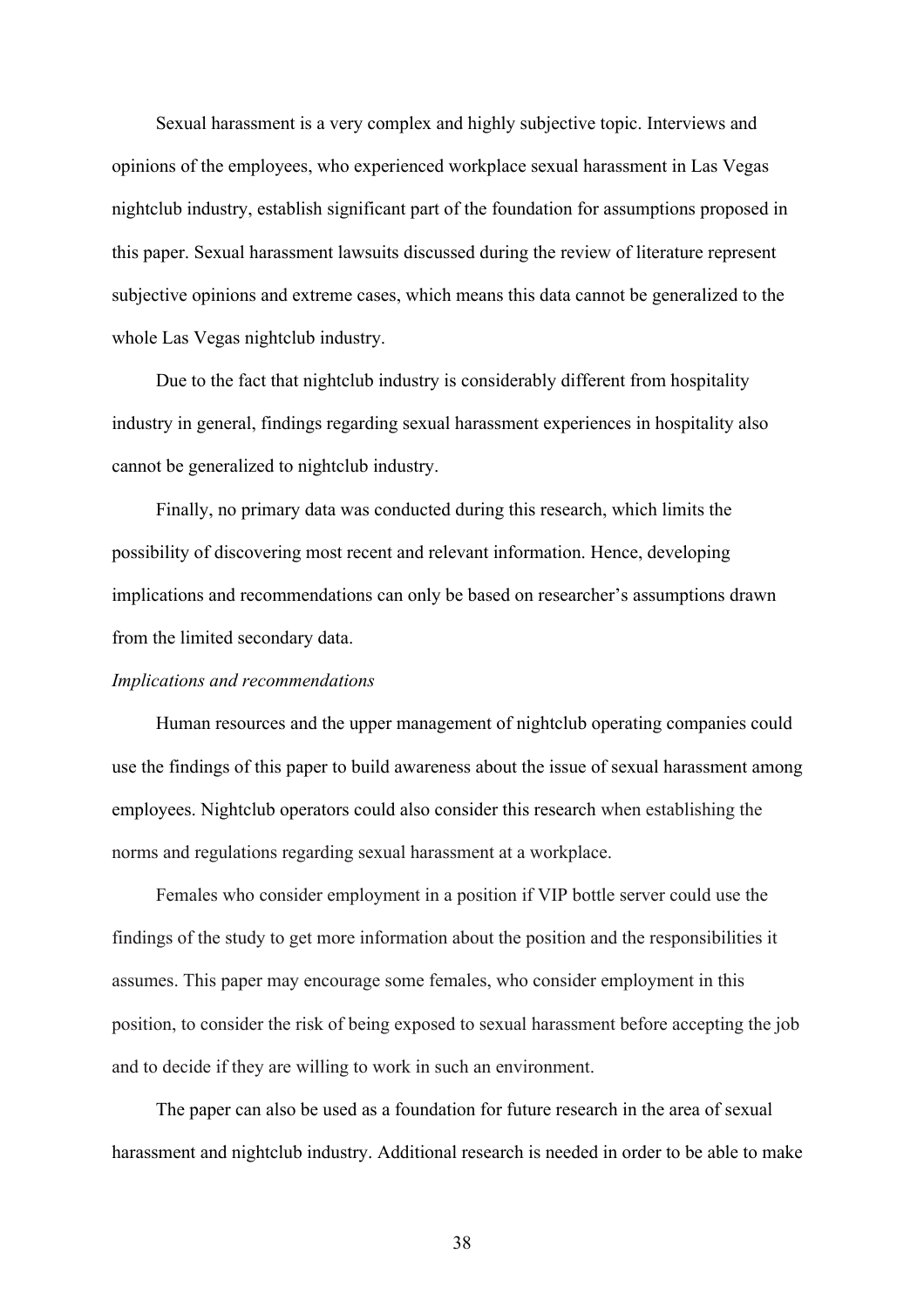any conclusions and expand the knowledge on the topic. This will allow nightclub operators making more conscious data-driven decisions in management and operation.

Considering the nature of bottle service, personalities of the women hired as bottleservice girls and the revealing sexy outfits they are required to wear, exposure to sexual harassment is almost inevitable. Throughout the whole employee lifecycle bottle service girls are communicated that sexuality is their primary "work tool", which will help maintain employment and succeed on the job. Is it still efficient to continue using female sexuality of bottle-service girls in Las Vegas nightclubs? Do bottle-service girls still "provide an eye candy that draws in punters" (Hahn, 2015)? Considering all the shortcomings of using female sexuality in business is it even worth the risk anymore?

Las Vegas nightclub industry is becoming highly profitable as well as more and more regulated due to operating inside hotels and casinos on the strip. Maybe its time for nightclub operators to consider implementing a more professional business model, that focuses on providing high-end customer experience on top of simply selling sex. What do customers really come to Las Vegas nightclubs for? Is it to see famous DJ's, get the feeling of selfworth when buying expensive bottles, and meet young bachelorettes? Or are they still attracted by the sexuality of bottle-service girls?

These are the questions Las Vegas nightclub operators should focus on when making decisions on how to better manage bottle-service girls on every step of their employee lifecycle. Conducting an in-depth customer satisfaction survey might help uncover the real reasons why customers are coming to Las Vegas nightclubs and buying bottles and answer the questions like "Would a so-called "high-roller" fly across the country to specifically see this particular bottle-service girl or is he attracted by nightclub performance, Las Vegas event, business opportunities, etc.?" and "How much do revealing outfits and sexual behavior of bottle-service girls affect customers' buying behavior and help increase revenues?"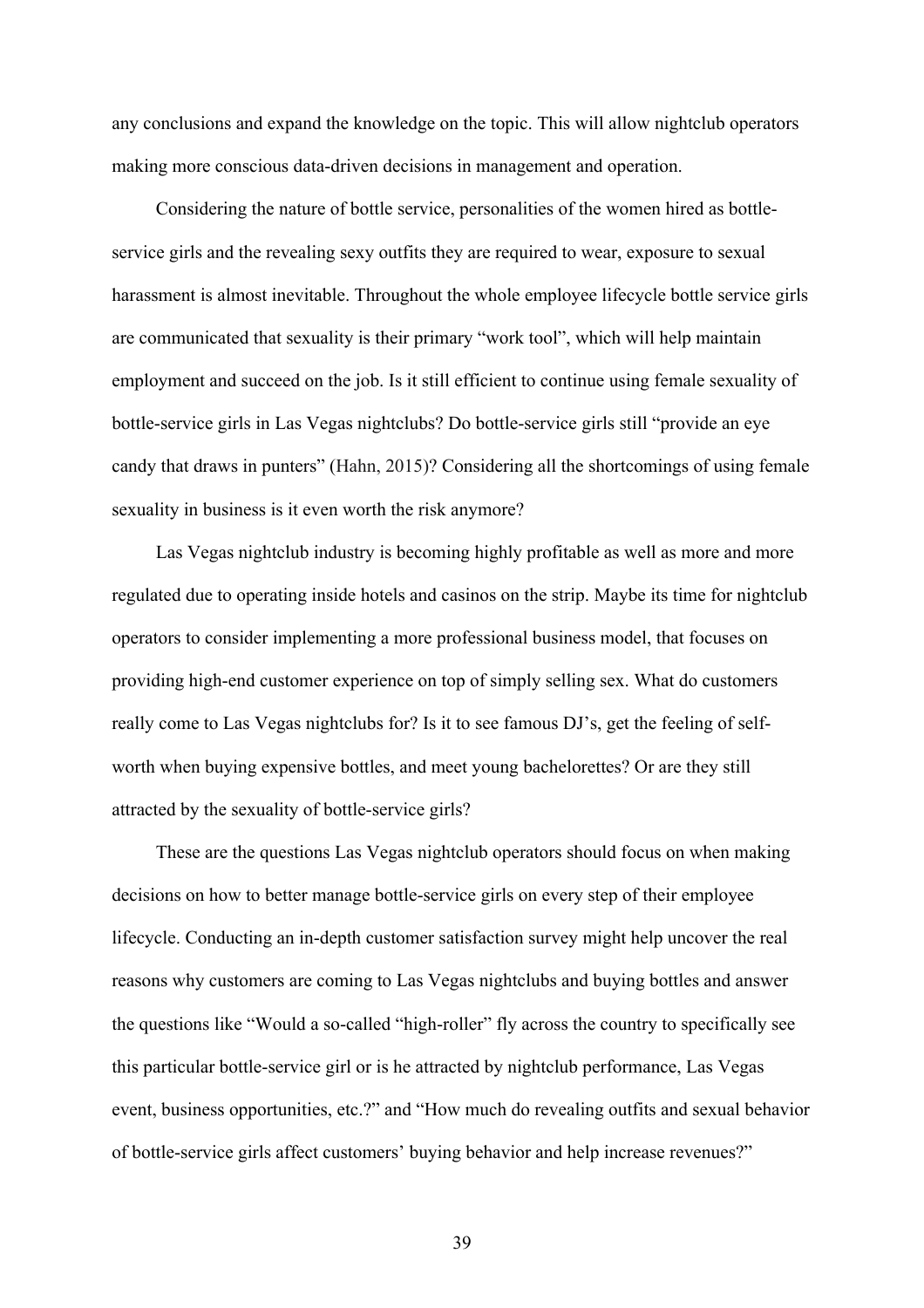Based on the results of this survey, nightclub operators should consider implementing changes that would help elevate operations to a more efficient and, of course, professional level. If the study proves that bottle-service girls' sexuality of Las Vegas bottle-service girls is not the primary attraction for nightclub customers anymore, nightclub operators should reconsider and possibly reorganize their employee lifecycle.

The criteria for hiring bottle-service girls should be reconsidered. Even though nightclub environment may lead to manners shift and personality changes (Wouters, 2010), some people are more likely to attract and even enjoy sexual harassment on the first place (Poulston, 2008). Focusing on personality rather than looks when hiring bottle-service girls may ultimately help nightclub operators increase efficiency and even revenues. Females that are able to handle intelligent easy-going conversation and provide high-end customer service without constant hustling and flirting may help improve customer service, particularly for the high-end clientele which nightclub industry seems to start attracting.

Nightclub operators should also reconsider the unethical, resources-consuming interview process that is currently in place. They should focus on developing more efficient pre-screening techniques, requesting pictures ahead of time, using Skype and phone interviews instead of or in addition to group interviews.

When hired, bottle-service girls as well as other nightclub employees should sign "sexual content" waiver similarly to "smoke exposure" waiver. This will help inform new hires about the possibility to be exposed to sexual harassment and provide more information about the nature of the job in general.

If the primary data supports the data discovered during the literature review of this paper, nightclub operators should also focus on reducing vulgarity at their establishments. Wearing sexual outfits, for example, was discovered to provoke sexual behavior from men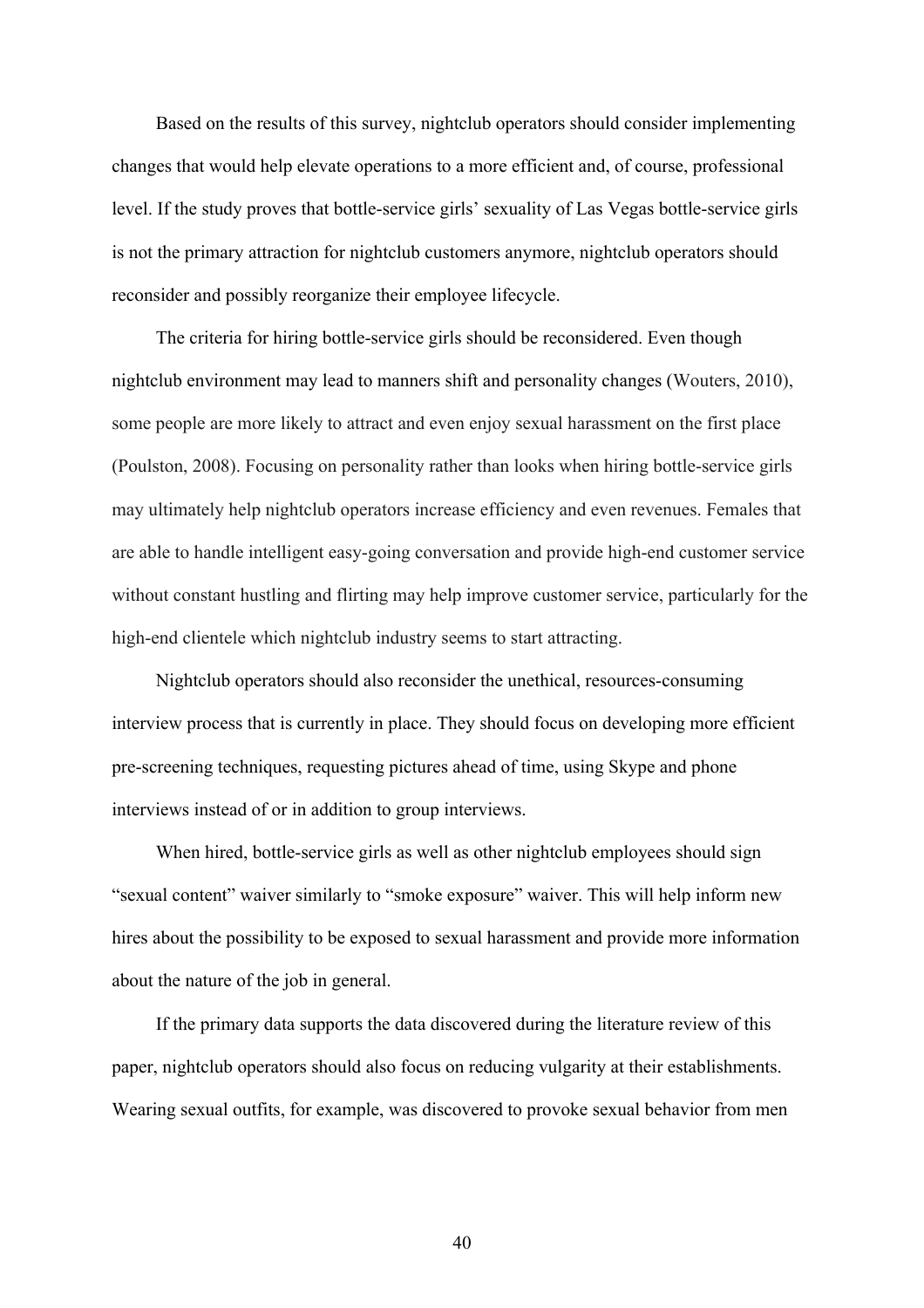(Hendrie, Mannion & Godfrey, 2009). Wearing sexual revealing uniforms undoubtedly contributes to creating hostile work environment.

In order to reduce bottle-service girls' exposure to workplace sexual harassment, nightclub operators need to set boundaries. Reconsidering uniforms could be helpful in order to build a more professional work environment. Bringing taste and class to nightclubs may help change the way customers perceive bottle-service girls and nightclub industry in general, and, even result in more business from high-end customers.

Nightclub operators should also develop bottle-service job description that emphasizes professional work environment, high-end customer service and also sets boundaries in regards to what behaviors to avoid.

Businesses involved in the nightclub industry should consider using other tools besides female sexuality to increase profits, including, for example, marketing and upselling workshops for bottle service girls as a part of new hire training and ongoing employment training.

Nightclub operators should also consider developing and implementing sexual harassment training manual for nightclub employees, bottle service girls in particular. Training manual should focus on informing young females employed in service positions about the issue of sexual harassment at a workplace, its triggering factors, the forms it may be expressed through, and the sources it may come from (integrally and externally). It should also outline the set of actions that could help prevent sexual harassment, and what should be done when it appears.

Hiring the third party to handle sexual harassment training for bottle-service girls should be considered. This training could be presented as a three-day workshop for new hires as well as those already employed by the company who haven't gone through sexual harassment training.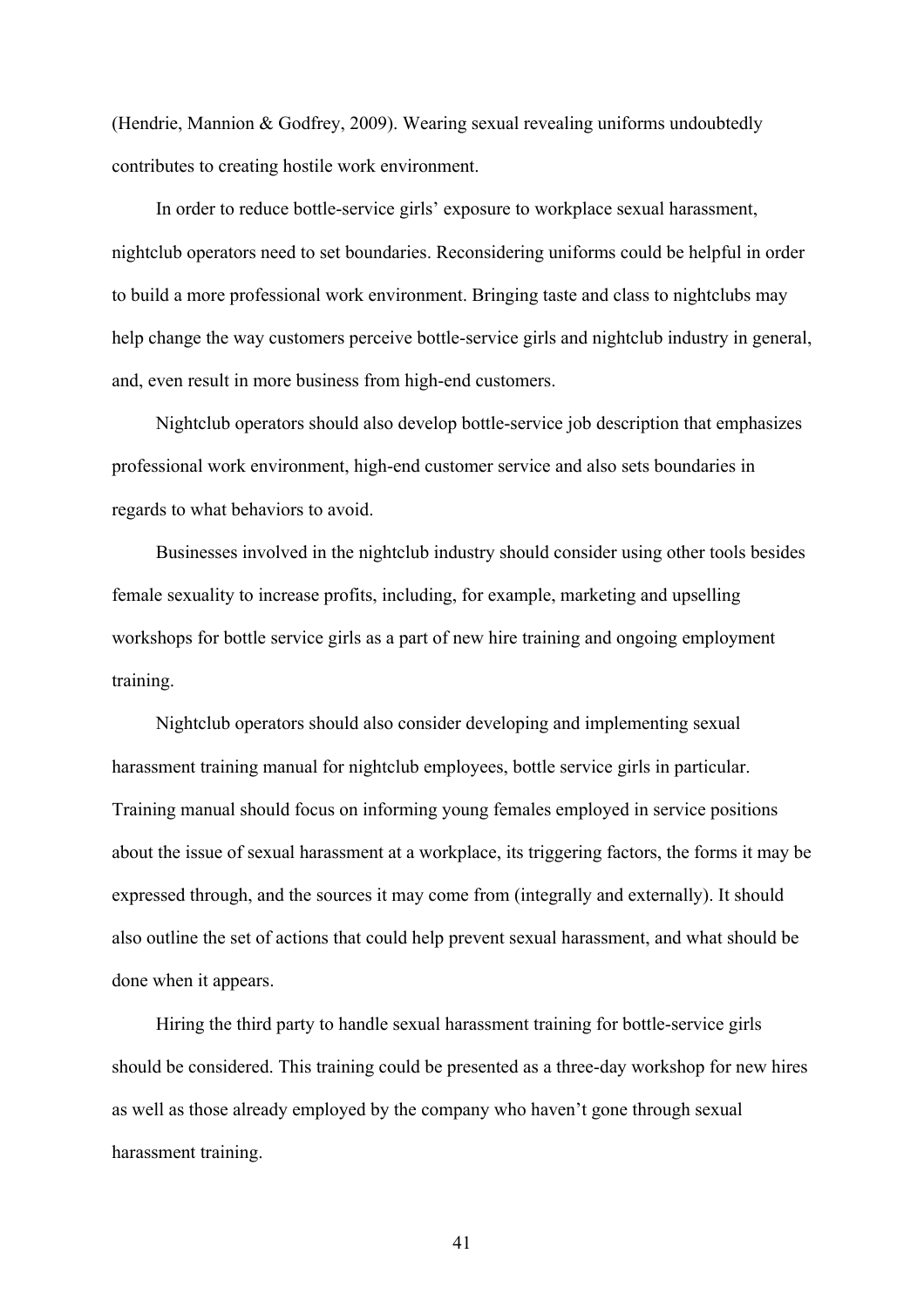Day one should be devoted to building awareness about sexual harassment, clarifying what it is, covering both internal (co-workers, managers) and external (customers) sources of harassment. It is important to establish guidelines on why these young attractive females hired for well-paid and perceivably fun positions should care about the issue and learn how to cope with it. The topic like self-worth and self-respect should be brought up at the beginning of the training, as well as the history of using female sexuality.

Second day will cover policies and procedures on how to prevent sexual harassment and how to deal with the issue when it happens. An organized set of actions should be outlined and practiced in order to ensure employee comprehension. There has to be a clear and direct understanding of who to address the issue when it happens, which person in human resources to contact if harassment occurs internally, as well as what actions to take if it comes from the customer.

The final day of sexual harassment workshop should be focused on communicating and practicing selling techniques and teaching VIP bottle service how to sell and deliver value to their customers. Female sexuality is not the only tool that could be used to increase sales. It is important to deliver a message to the employees that their main goal is to provide exceptional customer service while maintaining the reputation of an upscale nightclub establishment that doesn't tolerate particular behaviors neither from customers nor from the employees.

The main goal of this proposed 3-day relationship-driven sexual harassment workshop is to empower employees to provide the experience of superior value for their customers in a safe environment.

Finally, new policies, job description and training should be communicated to both new hires and current employees. If based on primary research nightclub operators choose to elevate nightclub experience to another level and focus on providing high-end customer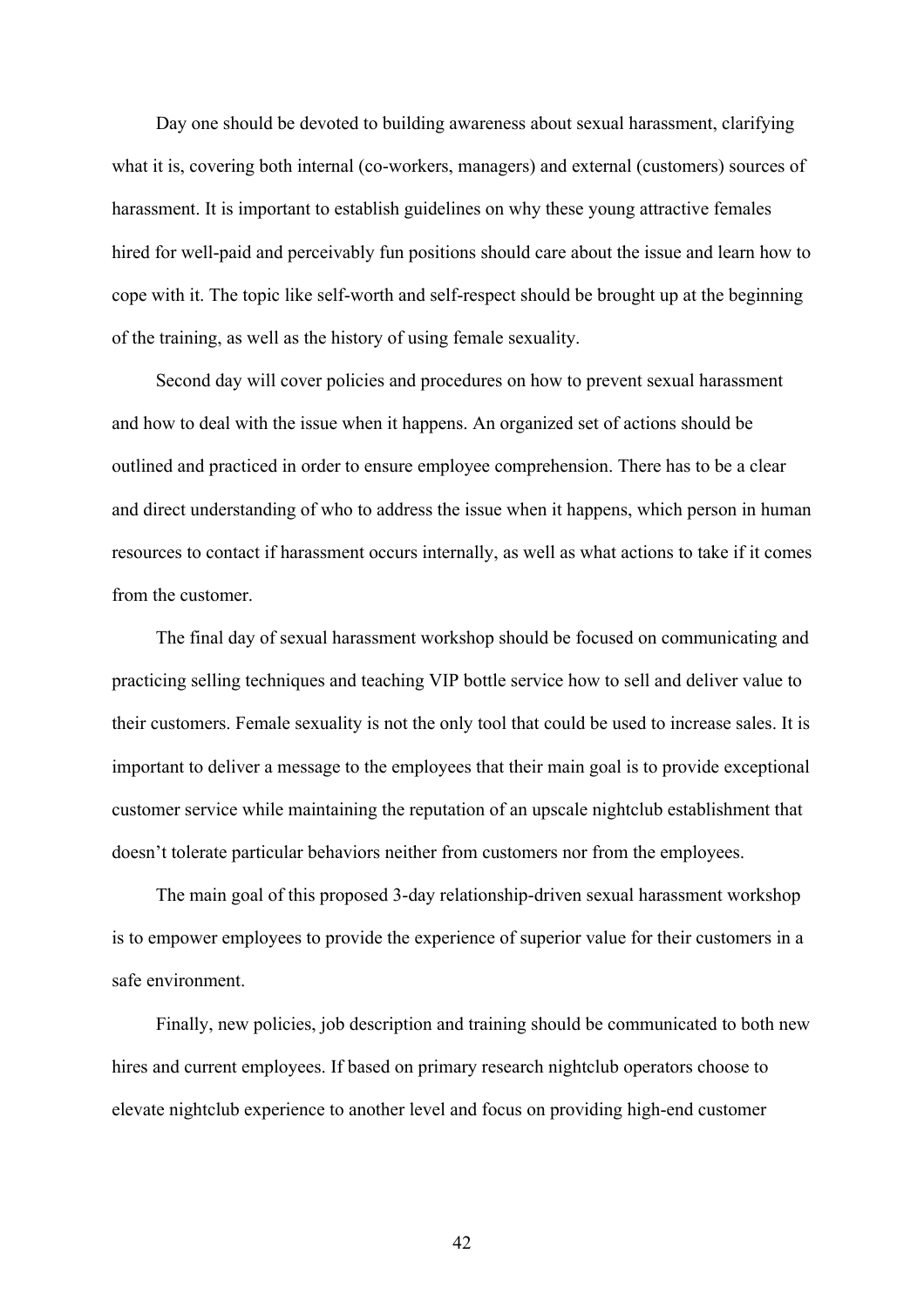experience, bottle-service girls with the mindset and years of using their sexuality as a work tool, should be retrained and taught the new norms and regulations.

A change is only possible on a greater scale across the whole industry. When customers visit one nightclub establishment and find bottle-service girls overusing their sexuality and wearing revealing outfits, they will often expect the same kind of "service" in another establishment. This may also trigger customers' demoralizing behavior towards bottle-service girls and other employees in other venues, since customers will most likely perceive their original experience as industry standards.

The most important question nightclub industry professionals are facing right now is whether it is time to for them to find ways of protecting themselves and their workers by changing the industry standards.

### *Summary*

The third part of this paper outlines the results of the research, covers limitations and develops recommendations for nightclub operators.

Even though the research presented in this paper is limited due to lack of related academic data and the absence of primary data, it is possible to trace certain patterns that allow making assumptions and developing recommendations for the industry in general and nightclub operators in particular.

Las Vegas nightclub industry creates an environment that triggers sexual harassment, which primarily affect bottle-service girls. Considering that this position implies exposure to sexual harassment on a regular basis nightclub operators should re-evaluate current policies and procedures and look for ways to protect themselves and their employees from the damaging affects of workplace sexual harassment.

Nightclub operators in Las Vegas should also examine how changes in the industry and characteristics of the visitors affected the business. The analysis of secondary data lead to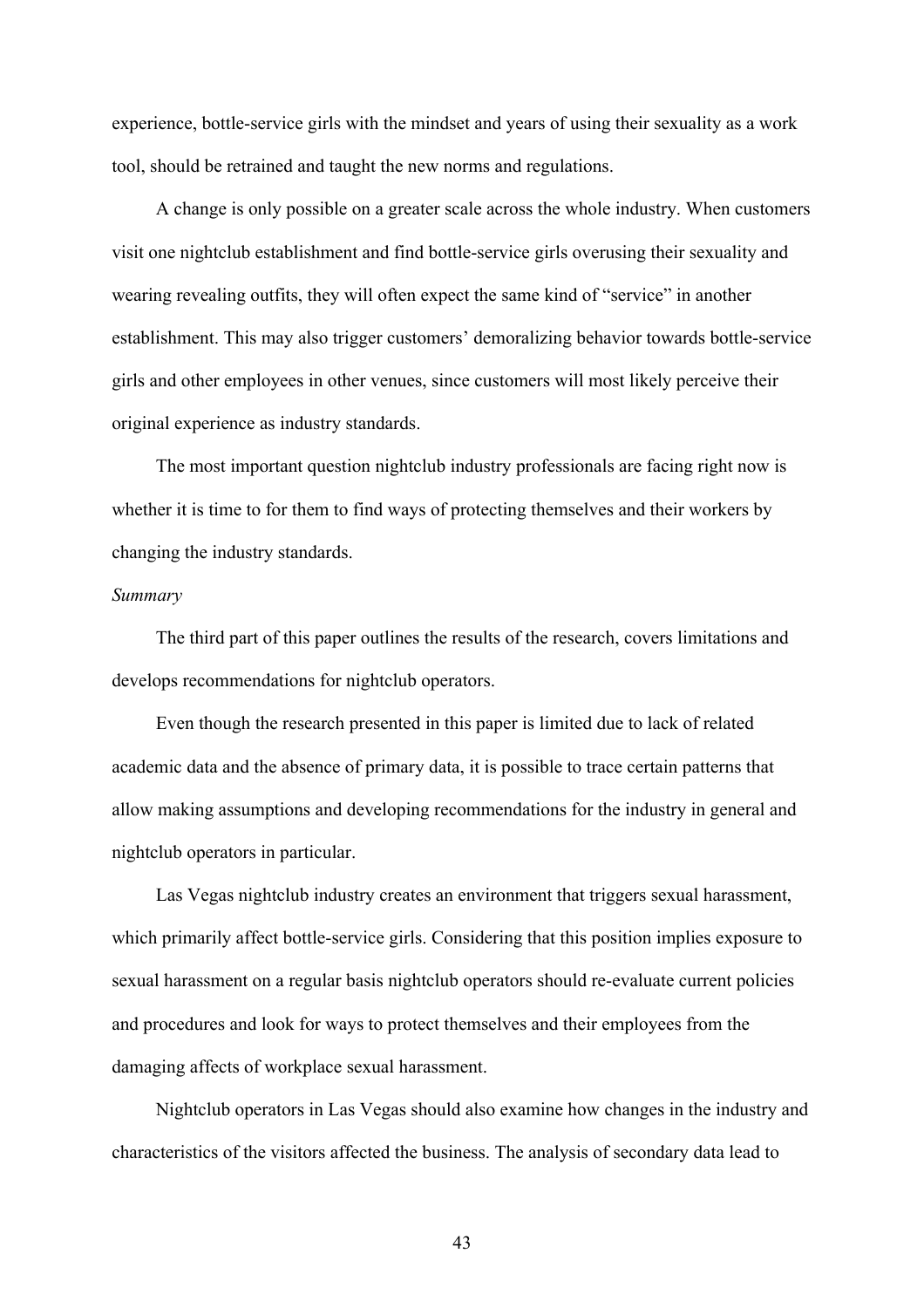questioning the efficiency of using female sexuality in nightclub business, considering the risks it carries. Conducting an in-depth customer satisfaction survey was recommended to discover the real reasons of customers coming to nightclubs and buying expensive bottles of liquor. Based on results of the survey nightclub operators can make weighted strategic business decisions on how to better hire, train and manage bottle-service girls at their establishments.

Sexual harassment training for both new hires and current employees was also recommended. The 3-day workshop should be focused on building awareness about sexual harassment as well as teaching and practicing techniques to help prevent the incidents when possible and cope with them when they occur. Finally, the training should be built around employee empowerment as well as communicating techniques of upselling and delivering superior value to customers.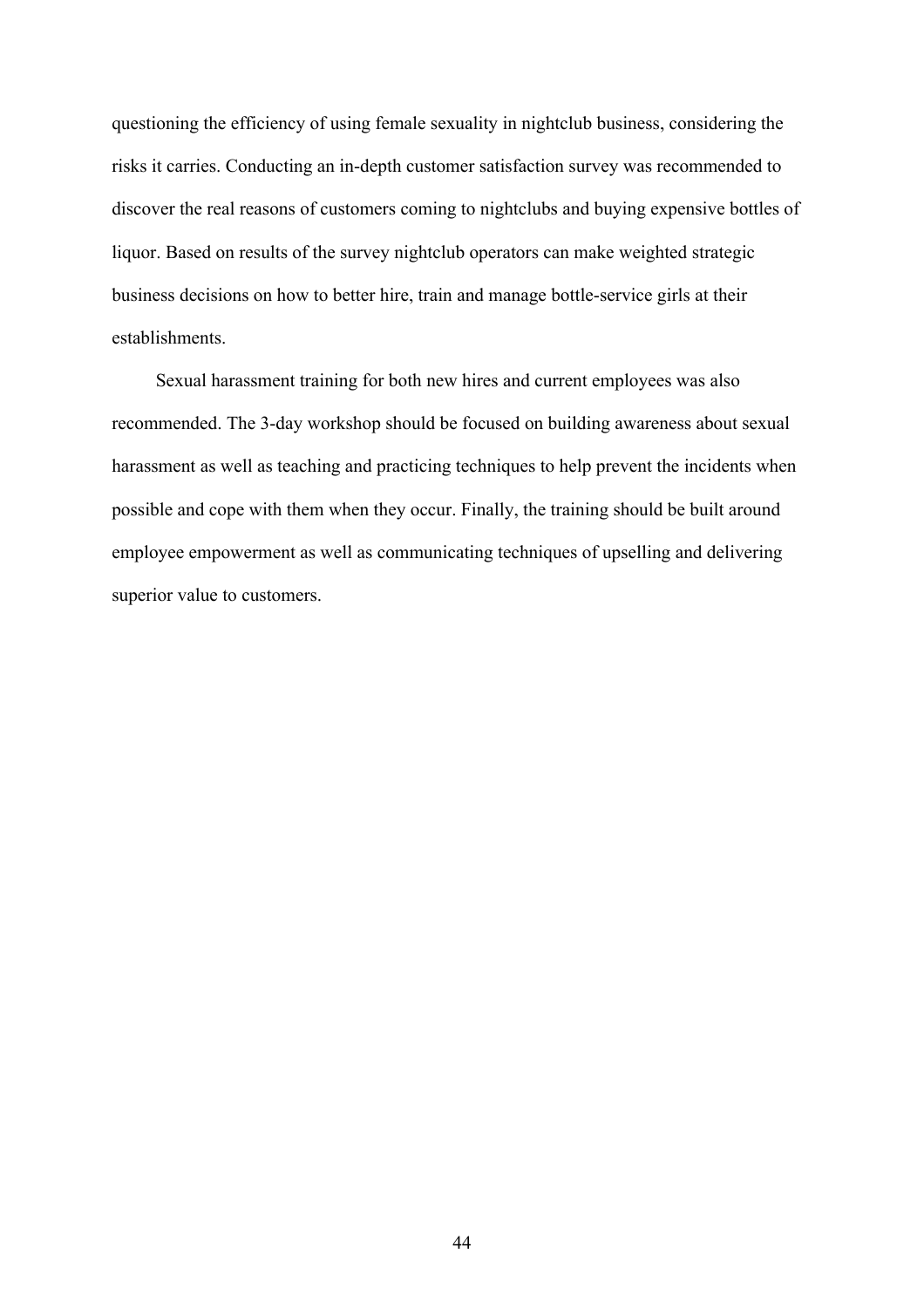#### References

Attwood, F. (2010). Sexualization, sex and manners. *Sexualities*, *13*(6), 742.

- Bianchini, F. (1995). Night cultures, night economies. *Planning Practice and Research*, *10*(2), 121-126.
- Duschinsky, R. (2012). The emergence of sexualization as a social problem: 1981–2010. *Social Politics: International Studies in Gender, State & Society*, jxs016.
- CNN. (2015). World's most visited cities. Retrieved from http://www.cnn.com/2015/01/29/travel/gallery/most-visited-cities-euromonitor/
- Cortina L. M., Berdahl J. L. (2008). Sexual harassment in organizations: A decade of research in review. *The SAGE Handbook of Organizational Behavior: Volume One: Micro Approaches*, *1*, 469.

Desser, G. (2010). *Human resource management*. Upper Saddle River: Prentice Hall.

- Domanick, A. (2012). Daytime partygoers at Las Vegas pool clubs can't skirt strict dress codes. *Las Vegas Sun*. Retrieved from http://lasvegassun.com/news/2012/may/25/dress-codes-unexpected-places-vegas-poolclubs/
- Domanick, A. (2015). Las Vegas casinos hiring for summer pool season. *Las Vegas Sun*. Retrieved from http://lasvegassun.com/news/2015/jan/23/las-vegas-casinos-hiringsummer-pool-season/
- Duschinsky, R. (2012). The emergence of sexualization as a social problem: 1981–2010. *Social Politics: International Studies in Gender, State & Society*, 016.
- Folgerø, I. S., & Fjeldstad, I. H. (1995). On duty—off guard: Cultural norms and sexual harassment in service organizations. *Organization Studies*, *16*(2), 299-313.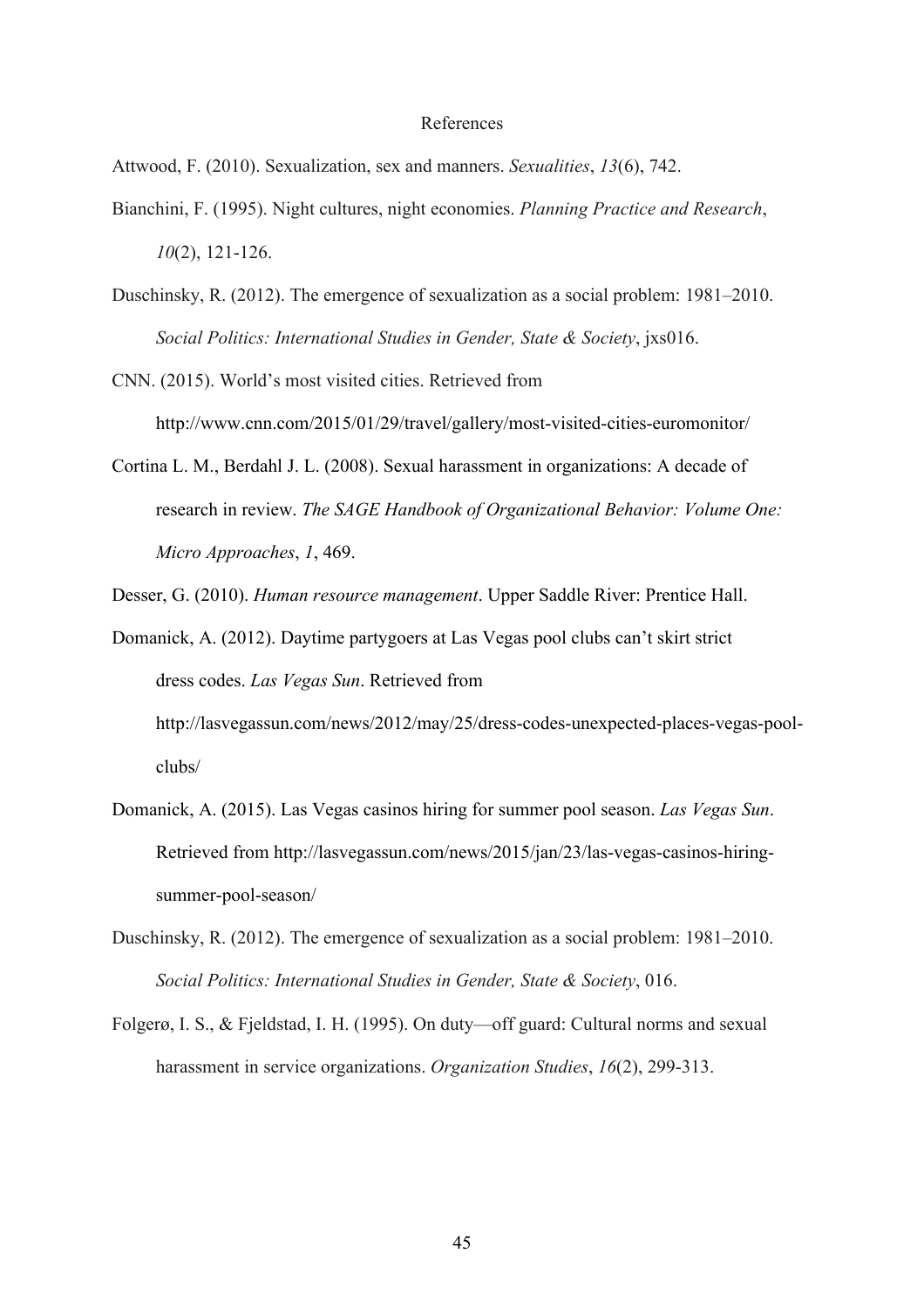- Gilbert, D., Guerrier, Y., & Guy, J. (1998). Sexual harassment issues in the hospitality industry. *International Journal of Contemporary Hospitality Management*, *10*(2), 48- 53.
- Hahn, J. D. (2015). The secret lives of L.A.'s bottle service girls. *First We Feast*. Retrieved from http://firstwefeast.com/drink/secret-lives-of-los-angeles-bottle-service-girls/
- Hendrie, C. A., Mannion, H. D., & Godfrey, G. K. (2009). Evidence to suggest that nightclubs function as human sexual display grounds. *Behaviour*, *146*(10), 1331-1348.
- Hollands, R. (2002). Divisions in the dark: youth cultures, transitions and segmented consumption spaces in the night-time economy. *Journal of youth studies*, *5*(2), 153- 171.
- Hunt, C., Davidson, M., Fielden, S., & Hoel, H. (2007). Sexual harassment in the workplace: A literature review. *The EOC Working Paper Series at Manchester Business School, University of Manchester*, No. 59.
- Job classifications Culinary Union. Retrieved from http://www.casselpc.com/9pA6LrwB.html
- Kath, L. M., Bulger, C. A., Holzworth, R. J., & Galleta, J. A. (2014). Judgments of Sexual Harassment Court Case Summaries. *Journal of Business and Psychology*, *29*(4), 705- 723.
- Katsilometes, J. (2014). Hakkasan's takeover of Light Group is another step toward company's dominance of the Strip. *Las Vegas Sun*. Retrieved fromhttp://lasvegassun.com/blogs/kats-report/2014/dec/16/hakkasans-takeover-lightgroup-another-step-toward/
- Knapp, G., Adams, M. (2014). I-Team: Blistering claims in Las Vegas nightclub lawsuits. *8 News Now Klas-TV Las Vegas*. Retrieved from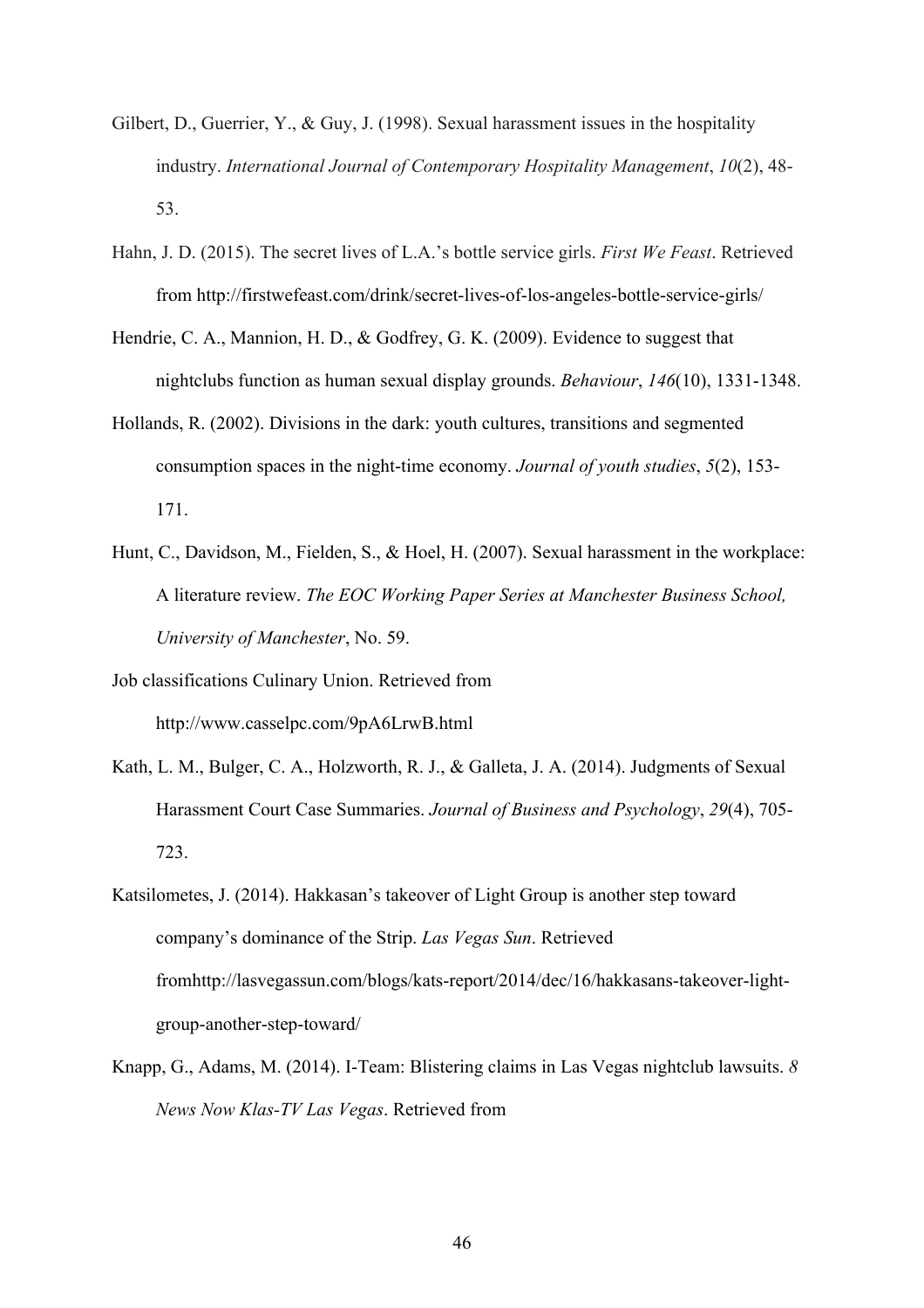http://www.8newsnow.com/story/27168334/i-team-blistering-claims-in-las-vegasnightclub-lawsuits

Las Vegas visitor profile study. (2010). *Las Vegas Convention and Visitors Statistics*. Las Vegas.

Leach, R. (2015). Preview: \$107 million Omnia Nightclub opens with Calvin Harris, Justin Bieber. *Las Vegas Sun*. Retrieved from http://lasvegassun.com/vegasdeluxe/2015/mar/12/preview-107-million-omnianightclub-opens-calvin-h/

- Le Draoulec, P. (2007). Most Expensive Bottle Service. *Forbes*. Retrieved from http://www.forbes.com/2007/11/02/vodka-clubs-bottle-forbeslifecx\_pl\_1102bottleservice.html
- Mac, R. (2014). Hakkasan To Close Deal For Morgans Hotel-Owned Light Group In Las Vegas Shakeup. *Forbes*. Retrieved from http://www.forbes.com/sites/ryanmac/2014/12/13/hakkasan-to-close-deal-for-morganshotel-owned-light-group-in-las-vegas-shakeup/
- McGinley, A. C. (2012). Trouble in Sin City: Protecting Sexy Workers' Civil Rights. Stan. L. & Pol'y Rev., 23, 253.
- McLaughlin, H., Uggen, C., & Blackstone, A. (2012). Sexual harassment, workplace authority, and the paradox of power. *American sociological review*, *77*(4), 625-647.
- MGM Resorts achieves recognition for employee training and engagement programs. (2015). *MGM Resorts International*. Retrieved from

http://mgmresorts.investorroom.com/index.php?s=43&item=999

Miyakubo, J. (2009). An Examination of the non-gaming nightlife entertainment sector of Las Vegas resort-casinos.

Milzoff, R. (in press). Taking the Fifth: Can clubland survive without bottle service? *New*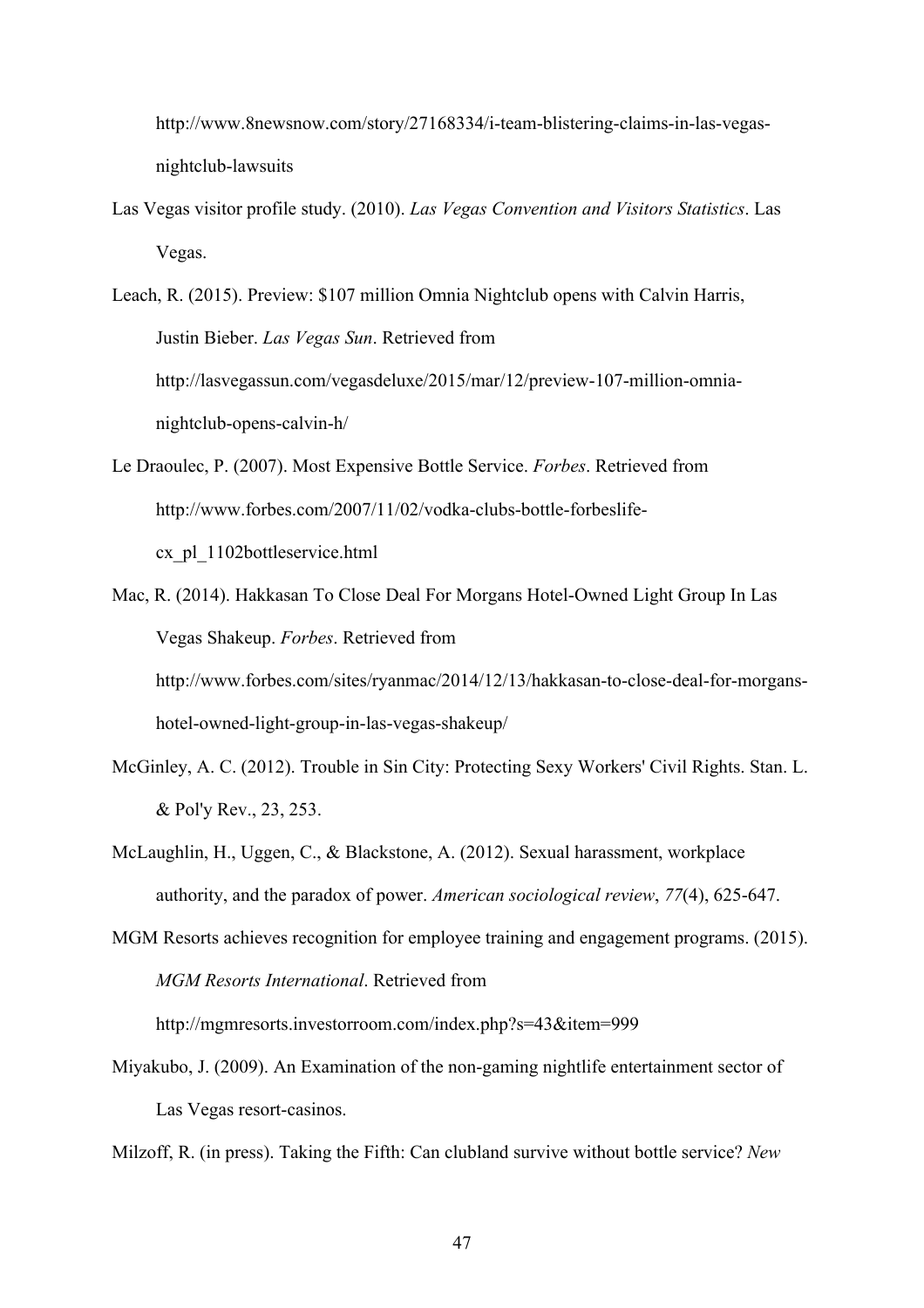*York News & Politics*. Retrieved from http://nymag.com/news/intelligencer/22834/

- Morrison, J. (2009). Lumped together, problems associated with nightclubs seem pretty ugly. *Las Vegas Review Journal*. Retrieved from http://www.reviewjournal.com/jane-annmorrison/lumped-together-problems-associated-nightclubs-seem-pretty-ugly
- Morrison, J. (2011). Vegas nightclubs. The Wizard of Vegas. Retrieved from http://wizardofvegas.com/articles/vegas-nightclubs/
- Nightclub & Bar Reveals 2015 Top 100 Highest-Grossing Nightclubs, Bars and Lounges in U.S (2015, February). *Nightclub & Bar Convention and Tradeshow*. Retrieved from http://www.nightclub.com/awards/top-100/news/nightclub-bar-reveals-2015-top-100 highest-grossing-nightclubs-bars-and-lounges-
- Nightclub Company Hakkasan to Buy The Light Group. (2014, December). *The New York Times*. Retrieved from http://www.nytimes.com/aponline/2014/12/16/us/ap-usnightclub-buy-hakkasan.html?\_r=0
- Northcote, J. (2006). Nightclubbing and the search for identity: Making the transition from childhood to adulthood in an urban milieu. *Journal of Youth Studies*, *9*(1), 1-16.
- Palmeri, C. & Brandt, N. (2014) Las Vegas's Lucrative Nightclub Pump Up the Spectacle. *Bloomberg Business*. Retrieved from http://www.bloomberg.com/bw/articles/2014-05- 15/las-vegass-lucrative-nightclubs-pump-up-the-spectacle
- Poulston, J. (2008). Metamorphosis in hospitality: A tradition of sexual harassment. International Journal of Hospitality Management, 27(2), 232-240.
- Rodriguez Nogueras, E. A. (2010). Experiences and coping responses of sexual harassment among Puerto Rican female student-athletes. The University of North Carolina at Greensboro.
- Schuster, D. (2013). Confessions of the bottle service girls. *New York Post*. Retrieved from http://nypost.com/2013/07/11/confessions-of-the-bottle-service-girls/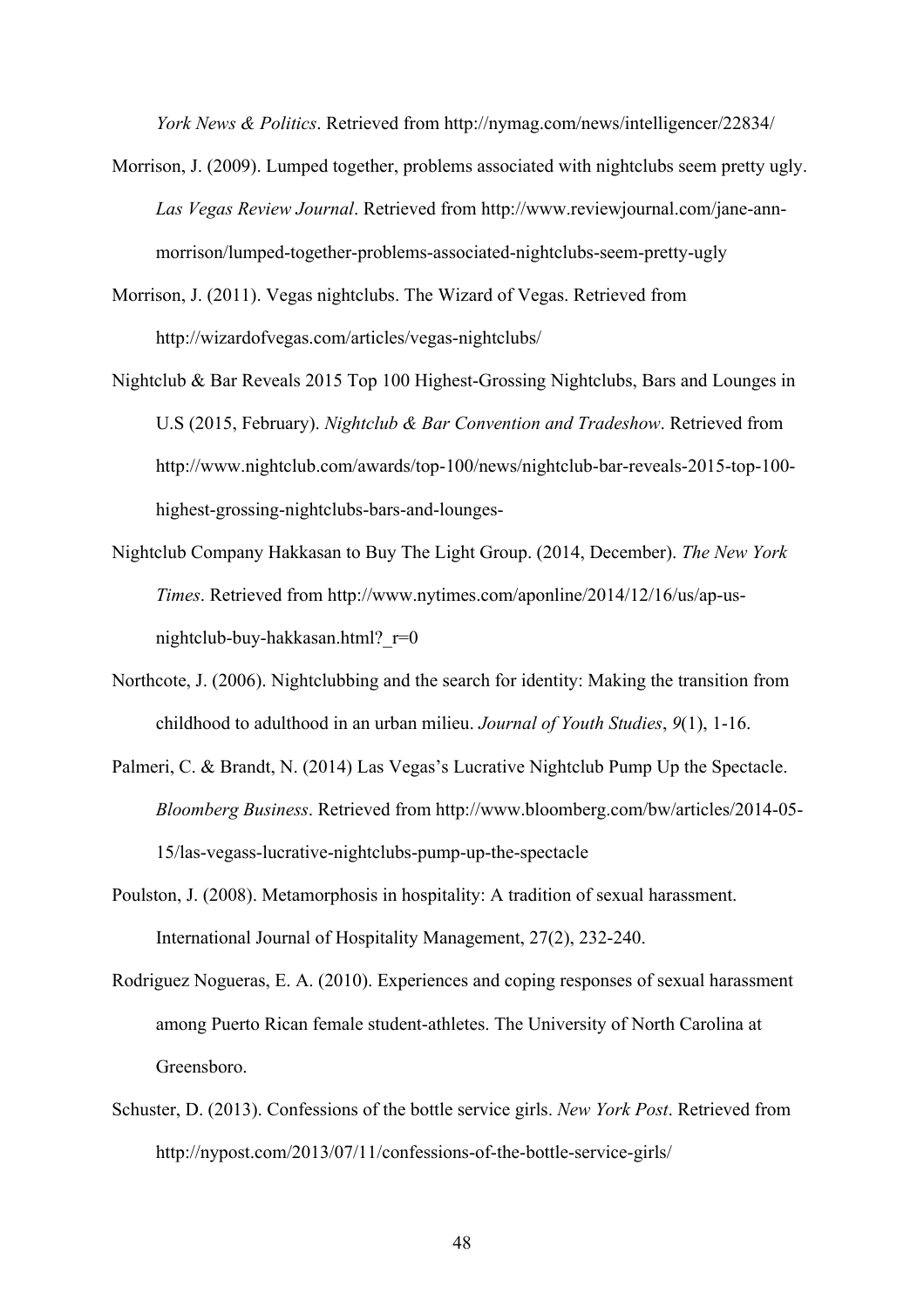- Smith, J. (2014). Lawsuit may mean lights out for Light Group. *Las Vegas Review Journal*. Retrieved from http://www.reviewjournal.com/columns-blogs/john-l-smith/lawsuitmay-mean-lights-out-light-group
- Staudinger, M. F. (2012). A Training Manual: To Increase Performance in Cost Management of a Las Vegas Nightclub for Operations Managers.
- Stein, M. (2011). Las Vegas Nightlife Timeline. *Vegas Seven.* Retrieved from http://vegasseven.com/2011/12/22/las-vegas-nightlife-timeline/
- Taddeo, L. (2010). Rachel Uchitel is not a Madam. Retrieved from http://nymag.com/news/features/65238/
- The Light Group training manual. (2010). *The Light Group corporate files*. Las Vegas.
- The associated press. (2014). *Nightclub Company Hakkasan to Buy The Light Group.* Las Vegas.
- Wouters, C. (2010). Sexualization: Have sexualization processes changed direction?. *Sexualities*, *13*(6), 723-741.
- Yagil, D. (2008). When the customer is wrong: a review of research on aggression and sexual harassment in service encounters. Aggression and Violent Behavior, 13(2), 141-152.
- US Equal Employment Opportunity Commission. Retrieved from http://www.eeoc.gov/laws/types/sexual\_harassment.cfm
- Womack, J. (2014). Hakassan Group hiring for new nightclub in Caesars palace. *Travelivery*. Retrieved from http://vegas.travelivery.com/hakkasan-group-nightclub-caesars/
- Woodman, X. (2012). "Take Criticism Gracefully" and Other Do's and Don'ts of Pool Auditions. *Vegas Seven*. Retrieved from http://vegasseven.com/2012/01/31/takecriticism-gracefully-other-dos-don-ts-pool-auditions/